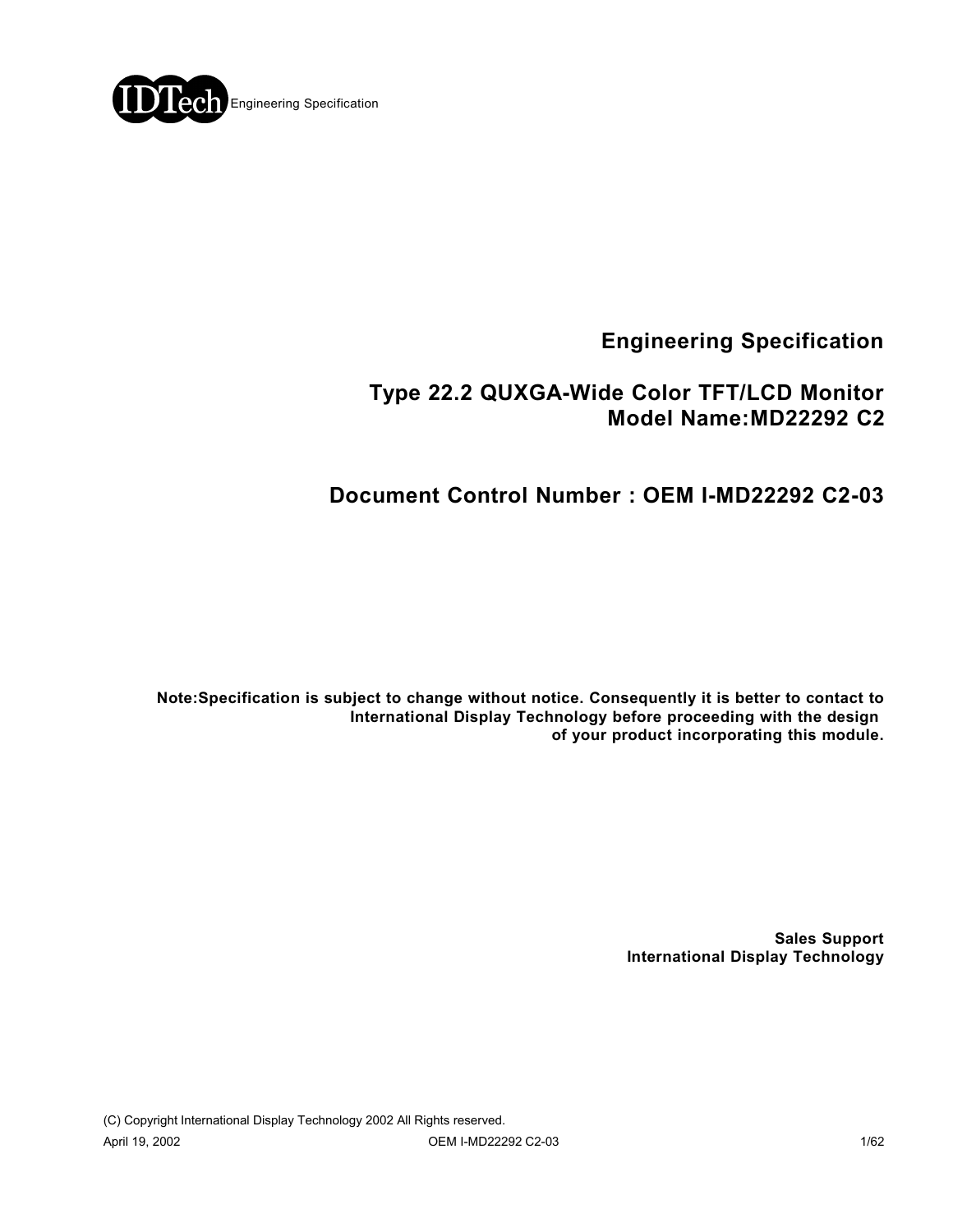

# **i Contents**

- **Contents**
- ii Record of Revision
- **1.0 Handling Precautions**
- **2.0 General Description**
- 2.1 Monitor Characteristics
- 2.2 Functional Block Diagram
- 2.2.1 Supported Video I/F Cables
- 2.3 Deliverables
- 2.4 Protection of Customer Investment
- 2.4.1 Application Programs
- 2.4.2 Hardware And Operating System

### **3.0 Function Elements Descriptions**

- 3.1 Color TFT-LCD Module
- 3.1.1 Summary of Type 22.2 QUXGA-Wide Module
- 3.1.2 Test Conditions
- 3.1.3 Image Stabilizing Time
- 3.2 Monitor Interface Card
- 3.2.1 Summary of the Monitor Interface Card Functions
- 3.2.2 Geometry Conversion Control
- 3.2.3 Scan Conversion
- 3.2.4 Scaling
- 3.2.5 LED Status Indicator
- 3.2.6 Debug switch
- 3.2.7 Power management
- 3.3 AC/DC Adapter Unit
- 3.3.1 AC Input
- 3.3.2 Input Power Harmonic Distortion Content
- 3.3.3 Input Frequency
- 3.3.4 DC output
- 3.4 Switch Card
- 3.5 Tilt Stand

### **4.0 Mechanical Characteristics**

- 4.1 Mechanical Drawing
- 4.2 Weight
- 4.3 Protective Front Filter
- 4.3.1 Rigidity
- 4.3.2 Panel Breakage Test
- 4.3.3 Non-Glare
- 4.4 Display Area
- 4.4.1 Active Area

### 4.4.2 Pixel Dimension

- **5.0 System Interface**
- 5.1 Physical Interface
- 5.1.1 Digital Video Signal Connector
- 5.1.2 EEDID Data
- 5.1.3 DC-IN Connector
- 5.1.4 Connector Location
- 5.2 Electrical Interface Requirements
- 5.3 Interface Timings (each DVI input)
- 5.4 Input Powers

(C) Copyright International Display Technology 2002 All Rights reserved.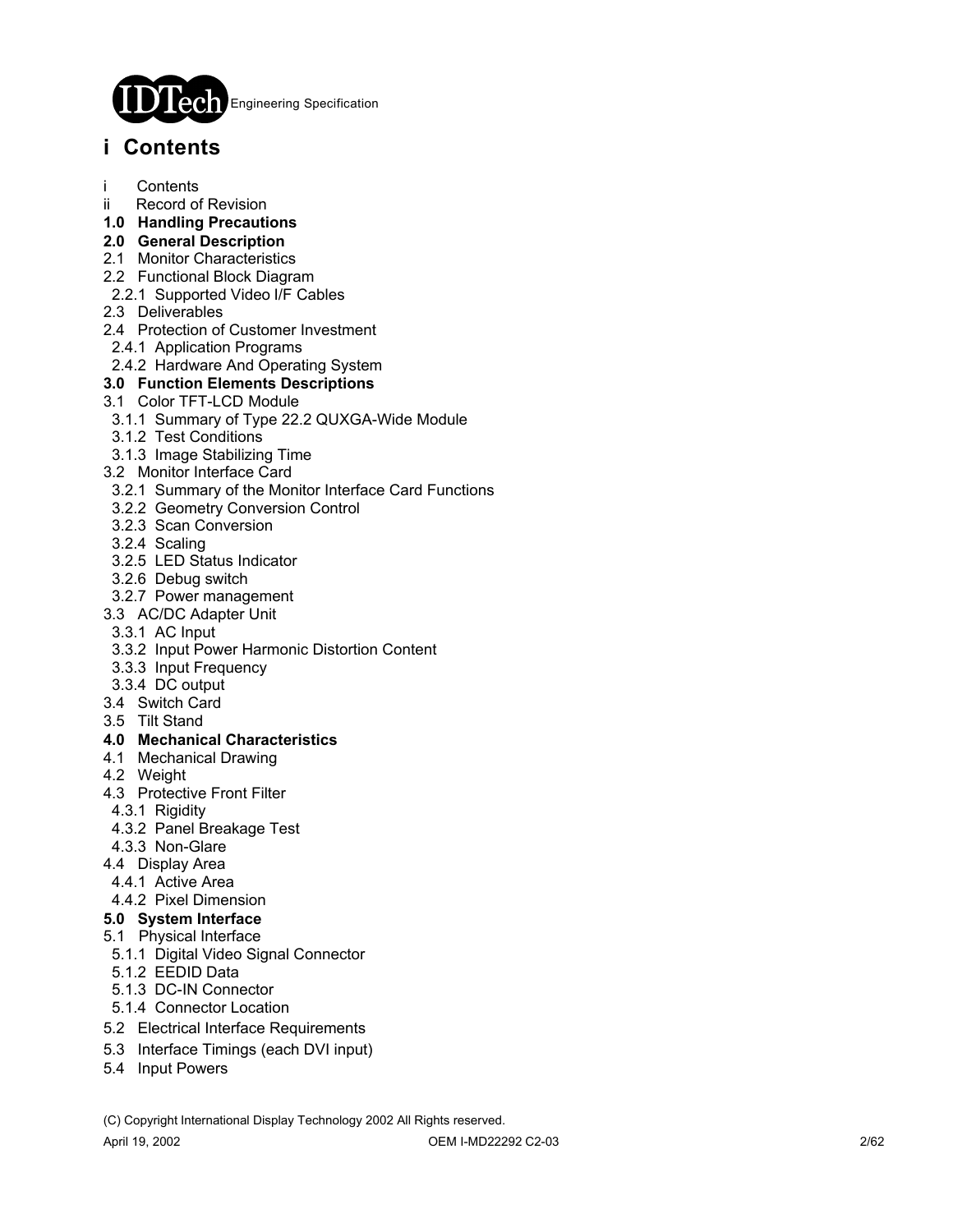

5.4.1 Power Specifications

### **6.0 Front of Screen Performance**

- 6.1 General
- 6.2 White Luminance
- 6.2.1 White Luminance Specifications
- 6.3 Color
- 6.3.1 Chromaticity
- 6.3.2 White Balance
- 6.4 Finger Pressue Distortion
- 6.5 Gray Scale
- 6.6 Optical Response Time
- 6.6.1 Definition
- 6.6.2 Characteristics

### **7.0 EMC Requirements**

- 7.1 EMI Performance
- 7.2 Very/Extra Low Frequency Magnetic Field
- 7.3 Very/Extra Low Frequency Electric Field

### **8.0 Environment**

- 8.1 Temperature and Humidity
- 8.1.1 Operating Conditions
- 8.1.2 Shipping Conditions
- 8.2 Atmospheric Pressue
- **9.0 Industry Standards (IEEE, ISO, IEC, and so on)**
- **10.0 Backlight Life**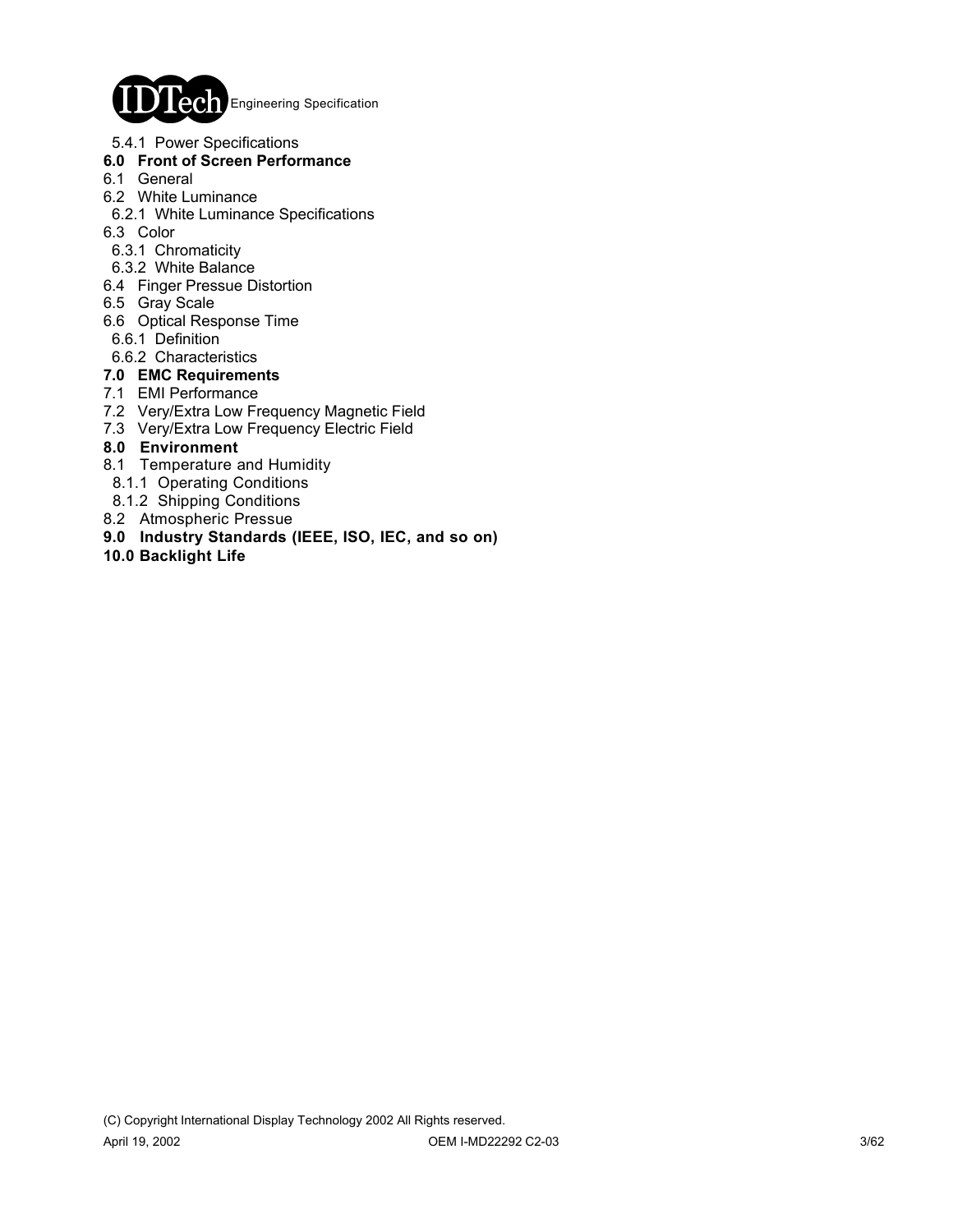

# **ii Record of Revision**

| Date           | Document Revision   | Page                 | Summary                                                                                                                                                                                                                                                                                                     |
|----------------|---------------------|----------------------|-------------------------------------------------------------------------------------------------------------------------------------------------------------------------------------------------------------------------------------------------------------------------------------------------------------|
| March 20, 2002 | OEM I-MD22292 C2-01 | All                  | First Edition for customer<br>Based on Internal Spec. Revision 2.00 as of<br>March 18,2002.<br>MD22292 C0<br>TFT-LCD Color Display Unit with;<br>• Tilt Stand<br>• AC/DC Adapter Unit<br>MD22292 C2:<br>TFT-LCD Color Display Unit with;<br>• Tilt Stand<br>• AC/DC Adapter Unit<br>• Video Interface Cable |
| April 11,2002  | CAS I-MD22292 C2-02 | $\overline{7}$<br>59 | To update Weight.<br>To update the value of power.                                                                                                                                                                                                                                                          |
| April 19,2002  | CAS I-MD22292 C2-03 | $\overline{7}$<br>59 | To update Video Interface.<br>To correct the value of power.                                                                                                                                                                                                                                                |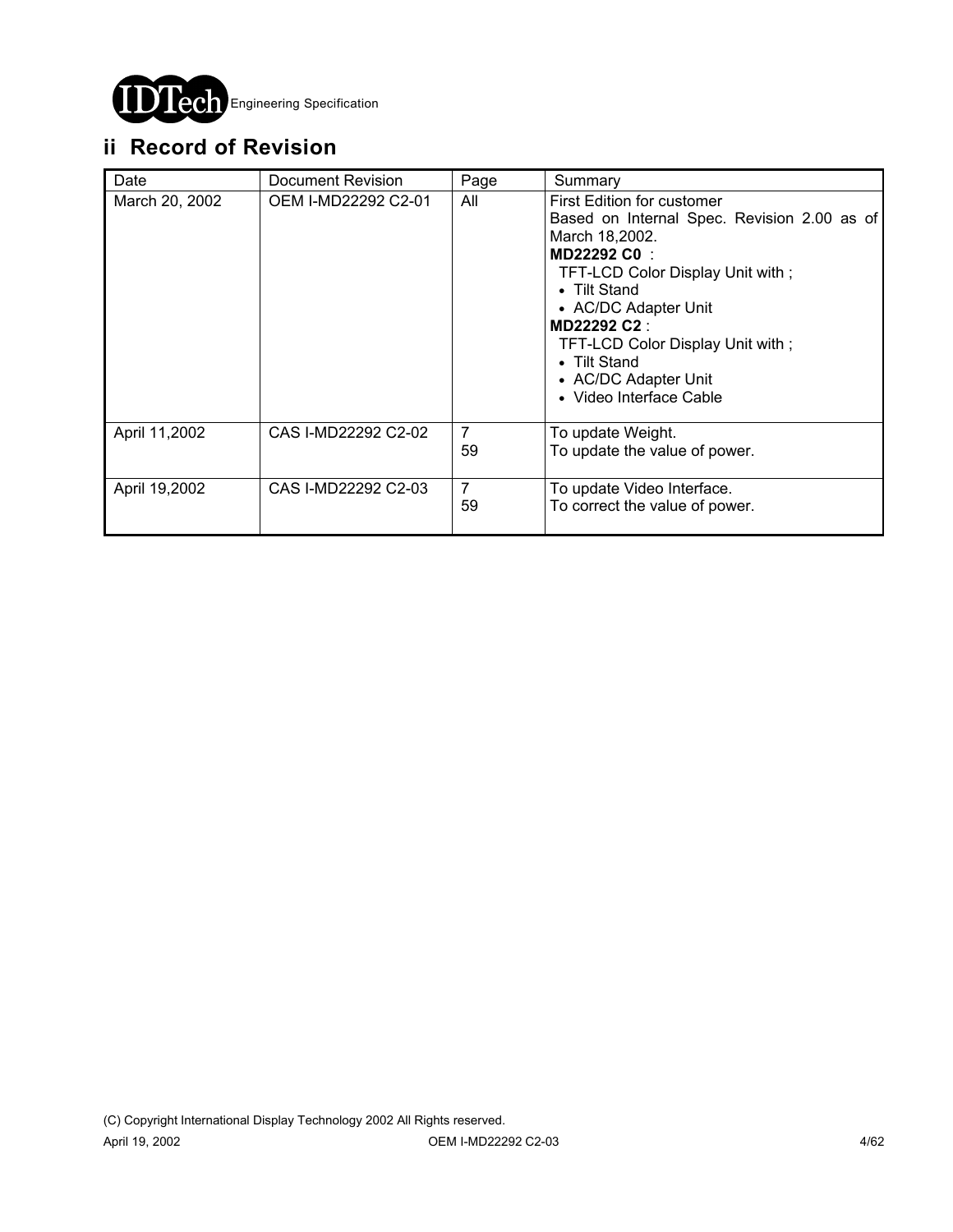

# **1.0 Handling Precautions**

- ! Do not exert strong pressure to the surface of the monitor screen. You may break the LCD panel.
- ! Do not place heavy objects on top of this product. They may damage the monitor.
- ! Do not touch the monitor screen with your fingers. Fingerprints and oil stains may remain on the screen surface. They are difficult to wipe off.
- The monitor is heavy. Ask the help of others if you cannot carry it by yourself.
- When leaving your office for a long vacation, always unplug the power cords from the main outlet.
- ! The liquid crystals in the display panel contain several irritants. If the panel is damaged or broken, do not let the liquid come in contact with your skin, eyes, or mouth. If you do come in contact with the liquid, flush the affected part with running water for at least 15 minutes. If any symptom remains, consult a doctor.
- ! The fluorescent lamp in the liquid crystal display (LCD) contains mercury (50 mg. (0.002 oz.) maximum). Do not place in trash that is disposed of in landfills. Dispose of it as required by local ordinances or regulations.
- The front polarizer can be easily damaged. Take care not to scratch the front surface with any hard or abrasive material. Dust, finger marks, grease etc. can be removed with a soft damp cloth (a small amount of mild detergent can be used on the damp cloth). Do not apply water or detergent directly to the front surface as this may cause staining or damage the electronic components.
- Never use any solvent on the front polarizer or module as this may cause permanent damage.
- ! Do not open or modify the monitor assembly.
- Continuous operation of the monitor with the same screen content may result in some image sticking. Over 10 hours operation with the same content is not recommended.
- Wipe off water drop immediately. Long contact with water may cause discoloration or spots.
- When the panel surface is soiled, wipe it with absorbent cotton or other soft cloth.
	- The information contained herein is presented only as a guide for the applications of our products. No responsibility is assumed by International Display Technology for any infringements of patents or other right of the third partied which may result from its use. No license is granted by implication or otherwise under any patent or patent rights of International Display Technology or others. .
	- The information contained herein may be changed without prior notice. It is therefore advisable to contact International Display Technology before proceeding with the design of equipment incorporating this product. .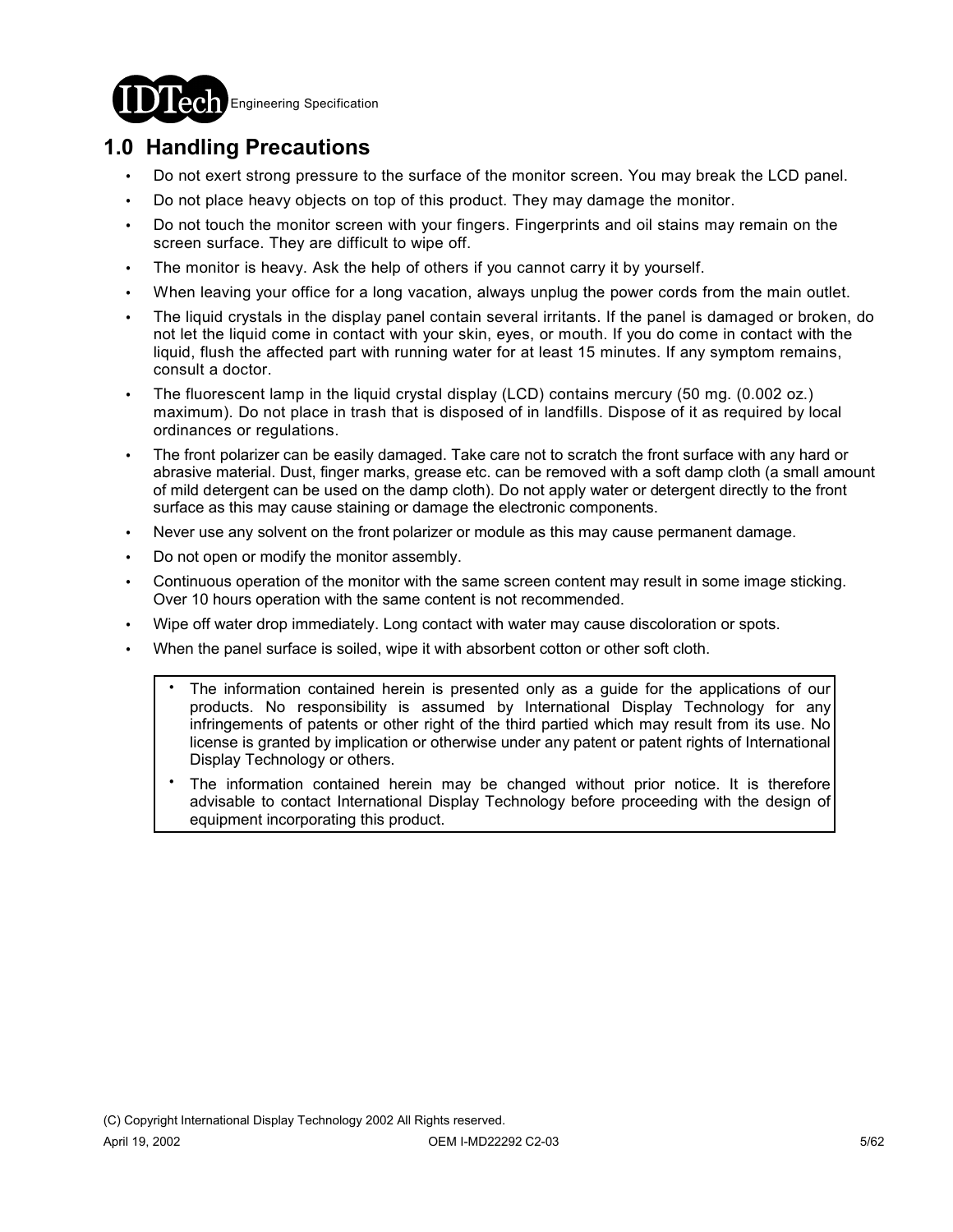

# **2.0 General Description**

This is a desktop monitor which uses 56.4 cm (22.2" Type) high resolution color TFT-LCD technology as the display device.

The screen format and electrical interface are intended to support the QUXGA-Wide (3840(H) x 2400(V), 16:10 aspect) screen.

Supported colors are native 16M colors(RGB 8-bit data driver).

Video input signals are DVI x4 (TMDS x4), DVI x2 (TMDS x2), or DVI x1 (TMDS x1) interface compatible.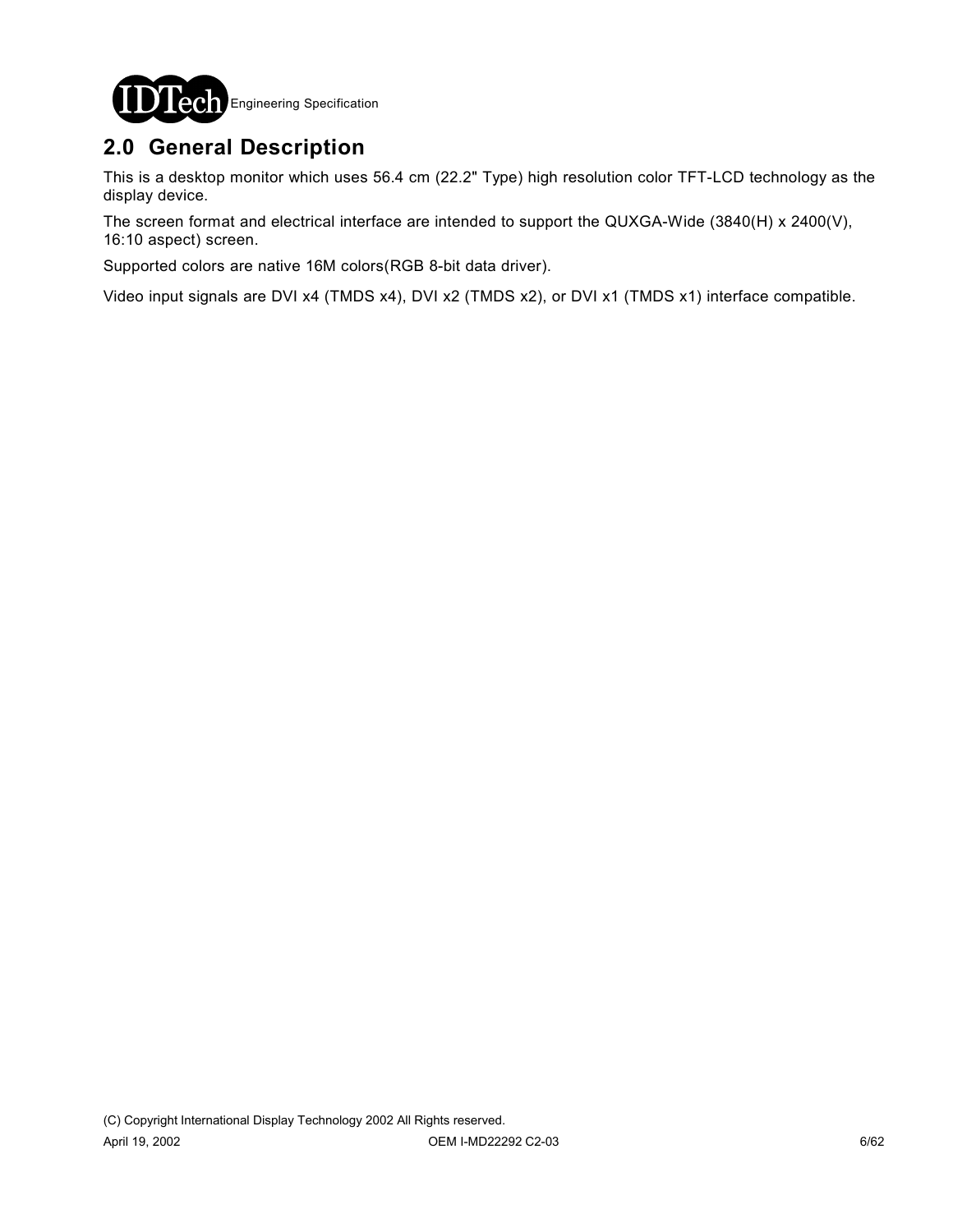

# **2.1 Monitor Characteristics**

The following items are characteristics summary on the table under 25 degree C condition:

| <b>CHARACTERISTICS ITEMS</b>                                    | <b>SPECIFICATIONS</b>                                                                                                |
|-----------------------------------------------------------------|----------------------------------------------------------------------------------------------------------------------|
| Screen Diagonal [cm]                                            | 56.4 (22.2 inch)                                                                                                     |
| Pixels H x V                                                    | 3840(H) x 2400(V)                                                                                                    |
| Screen Active Area [mm]                                         | 478.1(H) x 298.8(V)                                                                                                  |
| Pixel Pitch [mm]                                                | 0.1245 (per one triad) x 0.1245                                                                                      |
| <b>Pixel Arrangement</b>                                        | R, G, B Vertical Stripe                                                                                              |
| Weight [Kg]                                                     | 11.4 typ. (with stand)<br>8.82 typ. (without stand)                                                                  |
| Physical Size [mm]                                              | 547(W) x 399(H) x 76(D) (without stand)<br>547(W) x 439(H) x 196(D) (with stand)                                     |
| Display Mode                                                    | Dual domain IPS, Normally Black                                                                                      |
| <b>Supported Color</b>                                          | 16M (RGB 8-bit data)                                                                                                 |
| White Luminance [cd/m <sup>2</sup> ]                            | 235 typ.                                                                                                             |
| <b>Contrast Ratio</b>                                           | 400 : 1 typ. (in the dark room)                                                                                      |
| Optical Rise Time [msec]                                        | 25 typ.                                                                                                              |
| Optical Fall Time [msec]                                        | 25 typ.                                                                                                              |
| White Point $(x, y)$                                            | 0.346, 0.359 Тур.                                                                                                    |
| Viewing Angle Range[deg]                                        | +/- 85 Typ. (Horizontal, Vertical) (15:1 Contrast Ratio)<br>+/- 85 Min. (Horizontal, Vertical) (10:1 Contrast Ratio) |
| Input Voltage [V DC]                                            | $+16$ (15.5 to 16.8)                                                                                                 |
| Power Consumption [W]                                           | 150 max, 135 typ.                                                                                                    |
| Video Interface                                                 | DVI 4 Channels with Two Cables<br>DVI 2 Channels with One Cable<br>DVI 1 Channel with One Cable                      |
| Temperature Range [degree C]<br>Operating<br>Storage (Shipping) | 0 to $+35$<br>$-20$ to $+60$                                                                                         |
| Humidity [%RH]                                                  | 8 to 80 (Operating / Non-Operating)<br>Max wet bulb temp. 23deg.C, No condensation                                   |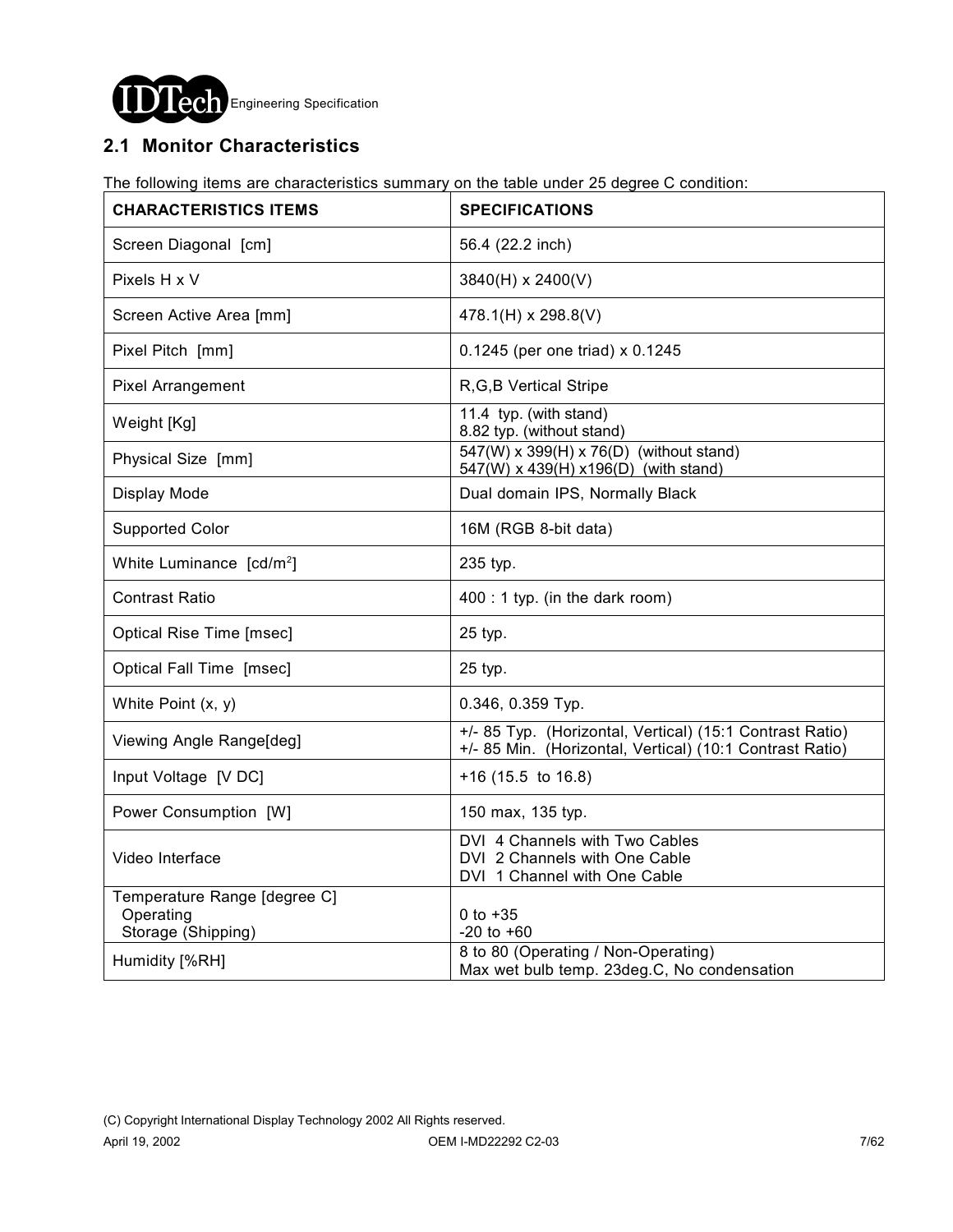

# **2.2 Functional Block Diagram**

The following diagram shows the functional block of monitor 56.4 cm(Type 22.2) Color TFT-LCD Monitor.

### Functional Block Diagram

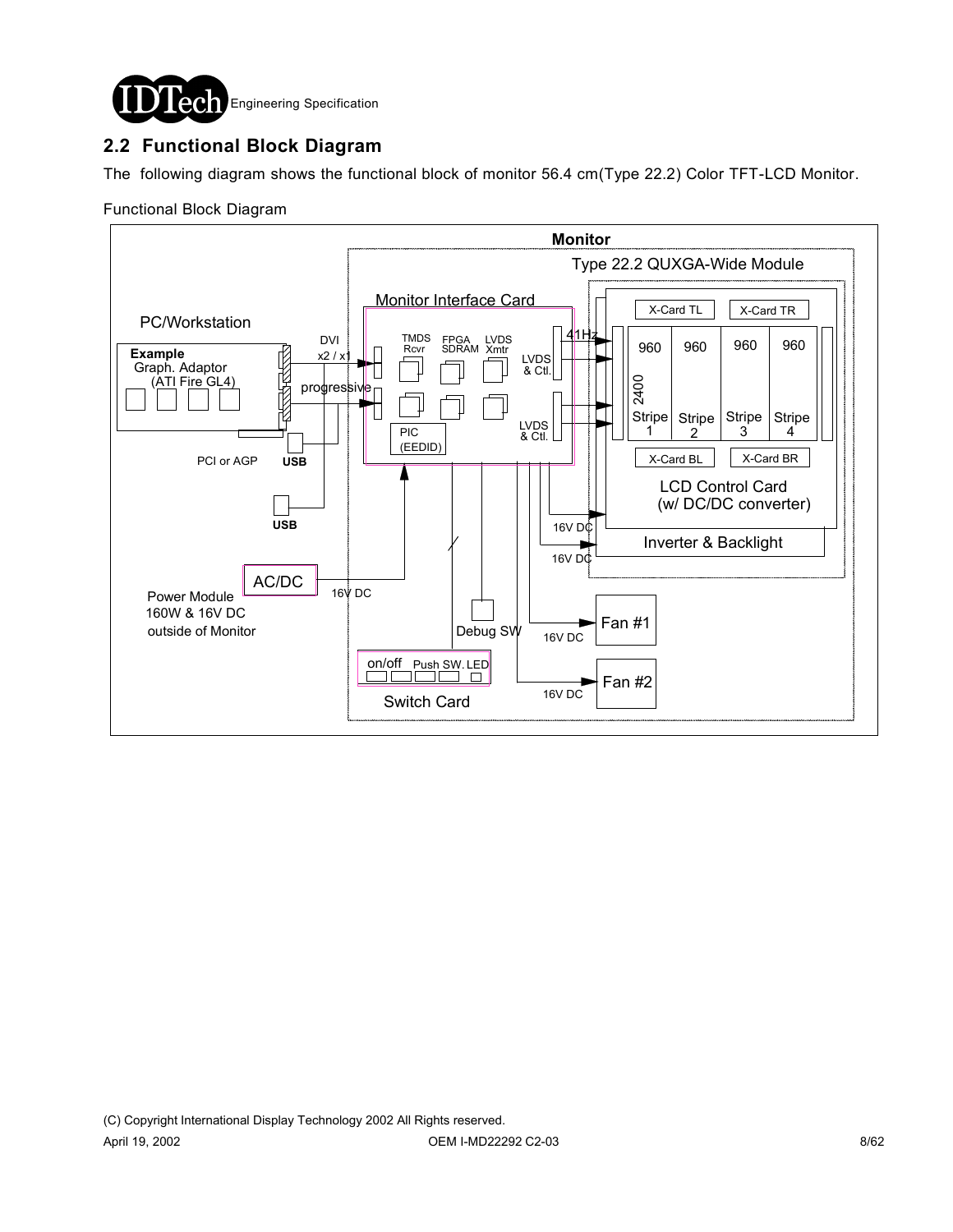

# **2.2.1 Supported Video I/F Cables**



**[Note]** The USB interface is not activated for the initial announced version, and is initially referred to as a 'service interface'. For the current version, it is used to update the monitor firmware. It is also used for transferring the setting parameters from the host PC to the monitor for the monitor built-in Color Adjustment (White Point and Gamma Ramp correction) function.

### **2.3 Deliverables**

TFT-LCD Color Display Unit with;

- ► Tilt Stand
- ▶ AC/DC Adapter Unit
- ▶ Video Interface Cable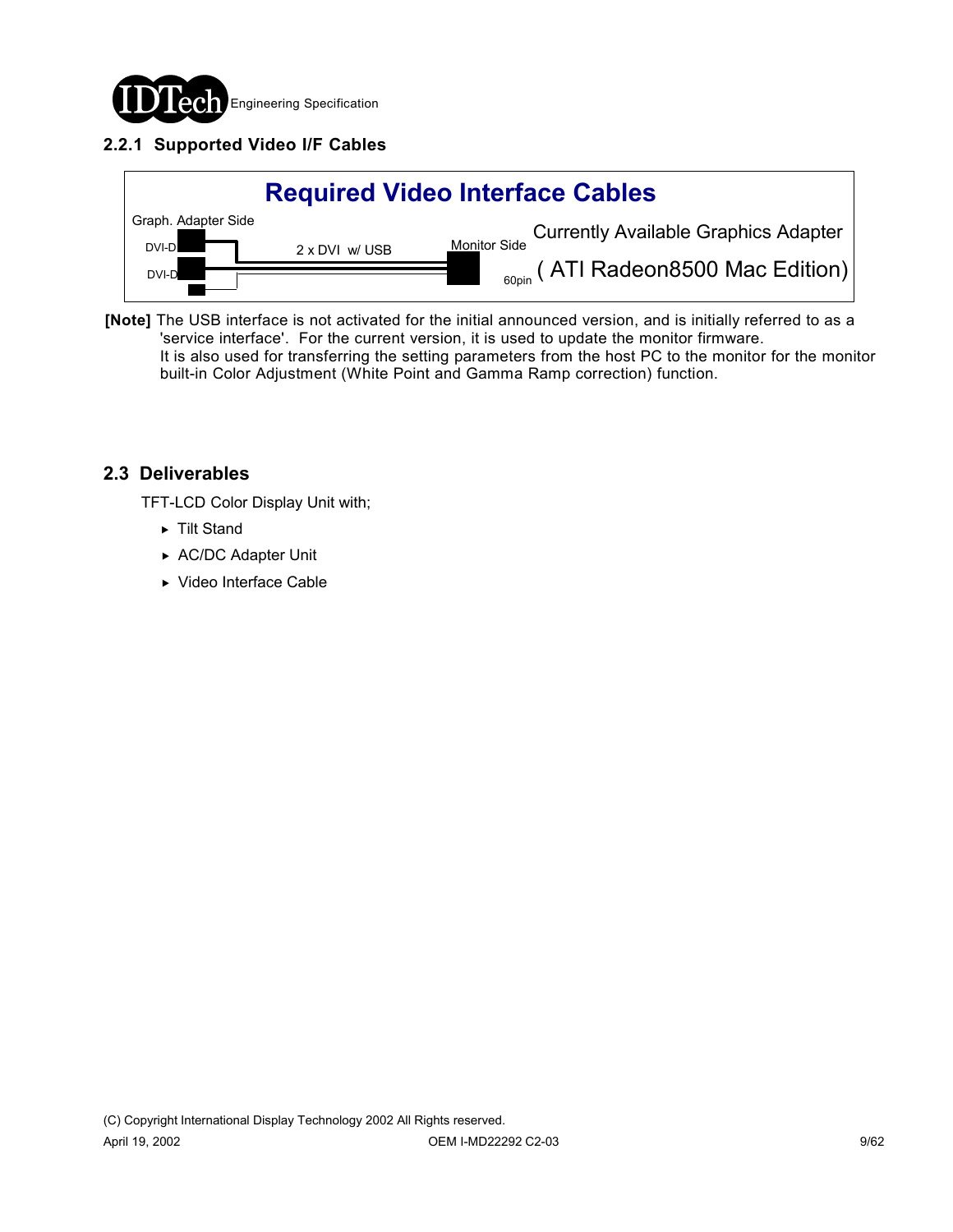

### **2.4 Protection of Customer Investment 2.4.1 Application Programs**

Existing programs which conform to published interfaces will continue to run without change.

### **2.4.2 Hardware And Operating System**

 Video Interface: 60pin Conn. - 2 DVI Conn. (with USB) Cable x1 Graphics Adapter: ATI Radeon8500 (Mac Edition) O/S: Mac OS/9, Mac OS/X

### **Supported input video format**

|                          | Addressability | <b>DVI Input</b> | <b>Horizontal</b><br><b>Frequency</b><br>(KHz) | <b>Vertical</b><br><b>Frequency</b><br>(Hz) | <b>Dot Clock</b><br><b>Frequency</b><br>(MHz) | <b>Actual</b><br><b>Display</b><br><b>Resolution</b> |
|--------------------------|----------------|------------------|------------------------------------------------|---------------------------------------------|-----------------------------------------------|------------------------------------------------------|
|                          | 640x400        | ch <sub>1</sub>  | 31.5 (N,P)                                     | 59.9(N,P)                                   | 25.2                                          | 3200x2000                                            |
|                          | 640x480        | ch1              | 37.9 (N.P)                                     | 72.8 (N,P)                                  | 31.5                                          | 3200x2400                                            |
| <b>VGA</b>               | 640x480        | ch1              | 37.5 (N.P)                                     | 75.0 (N.P)                                  | 31.5                                          | 3200x2400                                            |
|                          | 640x480        | ch <sub>1</sub>  | 43.3 (N,P)                                     | 85.0(N,P)                                   | 36.0                                          | 3200x2400                                            |
|                          | 800x600        | ch1              | 35.2 (P,N)                                     | 56.3(P,N)                                   | 36.0                                          | 3200x2400                                            |
|                          | 800x600        | ch1              | 37.9(P,N)                                      | 60.3(P,N)                                   | 40.0                                          | 3200x2400                                            |
| <b>SVGA</b>              | 800x600        | ch1              | 48.1 (P,N)                                     | 72.2 (P,N)                                  | 50.0                                          | 3200x2400                                            |
|                          | 800x600        | ch1              | 46.9 (P,N)                                     | 75.0(P,N)                                   | 49.5                                          | 3200x2400                                            |
|                          | 800x600        | ch1              | 53.7 (P,N)                                     | 85.1 (P,N)                                  | 56.3                                          | 3200x2400                                            |
| Matrox VGA               | 960x1200       | ch1              | 67.3 (P,N)                                     | 55.7(P,N)                                   | 71.0                                          | 1920x2400                                            |
|                          | 1024x768       | ch1              | 48.4 (N,P)                                     | 60.0 (N, P)                                 | 65.0                                          | 3072x2304                                            |
|                          | 1024x768       | ch <sub>1</sub>  | 56.5 (N.P)                                     | 70.1 (N.P)                                  | 75.0                                          | 3072x2304                                            |
| <b>XGA</b>               | 1024x768       | ch1              | 60.0 (P,N)                                     | 75.0(P,N)                                   | 78.8                                          | 3072x2304                                            |
|                          | 1024x768       | ch1              | 68.7 (P,N)                                     | 85.0 (P,N)                                  | 94.5                                          | 3072x2304                                            |
|                          | 1280x1024      | ch1              | 64.0 (P.N)                                     | 60.0 $(P,N)$                                | 108.0                                         | 2560x2048                                            |
| <b>SXGA</b>              | 1280x1024      | ch1              | 80.0 (P,N)                                     | 75.0(P,N)                                   | 135.0                                         | 2560x2048                                            |
| <b>UXGA</b>              | 1600x1200      | ch1              | 75.0 (P,N)                                     | 60.0(P,N)                                   | 162.0                                         | 3200x2400                                            |
| UXGA-Wide                | 1920x1200      | ch <sub>1</sub>  | 50.3 (N.P)                                     | 40.9 $(P,N)$                                | 127.2                                         | 3200x2400                                            |
|                          | 960x2400)x4    | ch1,ch2,ch3,ch4  | 99.2 (P,N)                                     | 40.9(P,N)                                   | 104.8                                         | 3840x2400                                            |
|                          | (1920x1200)x4  | ch1,ch2,ch3,ch4  | $49.6$ (P,N)                                   | 40.9(P,N)                                   | 104.8                                         | 3840x2400                                            |
| QUXGA-Wide (1920x2400)x2 | (1920x2400)x2  | ch1. ch2         | 61.2 (P,N)                                     | 25.1 (P,N)                                  | 125.0                                         | 3840x2400                                            |
|                          |                | ch1, ch2         | 58.7 (P.N)                                     | 24.1 (P,N)                                  | 120.0                                         | 3840x2400                                            |
|                          | (1920x2400)x2  | $ch1$ , $ch2$    | 48.9 (P,N)                                     | 20.1 (P,N)                                  | 100.0                                         | 3840x2400                                            |
|                          | 3840x2400      | ch <sub>1</sub>  | 31.5(P,N)                                      | 13.0(P,N)                                   | 129.0                                         | 3840x2400                                            |
|                          | 3840x2400      | ch1              | 30.73(N,P)                                     | 12.66(P,N)                                  | 148.0                                         | 3840x2400                                            |

( in case of max. frequency, refer to 5.3 )

[Note] : P, N stands for "Positive", "Negative" polarity of incoming timing respectively.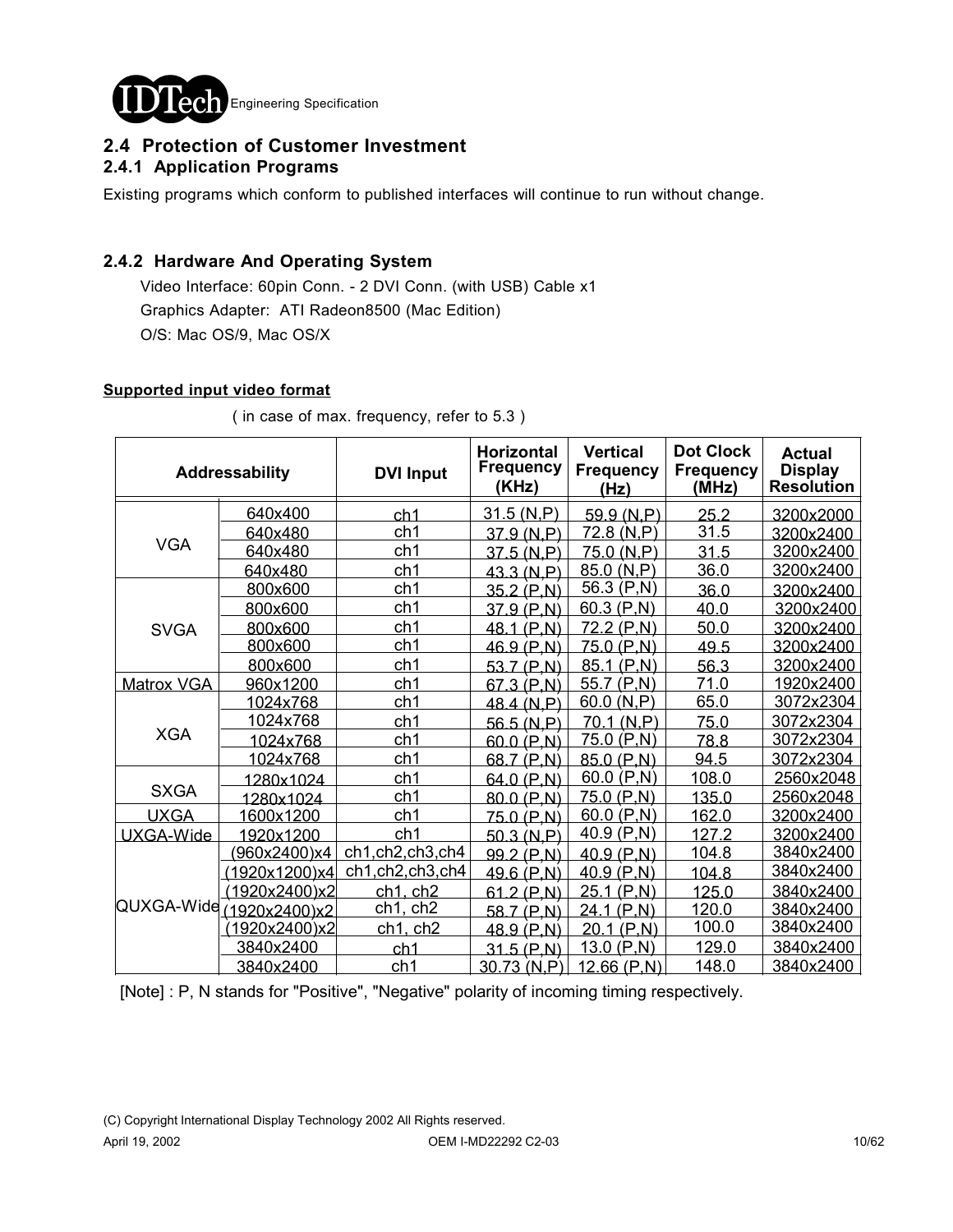

# **3.0 Function Elements Descriptions**

# **3.1 Color TFT-LCD Module**

The summary of Front of Screen specification of the complete system is shown below.

# **3.1.1 Summary of Type 22.2 QUXGA-Wide Module**

| Screen Diagonal [cm]          | 56.4 (22.2 inch)                             |
|-------------------------------|----------------------------------------------|
| Pixels H x V                  | 3840(H) x 2400(V)                            |
| Active Area [mm]              | 478.1(H) x 298.8(V)                          |
| Pixel Pitch [mm]              | $0.1245 \times 0.1245$                       |
| <b>Pixel Arrangement</b>      | R, G, B Sub-pixel Vertical Stripe            |
| Display Mode                  | Dual Domain IPS, Normally Black              |
| Supported Color               | 16M (RGB 8-bit each)                         |
| White Luminance [cd/m2]       | 235 typ.                                     |
| <b>Contrast Ratio</b>         | 400 : 1 typ.(In the Dark room)               |
| Optical Rise+Fall Time [msec] | 50 typ.                                      |
| Color Point $(x, y)$          | 0.346, 0.359                                 |
| Viewing Angle Range[degree]   | +/- 85 typ. (Horizontal, Vertical) (10:1 CR) |

### **3.1.2 Test Conditions**

- 1. The backlight on, the brightness control set to maximum.
- 2. In a dark room
- 3. At 25 +/- 3 degree C
- 4. At a nominal input voltage
- 5. A photometer shall measure an area at the center of LCD that is larger than a single pixel. Viewing direction is normal to the surface of the LCD.
- 6. Input signal timing listed in typical of "5.3,Interface Timings" .

### **3.1.3 Image Stabilizing Time**

The image will begin to be visible within 3 seconds of application of power and input signals. The image will be stabilized within 10 seconds of application of power and input signals. "stabilized" means that using the unaided eyes, no significant change will occur in terms of the image quality specifications, such as luminance, uniformity, color, and so on. The light output will meet the brightness specifications after 60 minutes of the application of power and input signals.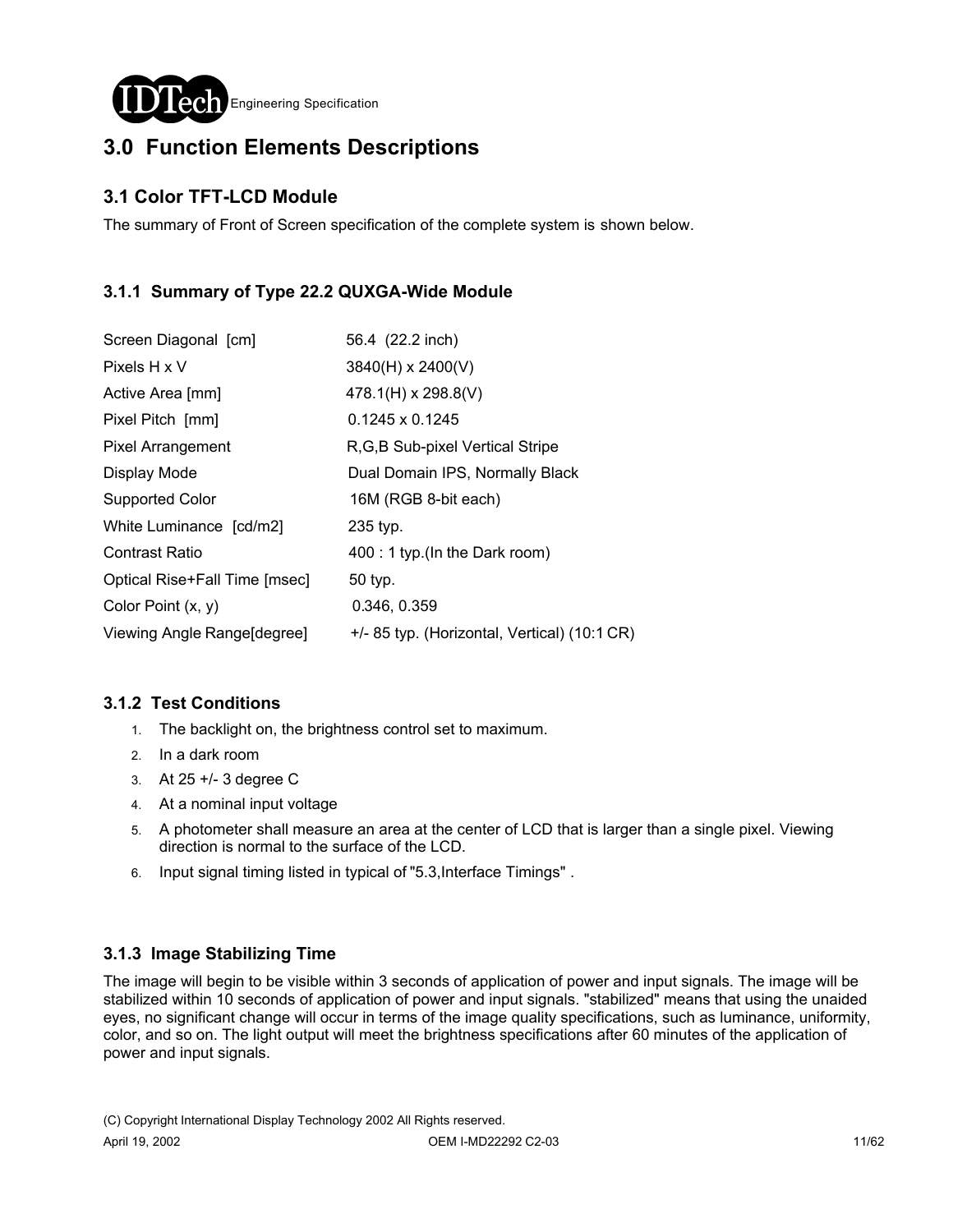

# **3.2 Monitor Interface Card**

The monitor interface card converts TMDS video signals in DVI x4 or DVI x2 interfaces to 8 sets (even/odd x 4) of LVDS signals with image processing for TFT-LCD module.

Two digital video interface connectors are mounted on the monitor interface card and each connector accommodates two DVI video signal sets.

The monitor interface card has an interface to the Switch Card.

### **3.2.1 Summary of the Monitor Interface Card Functions**

- 1. Conversion of data from TMDS to LVDS
- 2. Geometry conversion
- 3. Scan conversion
- 4. Scaling
- 5. On Screen Display (OSD)
- 6. LED control ( power and standby )
- 7. Debug switch support
- 8. Power management
- 9. Fan control
- 10. DDC interface

### **3.2.2 Geometry Conversion Control**

The monitor interface card converts following geometry into four 960 x 2400 vertical stripes for TFT-LCD module.

- I. Single image
- II. Two Vertical Stripe images
- III. Four Vertical Stripe images
- IV.Four Tile images

### **3.2.3 Scan Conversion**

Since, maximum scan rate of the TFT-LCD is up to 41 Hz, the monitor interface card converts various range of input frequencies into the 41Hz. The monitor interface card also support 20.5Hz to 41Hz up conversion to reduce flicker effect under slow refresh mode.

- I. Down conversion:  $56 \sim 85$  Hz to 41Hz
- II. Up conversion: 12.7, 13.0 Hz, 20.1, 24.1 Hz, 25.1 Hz, to 41Hz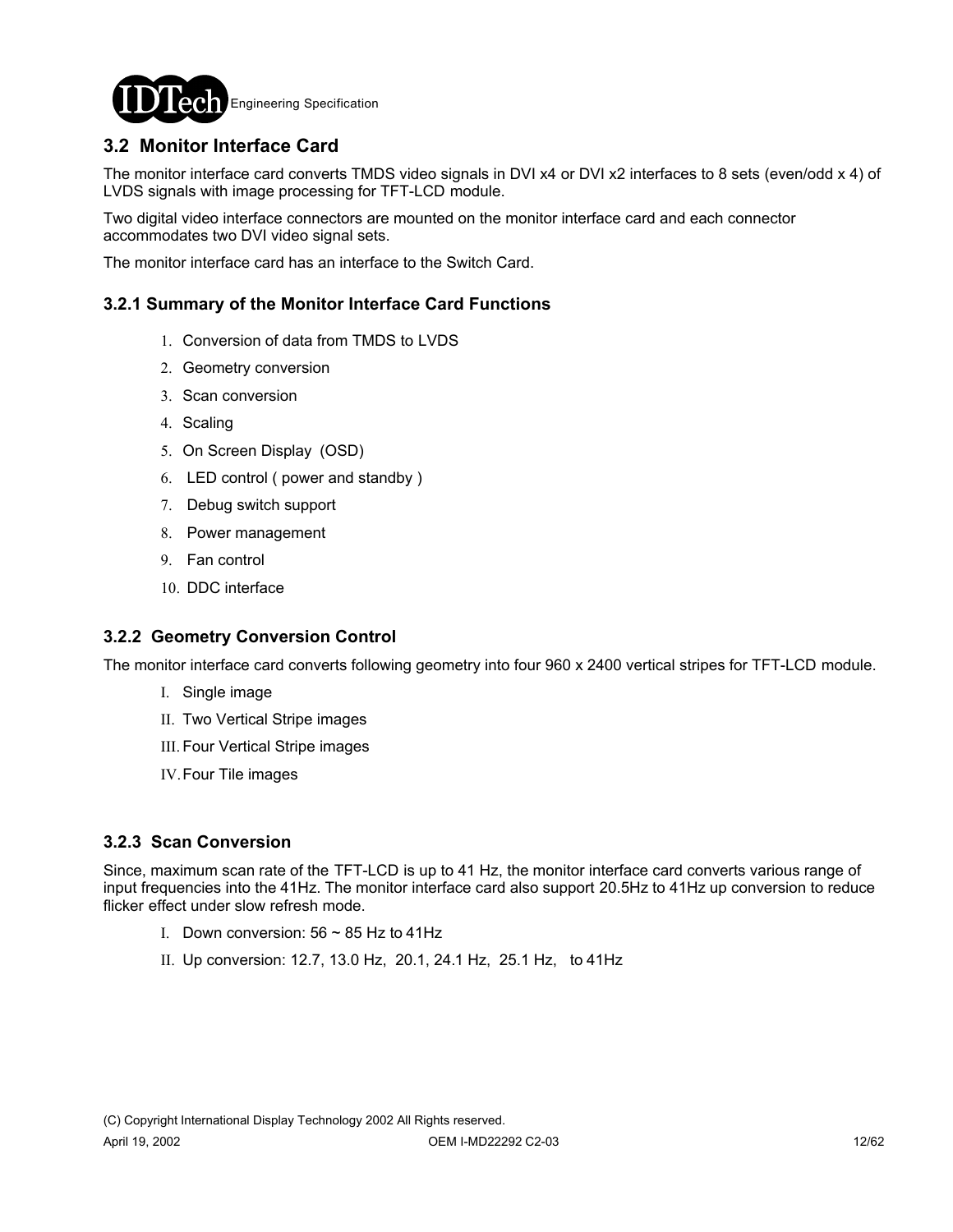

### **3.2.4 Scaling**

The monitor interface card provides a scaling function to fit nonnative resolution images to the screen.

|             |                | <b>Scaling</b> | <b>After Scaling</b> |             |
|-------------|----------------|----------------|----------------------|-------------|
|             | Addressability |                |                      |             |
| VGA         | 640 x 480      | x 5            | $\times 5$           | 3200 x 2400 |
| <b>SVGA</b> | 800 x 600      | x 4            | x 4                  | 3200 x 2400 |
| XGA         | 1024 x 768     | x <sub>3</sub> | x <sub>3</sub>       | 3072 x 2304 |
| <b>SXGA</b> | 1280 x 1024    | x <sub>2</sub> | x <sub>2</sub>       | 2560 x 2048 |
| <b>UXGA</b> | 1600 x 1200    | x <sub>2</sub> | x <sub>2</sub>       | 3200 x 2400 |
| UXGA-Wide   | 1920 x 1200    | x <sub>2</sub> | x <sub>2</sub>       | 3840 x 2400 |
| QUXGA-Wide  | 3840 x 2400    | x 1            | x <sub>1</sub>       | 3840 x 2400 |

### **3.2.5 LED Status Indicator**

Indication of states with two LEDs in one LED package.

| Power<br>LED | Standby<br>LED. | Color *1                            | <b>Status</b>                           | Backlight FAN |     |
|--------------|-----------------|-------------------------------------|-----------------------------------------|---------------|-----|
| Off          | Off             |                                     | Monitor power off                       | Off           | Off |
| On           | Off             | Green                               | Normal operation mode                   | On.           | On  |
| Off          | On              | Orange                              | Standby mode (no signal)                | Off           | Off |
| Off          | Flash           |                                     | Orange(flash-1Hz) Unsupported signal *2 | Off           | Off |
| Off          | Flash           |                                     | Orange(flash-4Hz) Caution(FAN stops)    | Off           | Off |
|              |                 | <b>Note *1:</b> Color of indicator. |                                         |               |     |
|              |                 | When power LED is ON                | --> Color will be GREEN                 |               |     |
|              |                 | When standby LED is ON              | --> Color will be ORANGE                |               |     |

 **Note \*2**: Display appears black pattern. Please check Interface timing with tolerance.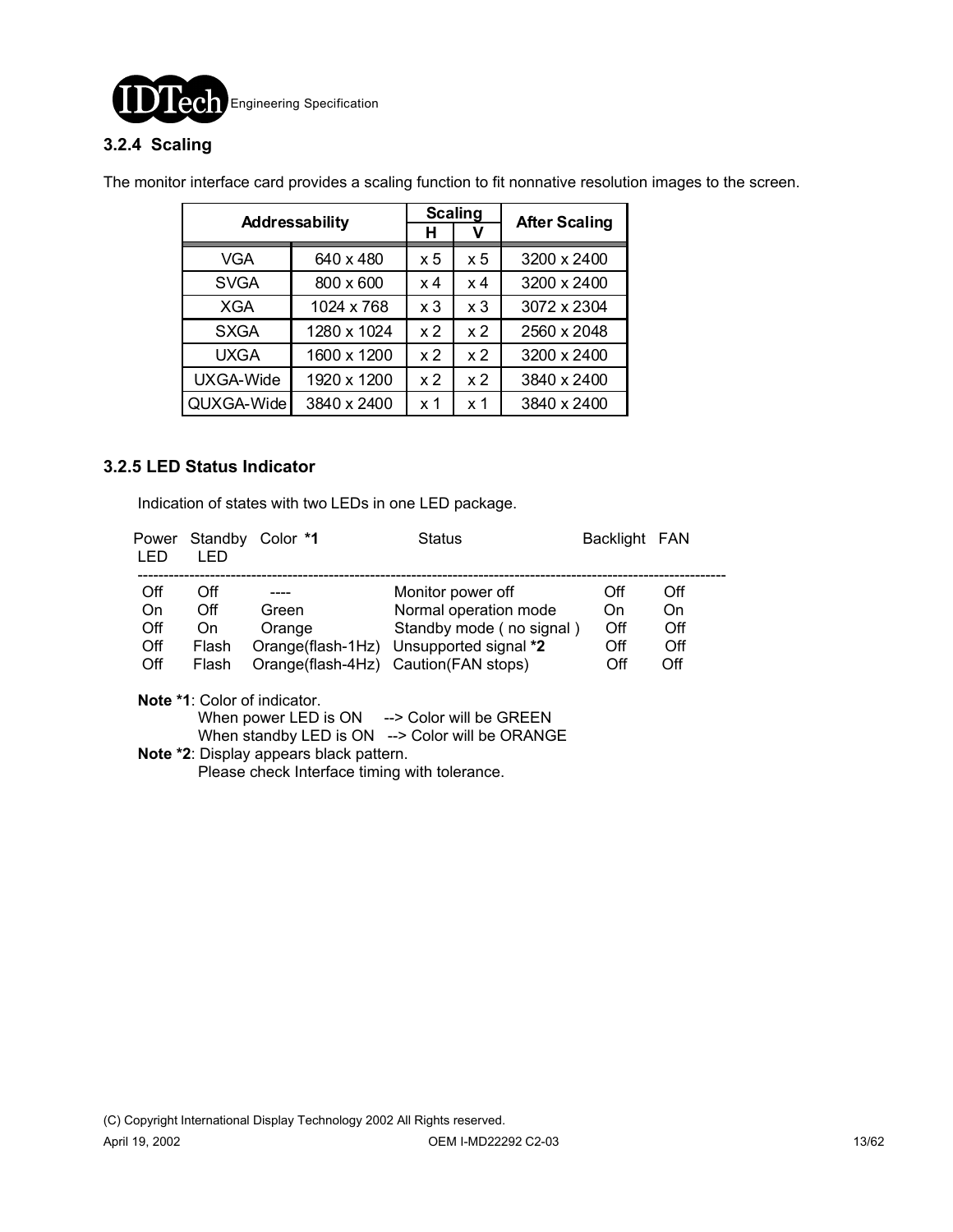

### **3.2.6 Debug switch**

 Monitor has a debug switch. Once this switch is pressed, the backlight will be on in any cases until power is off by pressing main power switch. This is not for users but for problem determination purpose.

 Pressing this switch for more than 5 seconds make Monitor enter the debug mode. In the debug mode, Monitor displays some debug patterns.

### **3.2.7 Power management**

Monitor incorporates a Power Management Function on the connector card to reduce power consumption.

Power consumption in power saving mode(no sync.) is

- Less than 15 watts (incl. AC adapter loss)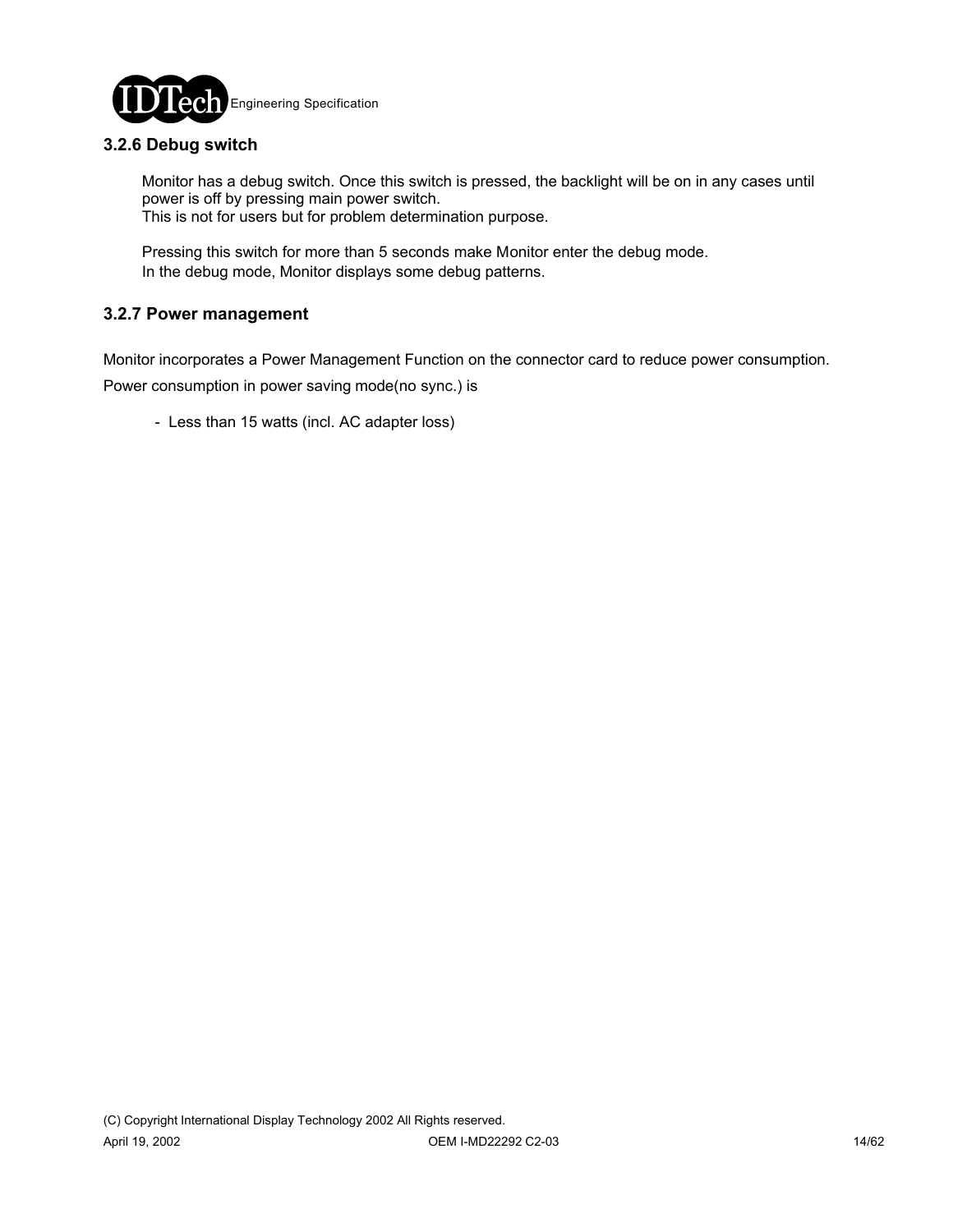

# **3.3 AC/DC Adapter Unit**

The AC/DC Adapter units(P/N 07N2277) provide +16 V DC for the monitor assembly.

Single AC/DC Adapters are required for the monitor.

The AC/DC Adapter has 3 prong, and also PFC(Power Factor Correction) function for Power Line Harmonics.

### **3.3.1 AC Input**

The adapter operates over the entire input voltage range (100 - 240V AC) or automatically selects an appropriate voltage range without manual intervention.

AC input

|            | Minimum  | Maximum  | Nominal(Rating) |
|------------|----------|----------|-----------------|
| Low Range  | 90 V AC  | 137 V AC | 100 - 127 V AC  |
| High Range | 180 V AC | 265 V AC | 200 - 240 V AC  |

### **3.3.2 Input Power Harmonic Distortion Content**

The harmonic distortion content of the input AC voltage shall not exceed 5 %.

### **3.3.3 Input Frequency**

The input frequency range shall be 50 +/- 3Hz, 60 +/- 3Hz.

### **3.3.4 DC output**

DC output

| Connector Pin | Output    | <b>Regulation Tolerance</b><br>(From Nominal) | <b>Pin Maximum Current</b> |
|---------------|-----------|-----------------------------------------------|----------------------------|
| Pin 4,5,6     | $+16.0V$  | $+0.8$ V / - 0.5 V                            | 10.5A                      |
| Pin 1,2,3     | DC Return |                                               | 10.5A                      |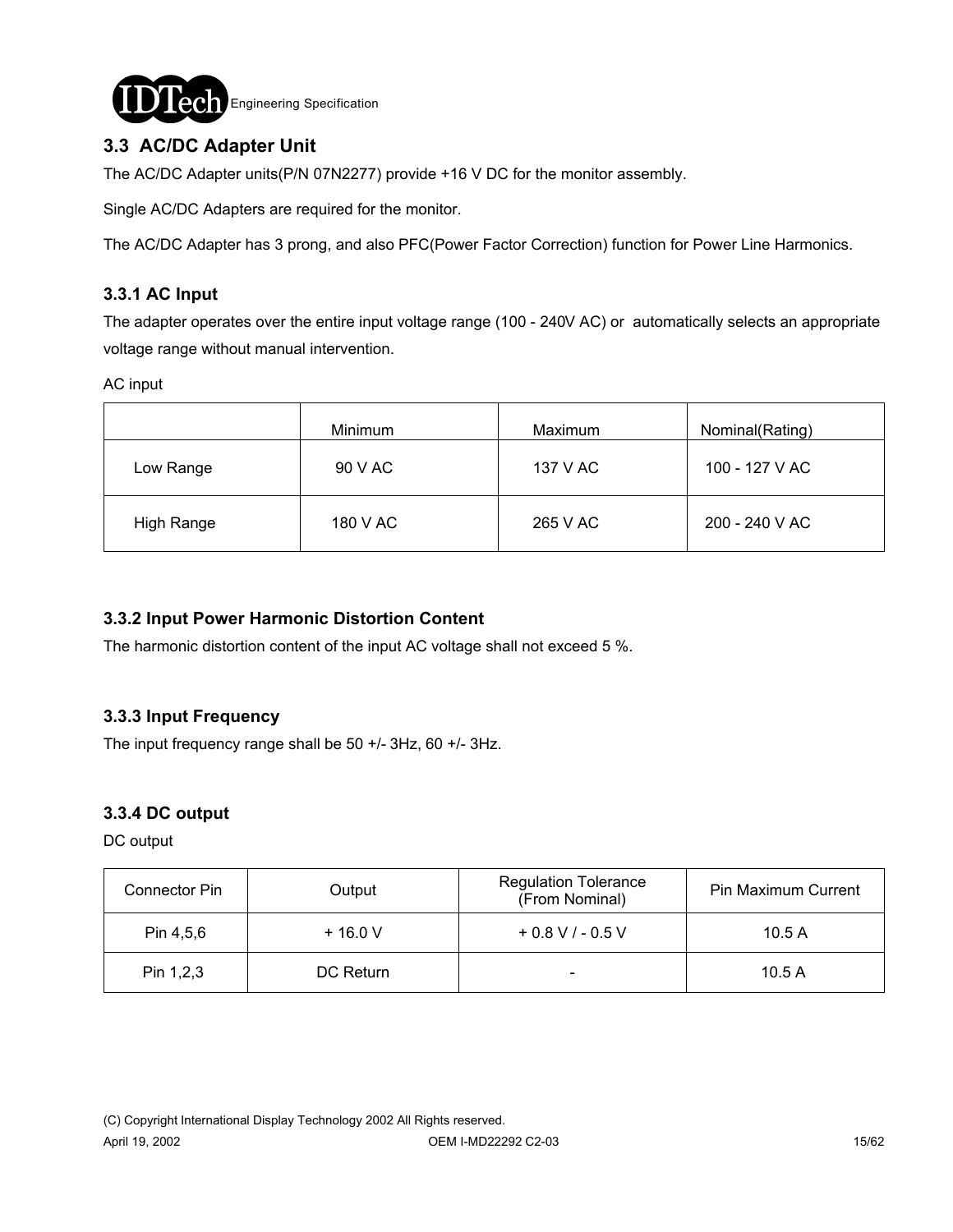

### **3.4 Switch Card**

The following external controls are provided with Switch Card on Monitor.

- **Monitor power on/off**
- **Brightness up/down**
- **Enter the Menu of OSD**
- **EXECT** for indication of Power on/off, Power saving mode, Malfunction.

### **3.5 Tilt Stand**

A Tilt Stand is supplied to allow this monitor to be positioned for optimum viewing.

Tilt Range : 30 Degrees Backwards, 5 Degrees Forward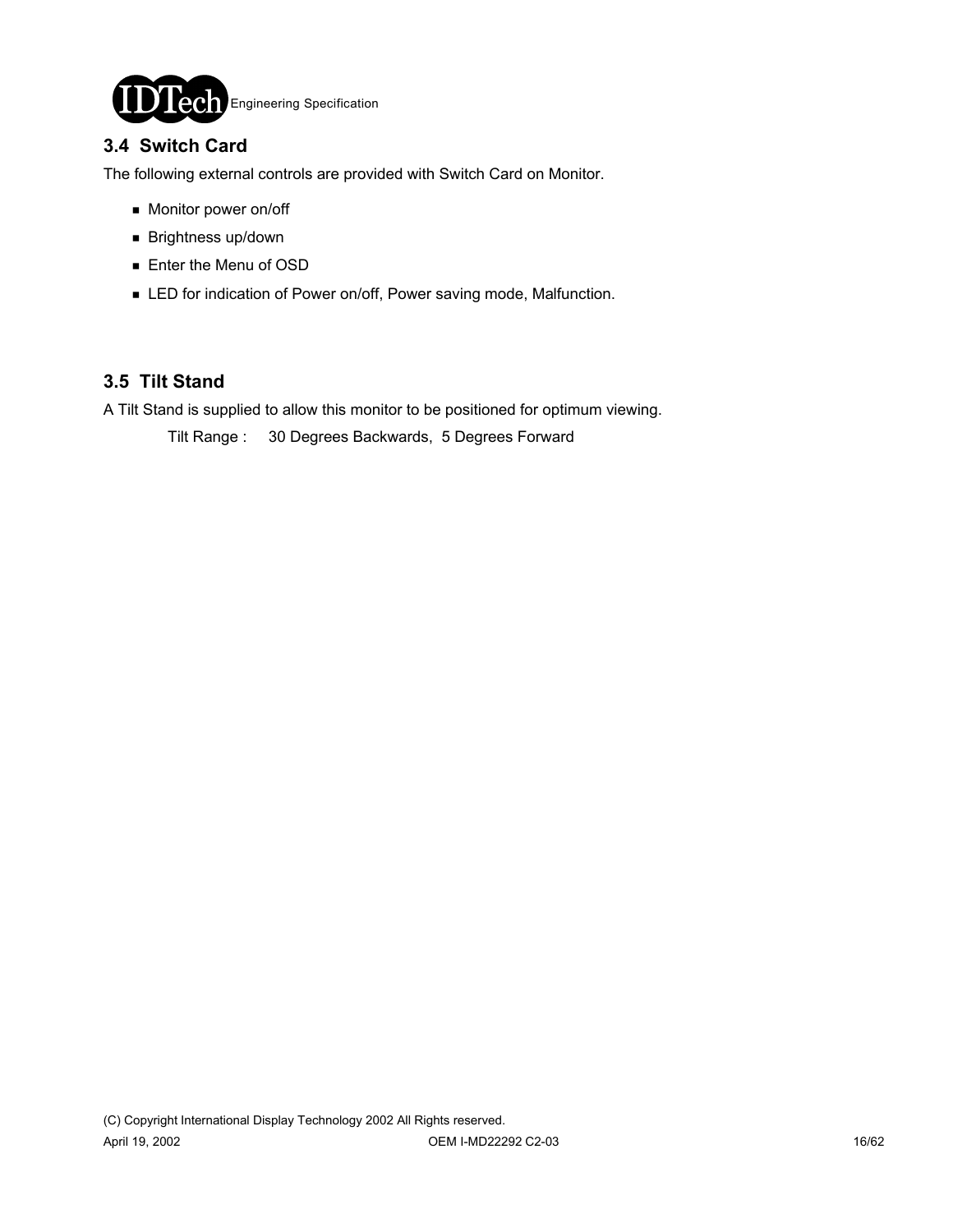

# **4.0 Mechanical Characteristics**

# **4.1 Mechanical Drawing**

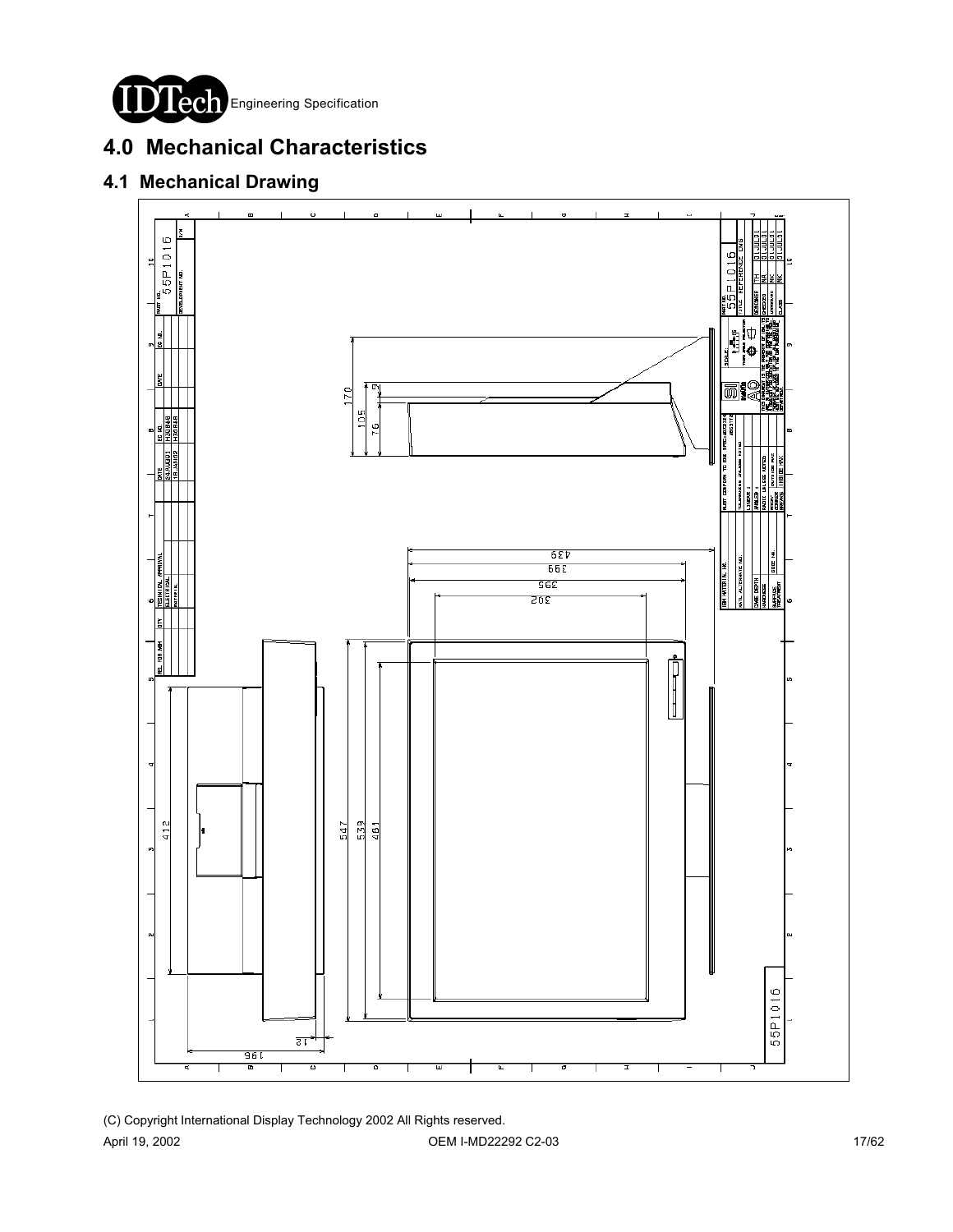



(C) Copyright International Display Technology 2002 All Rights reserved. April 19, 2002 **OEM I-MD22292 C2-03 OEM I-MD22292 C2-03** 18/62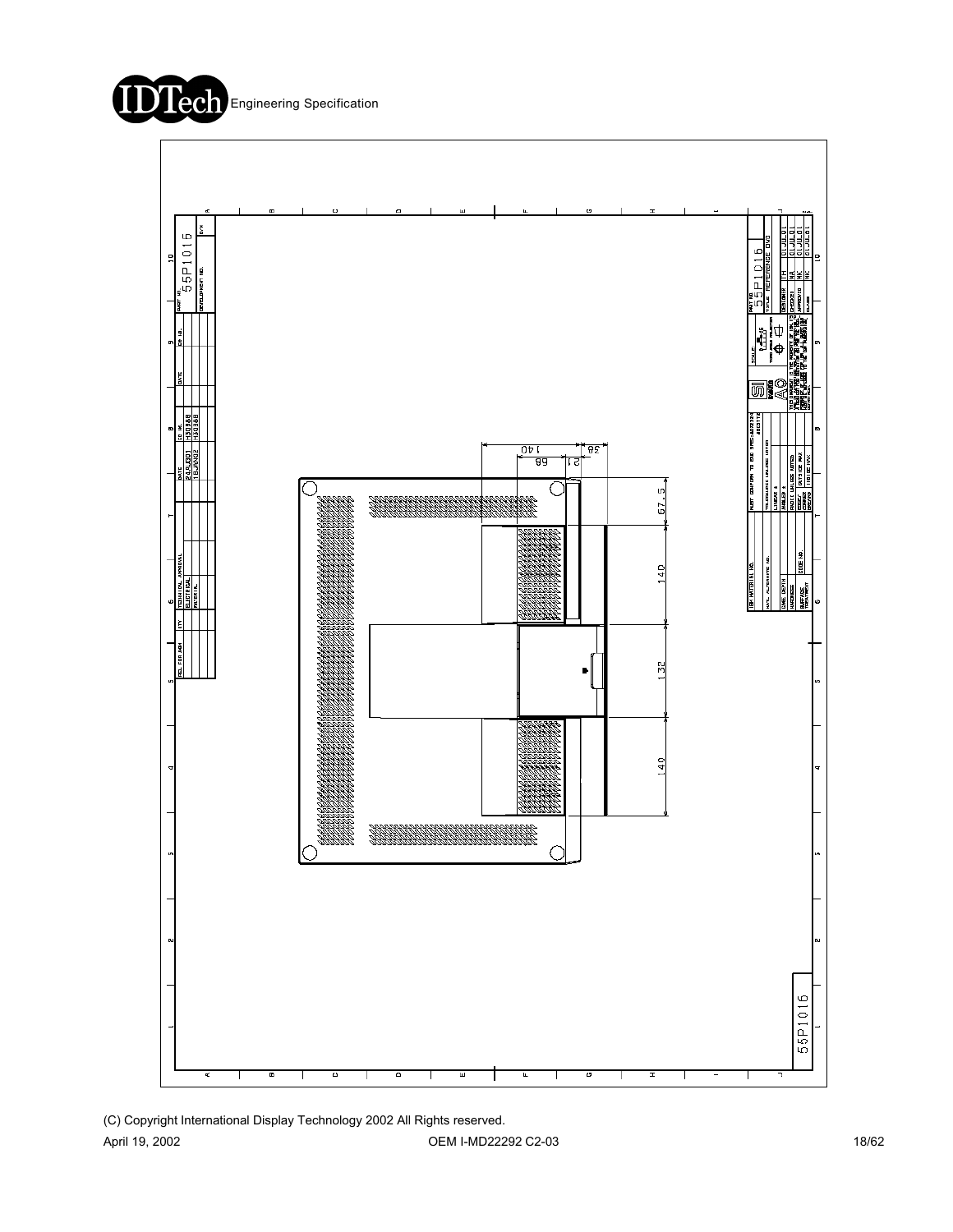

# **4.2 Weight**

The weight of monitor is as follows, respectively.

 8.82 Kg +/- 5% (without stand) 11.4 Kg +/- 5% (with stand)

# **4.3 Protective Front Filter**

The front filter described in this section is included in the LCD module. The film is adhered to the LCD surface to minimize optical interference.

The objective of the filter is:

- to protect the display from impact and prevent any glass from breaking into pieces and scattering.
- to provide good control of glare.

### **4.3.1 Rigidity**

The film filter may not be rigid enough to protect the LCD from breakage but it will prevent pieces of the glass from scattering when it is broken. The screen hardness is 3H or greater.

**NOTE:** Refer to JIS Standard K5400 (Method of Rockwell Hardness Test for Plastic).

### **4.3.2 Panel Breakage Test**

The module shall pass the following breakage test :

A single impact of 6.8 joules (5 foot-pounds) at the center of the viewing area. The impact shall be from a solid steel sphere with a 50 mm diameter and weighing 535 grams.

The module is deemed acceptable if :

- 1. There is no exposure of sharp edges of glass.
- 2. All glass particles are retained by the anti-glare protective panel and do not scatter. Small glass particles (i.e. powder) in the area where the steel ball impacts the panel are excluded from this requirement.

### **4.3.3 Non-Glare**

To minimize glare, the black matrix is made of anti glare material. In addition, the film has anti glare treatment. The LCD has a maximum measure of 80 gloss units, measured at 60 degrees' angle of incidence with a VG-2PD Glossmeter(Nippon Denshoku), or equivalent.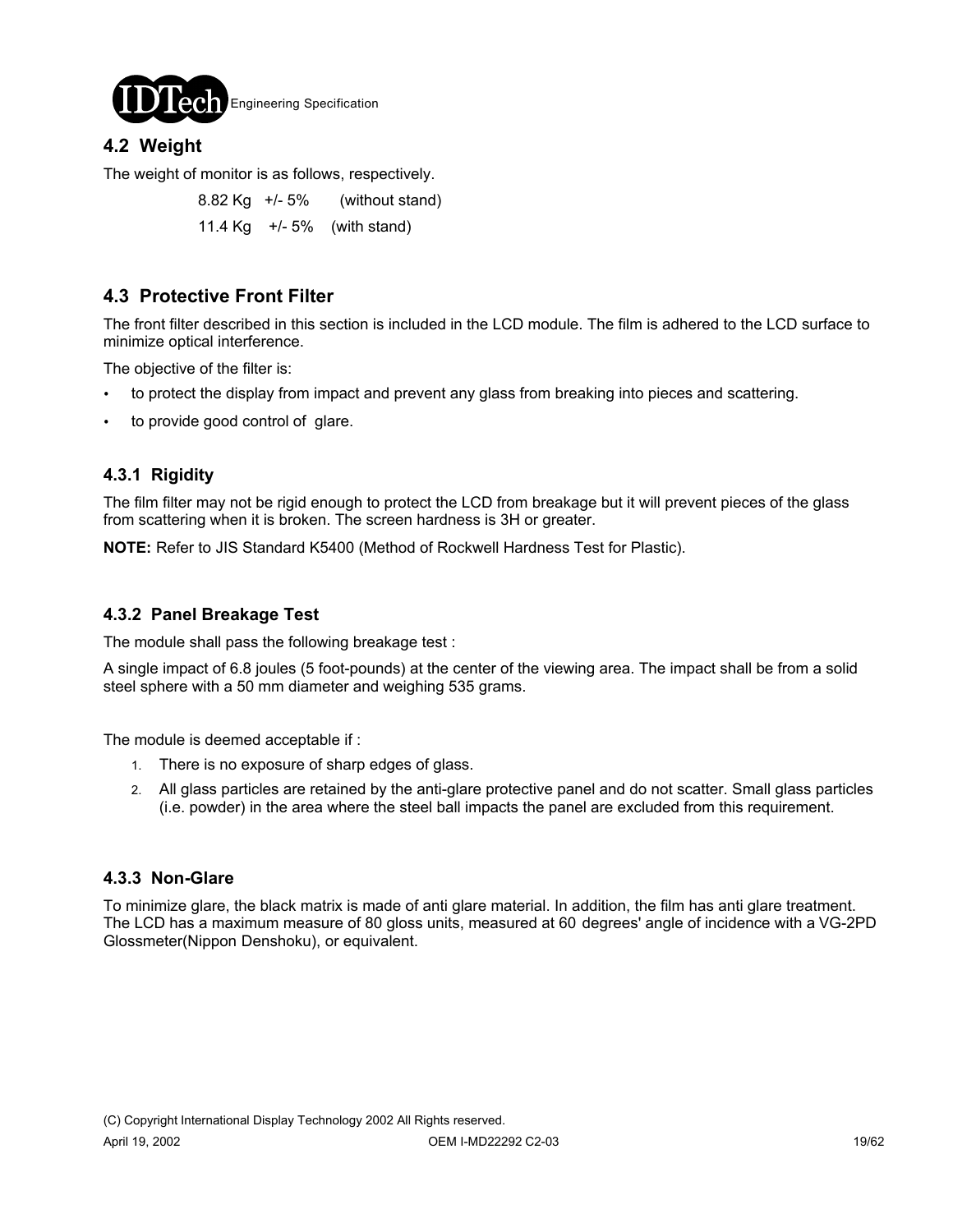

# **4.4 Display Area**

### **4.4.1 Active Area**

Active Area

| $ $ Height | 298.8 [mm] |
|------------|------------|
| Width      | 478.1 [mm] |

### **4.4.2 Pixel Dimension**

Pixel Dimension

|           | Height        | Width         |
|-----------|---------------|---------------|
| Pixel     | $0.1245$ [mm] | $0.1245$ [mm] |
| Sub-pixel | $0.1245$ [mm] | $0.0415$ [mm] |

Following figure shows the relationship of the input signals and LCD pixel format image. Odd and even pair of RGB data are sampled at a time.

### Color Arrangement

|             | Even<br>$\mathbf 0$               | Odd<br>1                        |  | Even<br>3838                          | Odd<br>3839                                |
|-------------|-----------------------------------|---------------------------------|--|---------------------------------------|--------------------------------------------|
| 0th Line    | $\, {\bf B}$<br>$\mathsf{R}$<br>G | G<br>${\sf R}$<br>$\, {\bf B}$  |  | G<br>${\sf R}$<br>$\sf B$             | G<br>${\sf R}$<br>$\, {\bf B}$             |
|             |                                   |                                 |  |                                       |                                            |
|             |                                   |                                 |  |                                       |                                            |
|             |                                   |                                 |  |                                       |                                            |
|             |                                   |                                 |  |                                       |                                            |
| 2399th Line | $\sf B$<br>${\sf R}$<br>G         | ${\sf R}$<br>${\mathsf G}$<br>B |  | ${\mathsf G}$<br>$\sf B$<br>${\sf R}$ | ${\mathsf G}$<br>${\sf R}$<br>$\, {\bf B}$ |

(C) Copyright International Display Technology 2002 All Rights reserved.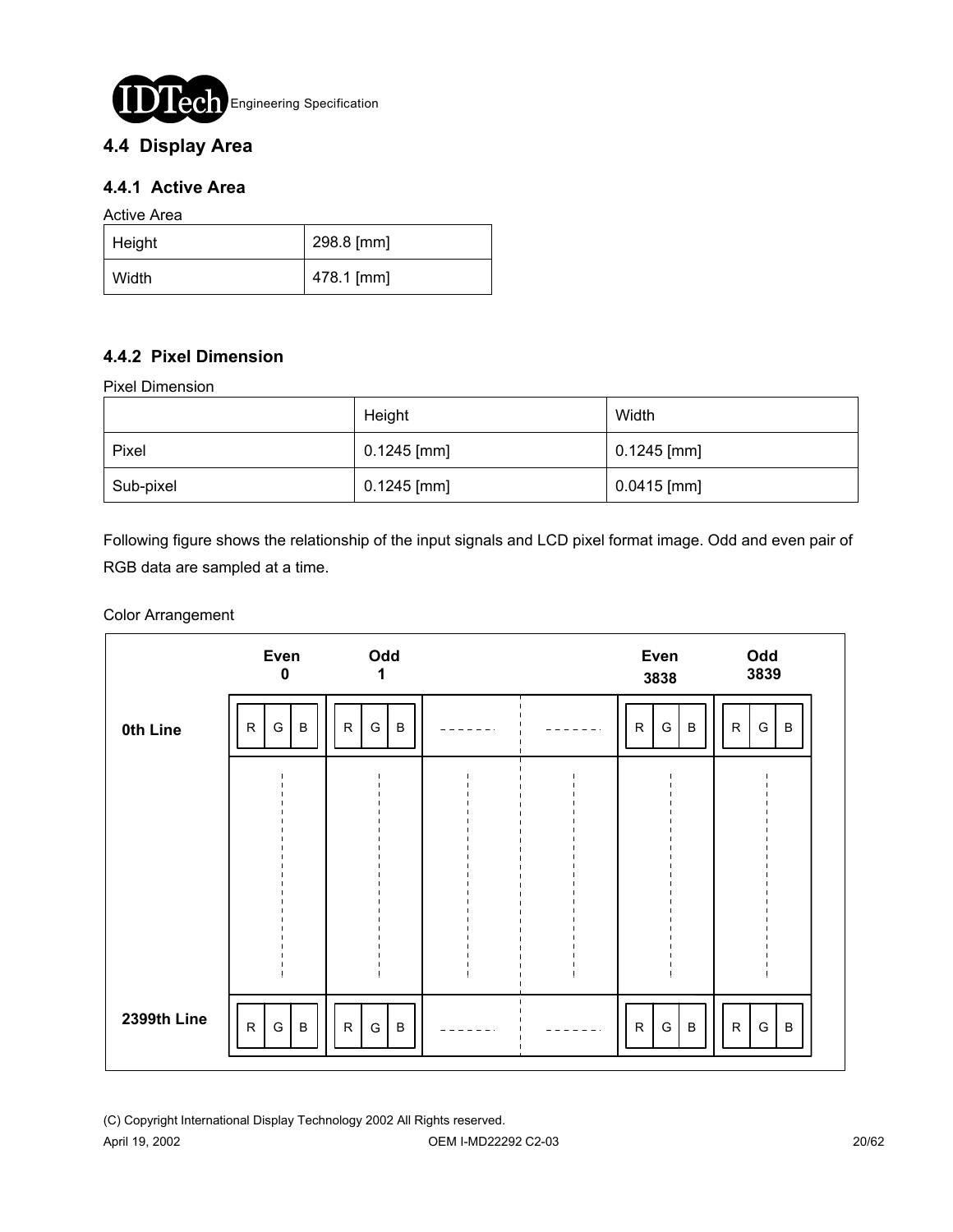

# **5.0 System Interface**

# **5.1 Physical Interface**

Physical interface is described as for the connector on monitor.

These connectors are capable of accommodating the following signals and will be following components.

# **5.1.1 Digital Video Signal Connector**

Signal Connector A, B

| <b>Connector Name / Designation</b> | <b>Signal Connector</b> |
|-------------------------------------|-------------------------|
| <b>Manufacturer</b>                 | MOLEX                   |
| Type / Part Number                  | 70928-2000              |
| <b>Mating Type / Part Number</b>    | MOLEX 70929-2000        |

### Signal Connector A Pin Assignment

| PIN#           | <b>SIGNAL NAME</b>                 | PIN# | <b>SIGNAL NAME</b>                     |
|----------------|------------------------------------|------|----------------------------------------|
| 1              | Ground                             | 31   | Left TMDS Data 1+ (twisted pair)       |
| 2              | Not connected                      | 32   | Left TMDS Data 1 - (twisted pair)      |
| 3              | Not connected                      | 33   | Left TMDS Clock data+ (twisted pair)   |
| 4              | Ground                             | 34   | Left TMDS Clock data - (twisted pair)  |
| 5              | + 5V Power input (MAX 1A)          | 35   | +16V Power output                      |
| 6              | Left SCL (DDC)                     | 36   | Hot plug detection                     |
| $\overline{7}$ | Left SDA (DDC)                     | 37   | Not connected                          |
| 8              | Not connected                      | 38   | Ground                                 |
| 9              | Right SDA (DDC)                    | 39   | Not connected                          |
| 10             | Right SCL (DDC)                    | 40   | Hot plug detection                     |
| 11             | + 5V Power input (MAX 1A)          | 41   | Not connected                          |
| 12             | Ground                             | 42   | Right TMDS Clock data - (twisted pair) |
| 13             | Not connected                      | 43   | Right TMDS Clock data+ (twisted pair)  |
| 14             | Not connected                      | 44   | Right TMDS Data 1 - (twisted pair)     |
| 15             | Ground                             | 45   | Right TMDS Data 1+ (twisted pair)      |
| 16             | Right TMDS Data 0+ (twisted pair)  | 46   | Ground                                 |
| 17             | Right TMDS Data 0 - (twisted pair) | 47   | Not connected                          |

(C) Copyright International Display Technology 2002 All Rights reserved.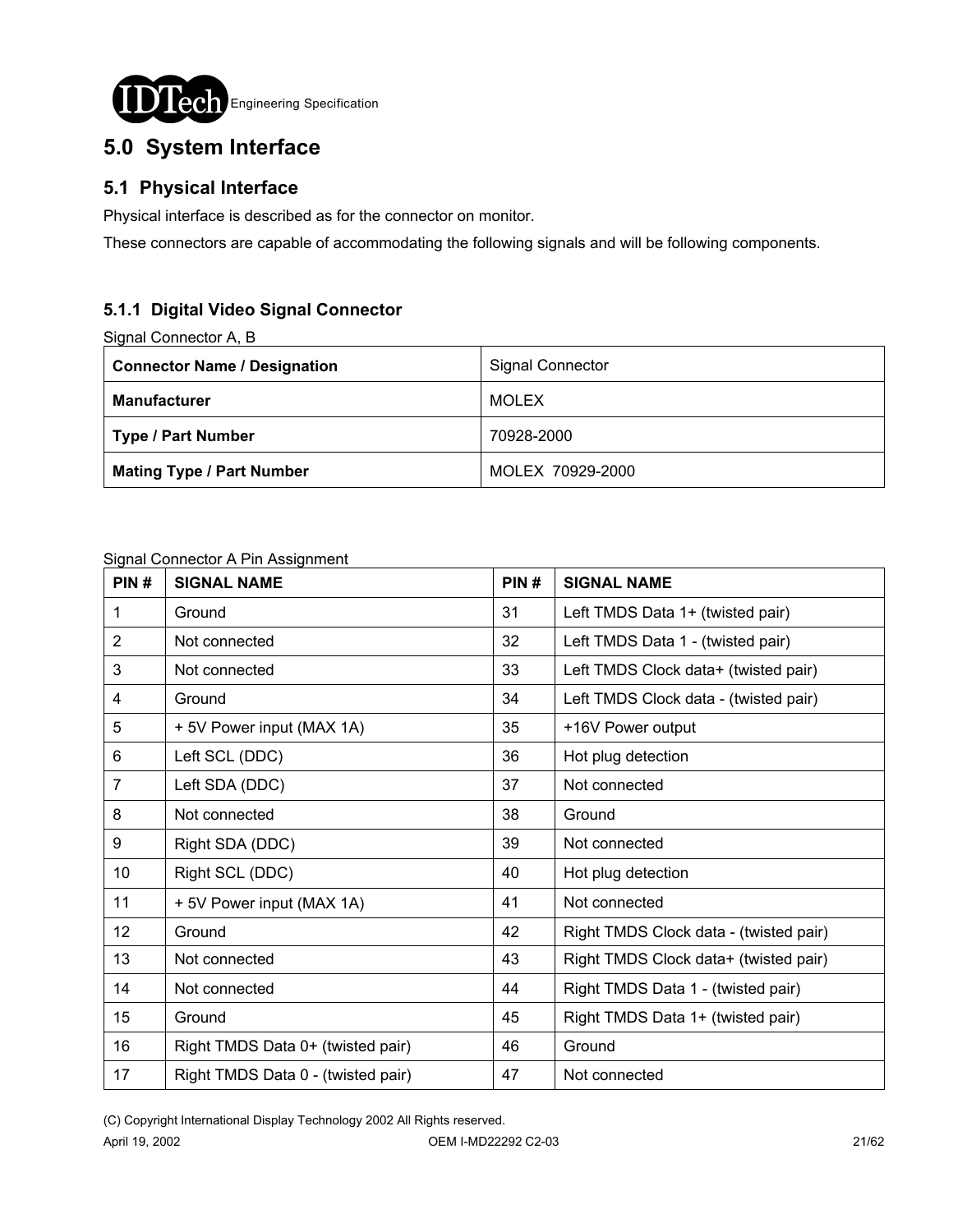# Engineering Specification

| 18 | Right TMDS Data 2+ (twisted pair)  | 48 | Ground        |
|----|------------------------------------|----|---------------|
| 19 | Right TMDS Data 2 - (twisted pair) | 49 | Ground        |
| 20 | +16V Power output                  | 50 | Not connected |
| 21 | USB-                               | 51 | Not connected |
| 22 | Not connected                      | 52 | Ground        |
| 23 | Not connected                      | 53 | Not connected |
| 24 | Not connected                      | 54 | Ground        |
| 25 | $USB +$                            | 55 | Not connected |
| 26 | Ground                             | 56 | Not connected |
| 27 | Left TMDS Data 2 - (twisted pair)  | 57 | Ground        |
| 28 | Left TMDS Data 2+ (twisted pair)   | 58 | Ground        |
| 29 | Left TMDS Data 0 - (twisted pair)  | 59 | Not connected |
| 30 | Left TMDS Data 0+ (twisted pair)   | 60 | Ground        |

### **[Note]**

The signals whose name starts with "Left" are used for displaying on Ch-a quarter block in case of Four Vertical Stripe mode or Four Tile mode, or used for displaying on Ch-a half block in case of Two Stripe mode. On the other hand, the signals whose name starts with "Right" are used for displaying on Ch-b quarter block in case of Four Vertical Stripe mode or Four Tile mode, or used for displaying on Ch-b half block in case of Two Stripe mode. (refer to 5.2 for the Electrical Interface Requirement)

| PIN#           | <b>SIGNAL NAME</b>        | PIN# | <b>SIGNAL NAME</b>                    |
|----------------|---------------------------|------|---------------------------------------|
|                | Ground                    | 31   | Left TMDS Data 1+ (twisted pair)      |
| $\overline{2}$ | Not connected             | 32   | Left TMDS Data 1 - (twisted pair)     |
| 3              | Not connected             | 33   | Left TMDS Clock data+ (twisted pair)  |
| 4              | Ground                    | 34   | Left TMDS Clock data - (twisted pair) |
| 5              | + 5V Power input (MAX 1A) | 35   | +16V Power output                     |
| 6              | Left SCL (DDC)            | 36   | Hot plug detection                    |
| 7              | Left SDA (DDC)            | 37   | Not connected                         |
| 8              | Ground                    | 38   | Ground                                |
| 9              | Right SDA (DDC)           | 39   | Not connected                         |
| 10             | Right SCL (DDC)           | 40   | Hot plug detection                    |
| 11             | + 5V Power input (MAX 1A) | 41   | Ground                                |

### Signal Connector B Pin Assignment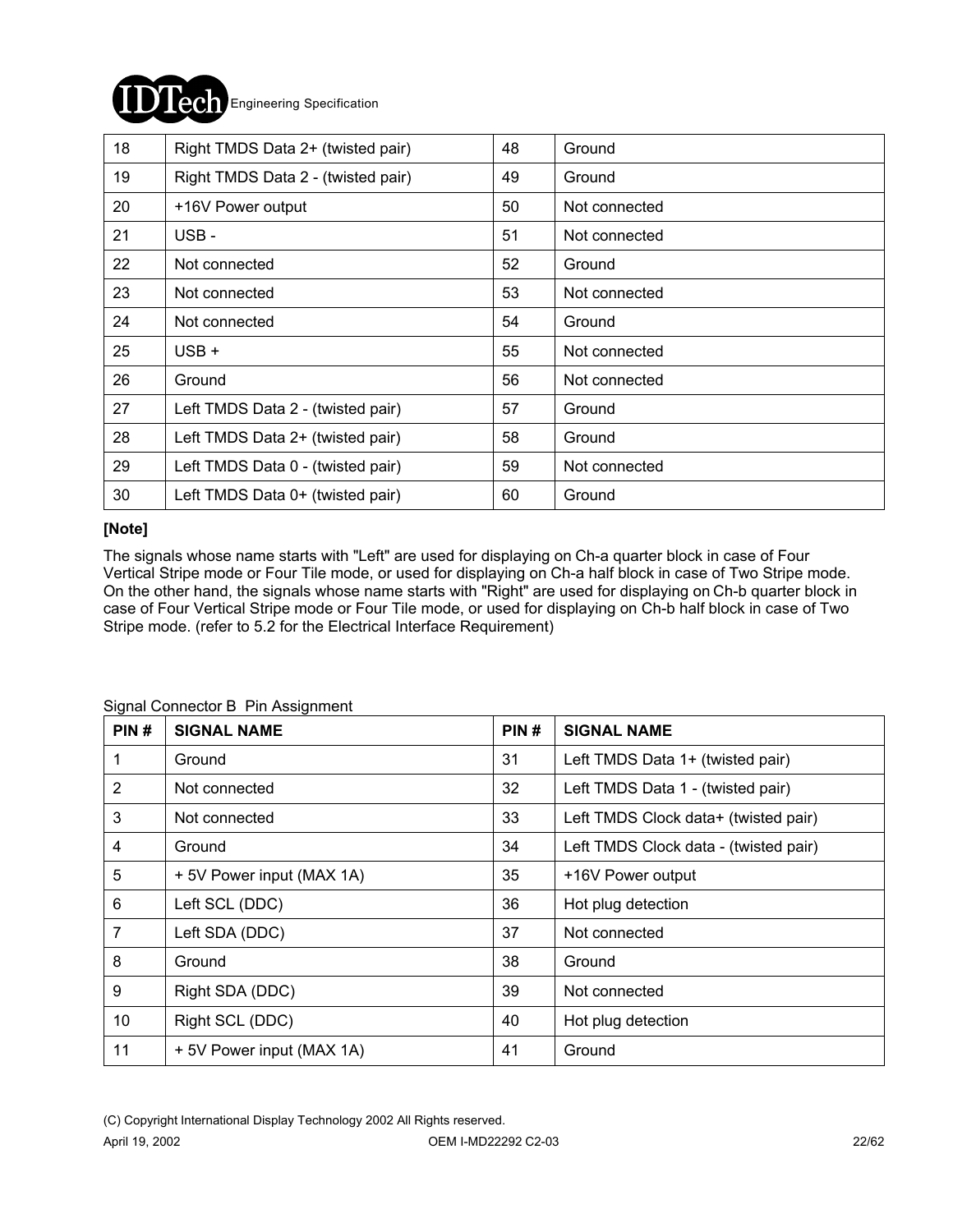

| 12 <sup>2</sup> | Ground                             | 42 | Right TMDS Clock data - (twisted pair) |
|-----------------|------------------------------------|----|----------------------------------------|
| 13              | Not connected                      | 43 | Right TMDS Clock data+ (twisted pair)  |
| 14              | Not connected                      | 44 | Right TMDS Data 1 - (twisted pair)     |
| 15              | Ground                             | 45 | Right TMDS Data 1+ (twisted pair)      |
| 16              | Right TMDS Data 0+ (twisted pair)  | 46 | Ground                                 |
| 17              | Right TMDS Data 0 - (twisted pair) | 47 | Not connected                          |
| 18              | Right TMDS Data 2+ (twisted pair)  | 48 | Not connected                          |
| 19              | Right TMDS Data 2 - (twisted pair) | 49 | Ground                                 |
| 20              | +16V Power output                  | 50 | Not connected                          |
| 21              | Not connected                      | 51 | Not connected                          |
| 22              | Not connected                      | 52 | Ground                                 |
| 23              | Not connected                      | 53 | Not connected                          |
| 24              | Not connected                      | 54 | Ground                                 |
| 25              | Not connected                      | 55 | Not connected                          |
| 26              | Ground                             | 56 | Not connected                          |
| 27              | Left TMDS Data 2 - (twisted pair)  | 57 | Ground                                 |
| 28              | Left TMDS Data 2+ (twisted pair)   | 58 | Not connected                          |
| 29              | Left TMDS Data 0 - (twisted pair)  | 59 | Not connected                          |
| 30              | Left TMDS Data 0+ (twisted pair)   | 60 | Ground                                 |

### **[Note]**

 The signals whose name starts with "Left" are used for displaying on Ch-c quarter block only in case of Four Vertical Stripe mode or Four Tile mode. On the other hand, the signals whose name starts with "Right" are used for displaying on Ch-d quarter block only in case of Four Vertical Stripe mode or Four Tile mode . (refer to 5.2 for the Electrical Interface Requirements)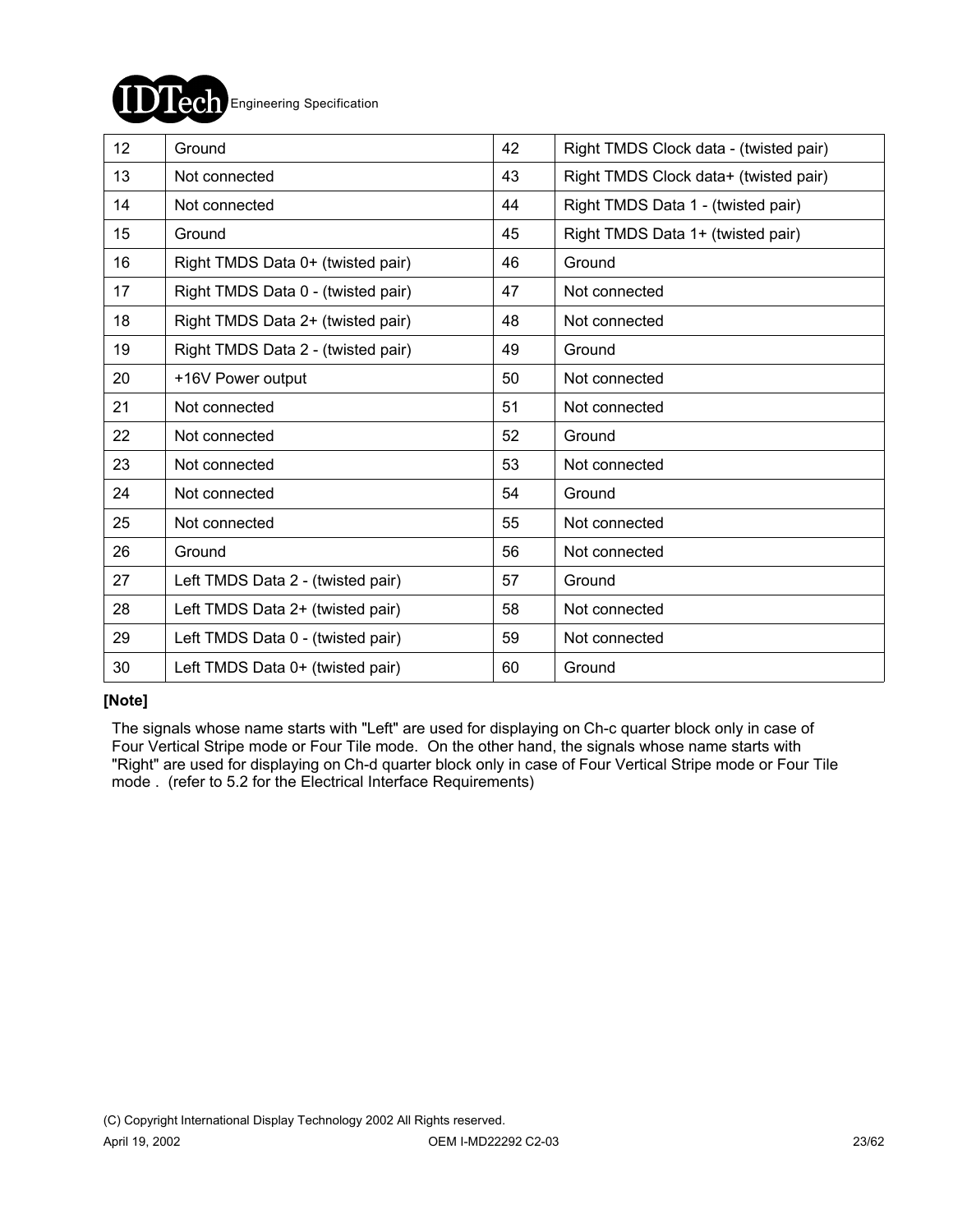

# **5.1.2 EEDID Data**

|                                                                    |                | Value |            |      |                                 |  |
|--------------------------------------------------------------------|----------------|-------|------------|------|---------------------------------|--|
| <b>Item</b>                                                        | (BIN)          | (HEX) | (DEC)      | Ref. | Remark                          |  |
| EISA Manufacture code (IBM=0x24)                                   |                | 24    |            |      |                                 |  |
| EISA Manufacture code, ASCII (IBM=0x4D)                            |                | 4D    |            |      |                                 |  |
| <b>Product Code</b>                                                |                |       | 9503       |      |                                 |  |
| 32bit serial number (1st 8bit)                                     |                | 01    |            |      |                                 |  |
| 32bit serial number (2nd 8bit)                                     |                | 01    |            |      |                                 |  |
| 32bit serial number (3rd 8bit)                                     |                | 01    |            |      |                                 |  |
| 32bit serial number (4th 8bit)                                     |                | 01    |            |      |                                 |  |
| Week of manufacture                                                |                |       | 1          |      |                                 |  |
| Year of manufacture                                                |                |       | 2002       |      |                                 |  |
| <b>EDID Version</b>                                                |                |       |            |      |                                 |  |
| <b>EDID Revision</b>                                               |                |       | 3          |      |                                 |  |
| Video Input: Analog=0. Degital=1                                   | 1              |       | 1          |      |                                 |  |
| Video Input: Signal Level                                          | $\Omega$       |       | $\Omega$   |      |                                 |  |
| Video Input: Setup                                                 | $\Omega$       |       | $\Omega$   |      |                                 |  |
| Video Input: Sync. Input Supported                                 | 0000           |       | $\Omega$   |      |                                 |  |
| Max. Horizontal Image Size (cm)                                    |                |       | 48         |      |                                 |  |
| Max. Vertical Image Size(cm)                                       |                |       | 30         |      |                                 |  |
| Gamma Value                                                        |                |       | 1.8        |      | This parameter is for D50 Model |  |
| Feature Support: Stand-By (Supported=1)                            | $\mathbf{1}$   |       | 1          |      |                                 |  |
| Feature Support: Suspend                                           | $\mathbf{1}$   |       | 1          |      |                                 |  |
| Feature Support: Active Off                                        | $\overline{1}$ |       | 1          |      |                                 |  |
| Feature Support: Display Type (01=RGB Monitor)                     | 01             |       | 1          |      |                                 |  |
| Feature Support: Standard Default Color Space                      | $\Omega$       |       | $\Omega$   |      |                                 |  |
| Feature Support: Preferred Timing Mode                             | $\Omega$       |       | $\Omega$   |      |                                 |  |
| Feature Support: GTF supported                                     | $\Omega$       |       | $\Omega$   |      |                                 |  |
| Color Characteristics: Red x                                       |                |       | 638        |      |                                 |  |
| Color Characteristics : Red y                                      |                |       | 340        |      |                                 |  |
| Color Characteristics : Green x                                    |                |       | 292        |      |                                 |  |
| Color Characteristics : Green_y                                    |                |       | 611        |      |                                 |  |
| Color Characteristics : Blue x                                     |                |       | 146        |      |                                 |  |
| Color Characteristics : Blue v                                     |                |       | 85         |      |                                 |  |
| Color Characteristics : White x<br>Color Characteristics : White v |                |       | 346<br>359 |      | This parameter is for D50 (DG2) |  |
| Established Timing I: 720x400 @ 70Hz                               |                |       |            |      |                                 |  |
| Established Timing I: 720x400 @ 88Hz                               | $\Omega$       |       | $\Omega$   |      |                                 |  |
| Established Timing I: 640x480 @ 60Hz                               | $\Omega$<br>1  |       | 0<br>1     |      |                                 |  |
| Established Timing I: 640x480 @ 67Hz                               | $\mathbf{0}$   |       | $\Omega$   |      |                                 |  |
| Established Timing I: 640x480 @ 72Hz                               | 1              |       | 1          |      |                                 |  |
| Established Timing I: 640x480 @ 75Hz                               | 1              |       | 1          |      |                                 |  |
| Established Timing I: 800x600 @ 56Hz                               | 1              |       | 1          |      |                                 |  |
| Established Timing I: 800x600 @ 60Hz                               | $\mathbf{1}$   |       | 1          |      |                                 |  |
| Established Timing II: 800x600 @ 72Hz                              | $\mathbf{1}$   |       | 1          |      |                                 |  |
| Established Timing II: 800x600 @ 75Hz                              | 1              |       | 1          |      |                                 |  |
| Established Timing II: 832x624 @ 75Hz                              | $\Omega$       |       | $\Omega$   |      |                                 |  |
| Established Timing II: 1024x768 @ 87Hz                             | $\Omega$       |       | 0          |      |                                 |  |
| Established Timing II: 1024x768 @ 60Hz                             | 1              |       | 4          |      |                                 |  |
| Established Timing II: 1024x768 @ 70Hz                             | 1              |       | 1          |      |                                 |  |
| Established Timing II: 1024x768 @ 75Hz                             | $\mathbf{1}$   |       | 1          |      |                                 |  |
| Established Timing II: 1280x1024 @ 75Hz                            | 1              |       | 1          |      |                                 |  |
| Established Timing III : 1152x870 @ 75Hz                           | 0              |       | 0          |      |                                 |  |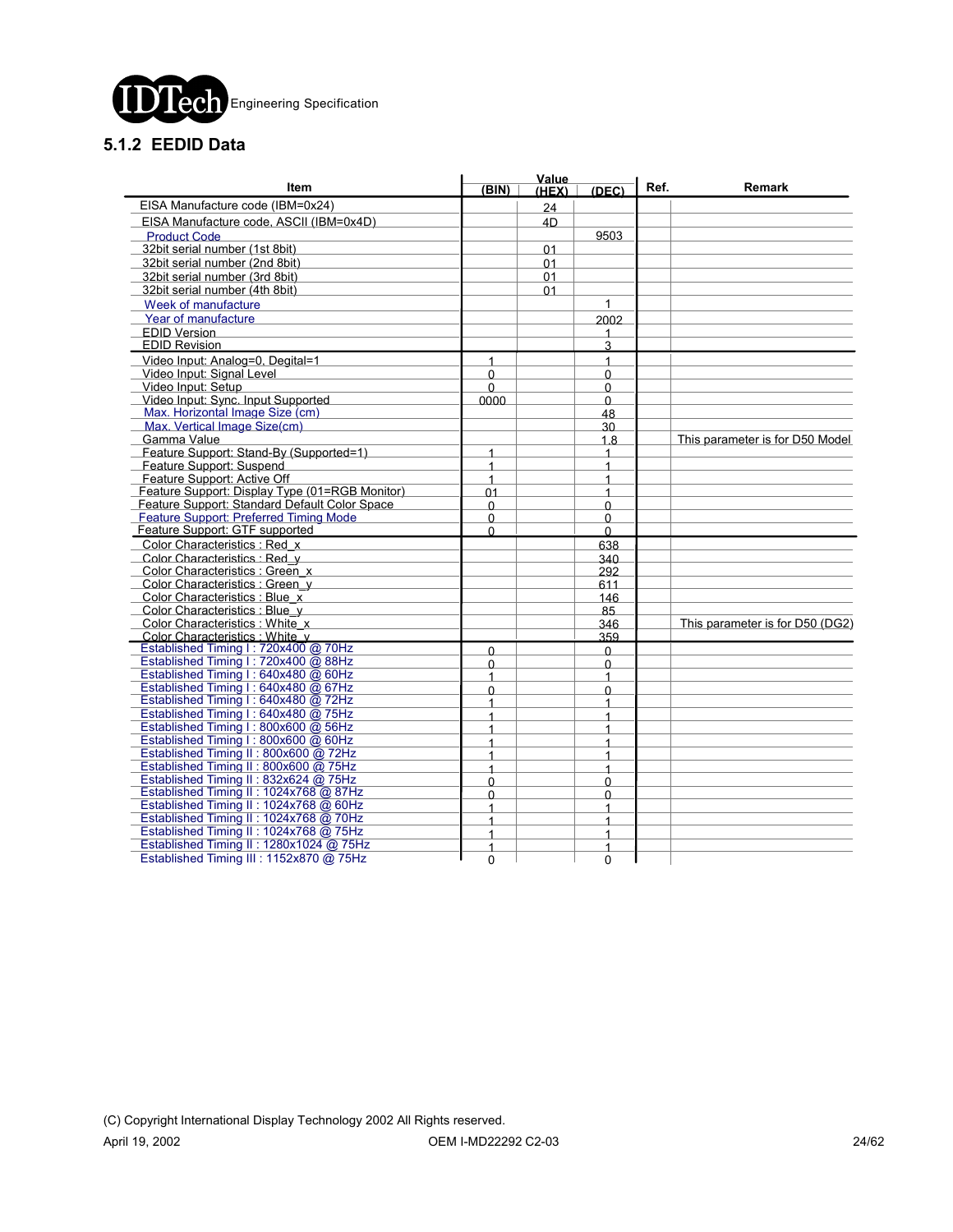

|                                                                                                       | Value        |        |                         |      |                               |  |  |
|-------------------------------------------------------------------------------------------------------|--------------|--------|-------------------------|------|-------------------------------|--|--|
| Item                                                                                                  | (BIN)        | (HEX)  | (DEC)                   | Ref. | Remark                        |  |  |
| Standard Timing 1: Horizontal active pixels (256-2288 pixel                                           |              |        | 640                     |      |                               |  |  |
| Standard Timing 1: Image Aspect ratio                                                                 | 01           |        | 1                       |      | 04:03                         |  |  |
| Standard Timing 1: Refresh Rate (Hz)                                                                  |              |        | 85                      |      |                               |  |  |
| Standard Timing 2: Horizontal active pixels (256-2288 pixel                                           |              |        | 800                     |      |                               |  |  |
| Standard Timing 2: Image Aspect ratio                                                                 | 01           |        | 1                       |      | 04:03                         |  |  |
| Standard Timing 2: Refresh Rate (Hz)                                                                  |              |        | 85                      |      |                               |  |  |
| Standard Timing 3: Horizontal active pixels (256-2288 pixel)                                          |              |        | 1024                    |      |                               |  |  |
| Standard Timing 3 : Image Aspect ratio                                                                | 01           |        | $\mathbf{1}$            |      | 04:03                         |  |  |
| Standard Timing 3 : Refresh Rate (Hz)                                                                 |              |        | 85                      |      |                               |  |  |
| Standard Timing 4: Horizontal active pixels (256-2288 pixel                                           |              |        | 1280                    |      |                               |  |  |
| Standard Timing 4 : Image Aspect ratio                                                                | 10           |        | 2                       |      | 05:04                         |  |  |
| Standard Timing 4: Refresh Rate (Hz)                                                                  |              |        | 60                      |      |                               |  |  |
| Standard Timing 5: Horizontal active pixels (256-2288 pixel                                           |              |        | 256                     |      |                               |  |  |
| Standard Timing 5: Image Aspect ratio                                                                 | $\mathbf{0}$ |        | 0                       |      | 04:03                         |  |  |
| Standard Timing 5: Refresh Rate (Hz)                                                                  |              |        | 61                      |      |                               |  |  |
| Standard Timing 6 : Horizontal active pixels (256-2288 pixel                                          |              |        | 256                     |      |                               |  |  |
| Standard Timing 6 : Image Aspect ratio                                                                | $\Omega$     |        | 0                       |      |                               |  |  |
| Standard Timing 6 : Refresh Rate (Hz)                                                                 |              |        | 61                      |      |                               |  |  |
| Standard Timing 7: Horizontal active pixels (256-2288 pixel)                                          |              |        | 256                     |      |                               |  |  |
| Standard Timing 7 : Image Aspect ratio                                                                | 0            |        | 0                       |      |                               |  |  |
| Standard Timing 7: Refresh Rate (Hz)                                                                  |              |        | 61                      |      |                               |  |  |
| Standard Timing 8 : Horizontal active pixels (256-2288 pixel)                                         |              |        | 256                     |      | <-- set 256 when unused       |  |  |
| Standard Timing 8 : Image Aspect ratio                                                                | 0            |        | 0                       |      | <-- set 0 when unused         |  |  |
| Standard Timing 8: Refresh Rate (Hz)                                                                  |              |        | 61                      |      | <-- set 61 when unused        |  |  |
| Detailed Timing 1: Pixel clock (MHz)                                                                  |              |        | 12900                   |      | 3840x2400@13.0KHz non-GTF     |  |  |
| Detailed Timing 1 : Horizontal Active (pixels, 12bit)                                                 |              |        | 3840                    |      |                               |  |  |
| Detailed Timing 1: Horizontal Blanking (pixels, 12bit)                                                |              |        | 256                     |      |                               |  |  |
| Detailed Timing 1: Vertical Active (pixels, 12bit)                                                    |              |        | 2400                    |      |                               |  |  |
| Detailed Timing 1: Vertical Blanking (pixels, 12bit)                                                  |              |        | 24                      |      |                               |  |  |
| Detailed Timing 1 : Horizontal Sync. Offset (pixels, 10bit)                                           |              |        | 8                       |      |                               |  |  |
| Detailed Timing 1: Horizontal Sync Pulse Width (pixels, 10bit)                                        |              |        | 104                     |      |                               |  |  |
| Detailed Timing 1: Vertical Sync Offset (lines, 6bit)                                                 |              |        | $\overline{1}$          |      |                               |  |  |
| Detailed Timing 1: Vertical Sync Pulse Width (lines, 6bit)                                            |              |        | $\overline{2}$          |      |                               |  |  |
| Detailed Timing 1: Horizontal Image Size (mm, 12bit)                                                  |              |        | 480                     |      |                               |  |  |
|                                                                                                       |              |        | 300                     |      |                               |  |  |
| Detailed Timing 1 : Vertical Image Size (mm, 12bit)<br>Detailed Timing 1 : Horizontal Border (pixels) |              |        | 0                       |      |                               |  |  |
| Detailed Timing 1 : Vertical Border (liness)                                                          |              |        | 0                       |      |                               |  |  |
| Detailed Timing 1: Flags                                                                              | 00011110     | 1F     | 30                      |      | Polarity: VS+. HS+            |  |  |
| Detailed Timing 2 : Pixel clock (MHz)                                                                 |              |        | 12717                   |      | 1920x1200@41Hz, GTF compliant |  |  |
| Detailed Timing 2 : Horizontal Active (pixels, 12bit)                                                 |              |        | 1920                    |      |                               |  |  |
| Detailed Timing 2 : Horizontal Blanking (pixels, 12bit)                                               |              |        | 608                     |      |                               |  |  |
| Detailed Timing 2 : Vertical Active (pixels, 12bit)                                                   |              |        | 1200                    |      |                               |  |  |
| Detailed Timing 2 : Vertical Blanking (pixels, 12bit)                                                 |              |        | 29                      |      |                               |  |  |
| Detailed Timing 2 : Horizontal Sync. Offset (pixels, 10bit)(Fp)                                       |              |        | 104                     |      |                               |  |  |
| Detailed Timing 2 : Horizontal Sync Pulse Width (pixels, 10bit                                        |              |        | 200                     |      |                               |  |  |
| Detailed Timing 2 : Vertical Sync Offset (lines, 6bit)                                                |              |        | $\overline{\mathbf{1}}$ |      |                               |  |  |
| Detailed Timing 2 : Vertical Sync Pulse Width (lines, 6bit)                                           |              |        | 3                       |      |                               |  |  |
| Detailed Timing 2 : Horizontal Image Size (mm, 12bit)                                                 |              |        | 480                     |      |                               |  |  |
| Detailed Timing 2 : Vertical Image Size (mm, 12bit)                                                   |              |        | 300                     |      |                               |  |  |
| Detailed Timing 2 : Horizontal Border (pixels)                                                        |              |        | 0                       |      |                               |  |  |
| Detailed Timing 2 : Vertical Border (liness)                                                          |              |        | 0                       |      |                               |  |  |
| Detailed Timing 2 : Flags                                                                             | 00011100     | 1C     | 28                      |      | Polarity: VS+. HS-            |  |  |
| Detailed Timing 3 : Descriptor Flag (2byte)                                                           |              |        | 0                       |      |                               |  |  |
| Detailed Timing 3 : Flag (1byte)                                                                      |              |        | 0                       |      |                               |  |  |
| Detailed Timing 3 : Data Tag (0xFD=Monitor Range Limits)                                              |              | FD     |                         |      |                               |  |  |
| Detailed Timing 3 : Min Vertical rate (Hz, use in interlace mode)                                     |              |        | 9                       |      |                               |  |  |
| Detailed Timing 3 : Max Vertical rate (Hz, use in interlace mode)                                     |              |        | 95                      |      |                               |  |  |
|                                                                                                       |              |        | 22                      |      |                               |  |  |
| Detailed Timing 3 : Min Horizontal rate (KHz)<br>Detailed Timing 3 : Max Horizontal rate (KHz)        |              |        | 105                     |      |                               |  |  |
| Detailed Timing 3: Max Supported Pixel Clock (MHz)                                                    |              |        | 170                     |      |                               |  |  |
| Detailed Timing 3 : GTF: set 00 if unused for GTF                                                     |              | $00\,$ |                         |      |                               |  |  |
| Detailed Timing 3 : GTF: set 0A if unused for GTF                                                     |              | 0A     |                         |      |                               |  |  |
| Detailed Timing 3 : GTF: set 20 if unused for GTF                                                     |              | 20     |                         |      |                               |  |  |
|                                                                                                       |              |        |                         |      |                               |  |  |
| Detailed Timing 4 : Descriptor Flag (2byte)<br>Detailed Timing 4 : Flag (1byte)                       |              |        | 0<br>Û                  |      |                               |  |  |
| Detailed Timing 4 : Data Tag (0xFC=Monitor Name)                                                      |              | FC     |                         |      |                               |  |  |
| <b>Extention Flag</b>                                                                                 |              |        |                         |      |                               |  |  |
|                                                                                                       |              |        | 0                       |      |                               |  |  |

(C) Copyright International Display Technology 2002 All Rights reserved.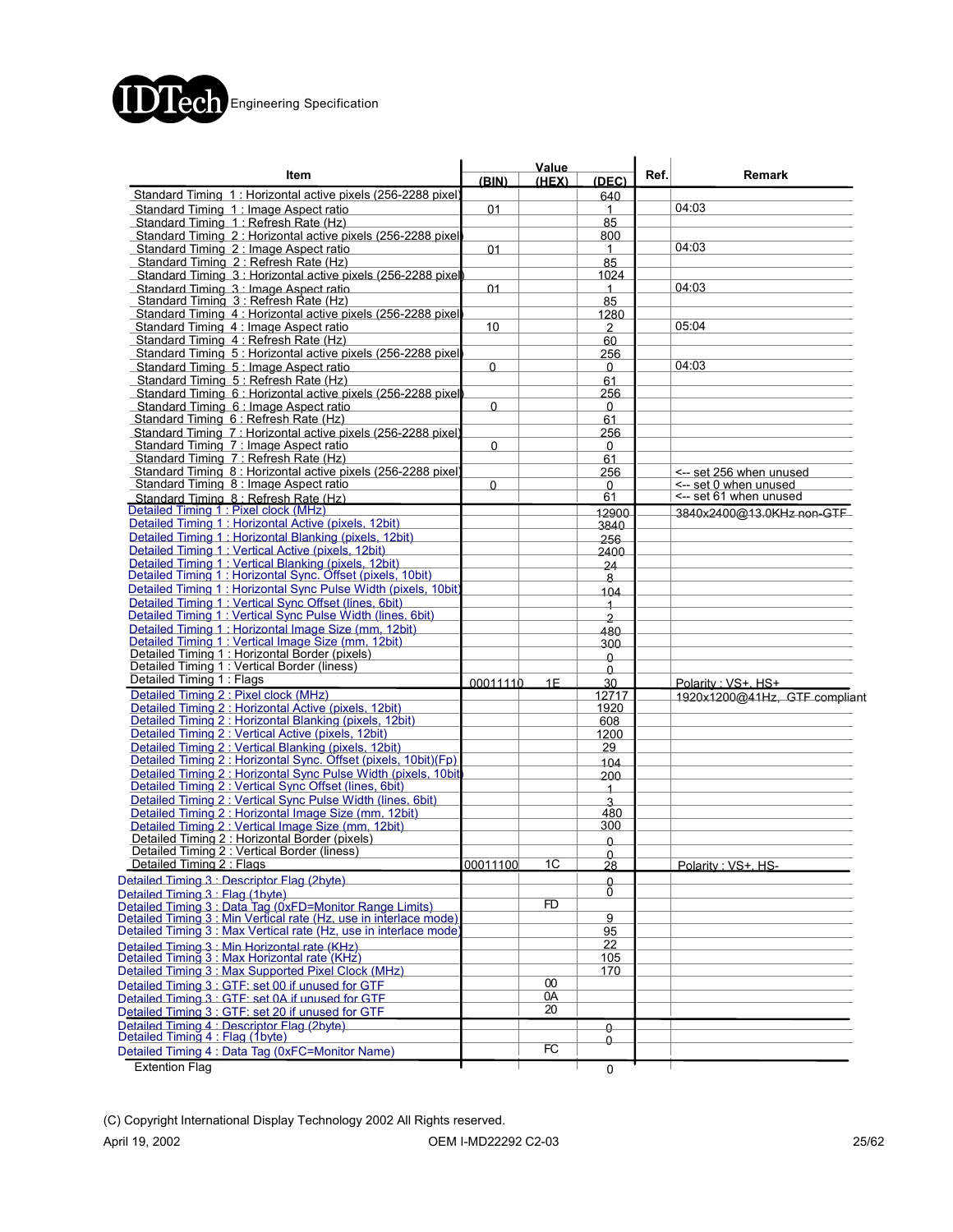

### **EEDID Law Data for Reference**

| HEX 0 |             | $\mathbf 1$ |       |             |    |  | 2 3 4 5 6 7 8 9 A B C D                            |             |     |       |    | E F  |      |
|-------|-------------|-------------|-------|-------------|----|--|----------------------------------------------------|-------------|-----|-------|----|------|------|
|       |             |             |       |             |    |  | FF FF FF FF FF FF 00 24 4D 1F 25 01                |             |     |       | 01 | 01   | - 01 |
|       |             | OC          |       |             |    |  | 01  03  80  30  1E  50  E8  64  9A  A3  57  4A  9C |             |     |       |    |      | - 25 |
|       |             |             |       |             |    |  | 15 58 5B 2F CF 00 31 59 45 59 61                   |             |     | 59 81 | 80 | - 01 |      |
|       | 01 01       |             |       |             |    |  | 01  01  01  01  64  32  00  00  F1                 |             |     | 60 18 | 90 | - 08 | 68   |
|       | <u> 12 </u> |             |       | 00 E0 2C 11 |    |  | 00 00 1E AD 31 80 60 72 B0 1D                      |             |     |       |    |      | -40  |
| 5.    |             |             |       |             |    |  | 68 C8 13 00 E0 2C 11 00 00 1C                      | 00 00 00 FD |     |       |    | -00  |      |
|       | 5F -        | 16.         | 69 11 |             | 00 |  | 0A 20 20 20 20                                     | -20         | -20 | 00    | 00 | -00  | - FC |
|       |             | 49.         |       |             |    |  | 42 4D 39 35 30 33 2D 54 32 32 31                   |             |     |       | 0A | -00  | F9   |

**HEX '7F' :** Check Sum

### **[Note]**

- **(1)** This LCD Monitor complies with "VESA ENHANCED EXTENDED DISPLAY IDENTIFICATION DATA STANDARD Release A, Revision 1" and supports "EEDID version 1.3".
- **(2)** Values for 32 bit Serial Number, Week of Manufacture, Year of Manufacture, and the Check Sum fields may be different by product.
- **(3)** Any field value is subject to change according to future function / configuration modifications or special requirements.

### **5.1.3 DC - IN Connector**

DC-IN Connector

| <b>Connector Name / Designation</b> | DC Power Input Connector |
|-------------------------------------|--------------------------|
| Manufacturer                        | JWT                      |
| Type / Part Number                  | C4201WR0-6P-NL           |

### DC-IN Connector Pin Assignment

| PIN#    | <b>SIGNAL NAME</b> | Description                              |
|---------|--------------------|------------------------------------------|
| 4, 5, 6 | $+16V$             | +16.0V Power Supply for monitor assembly |
| 1, 2, 3 | <b>RTN</b>         | +16.0V Return                            |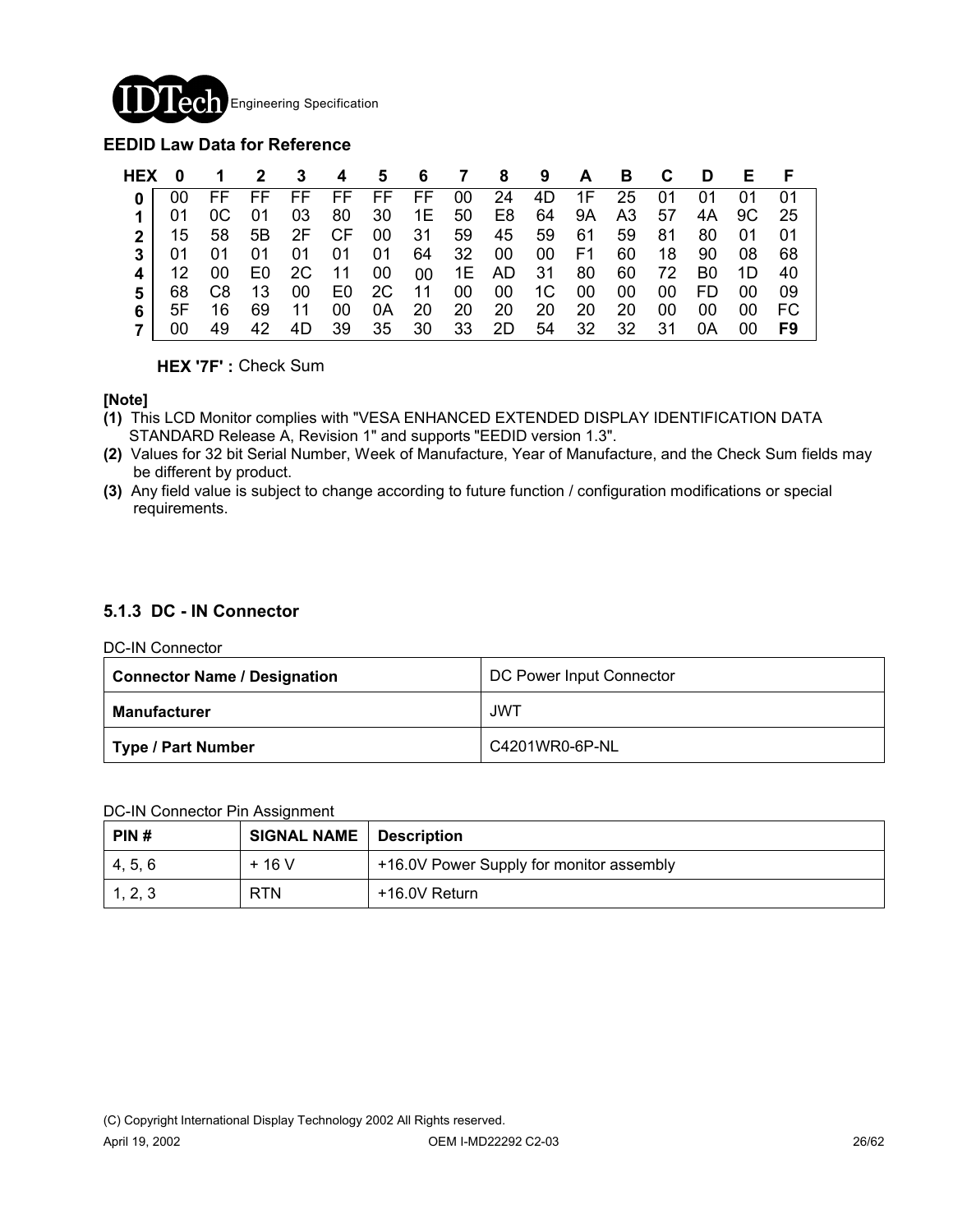

# **5.1.4 Connector Location**

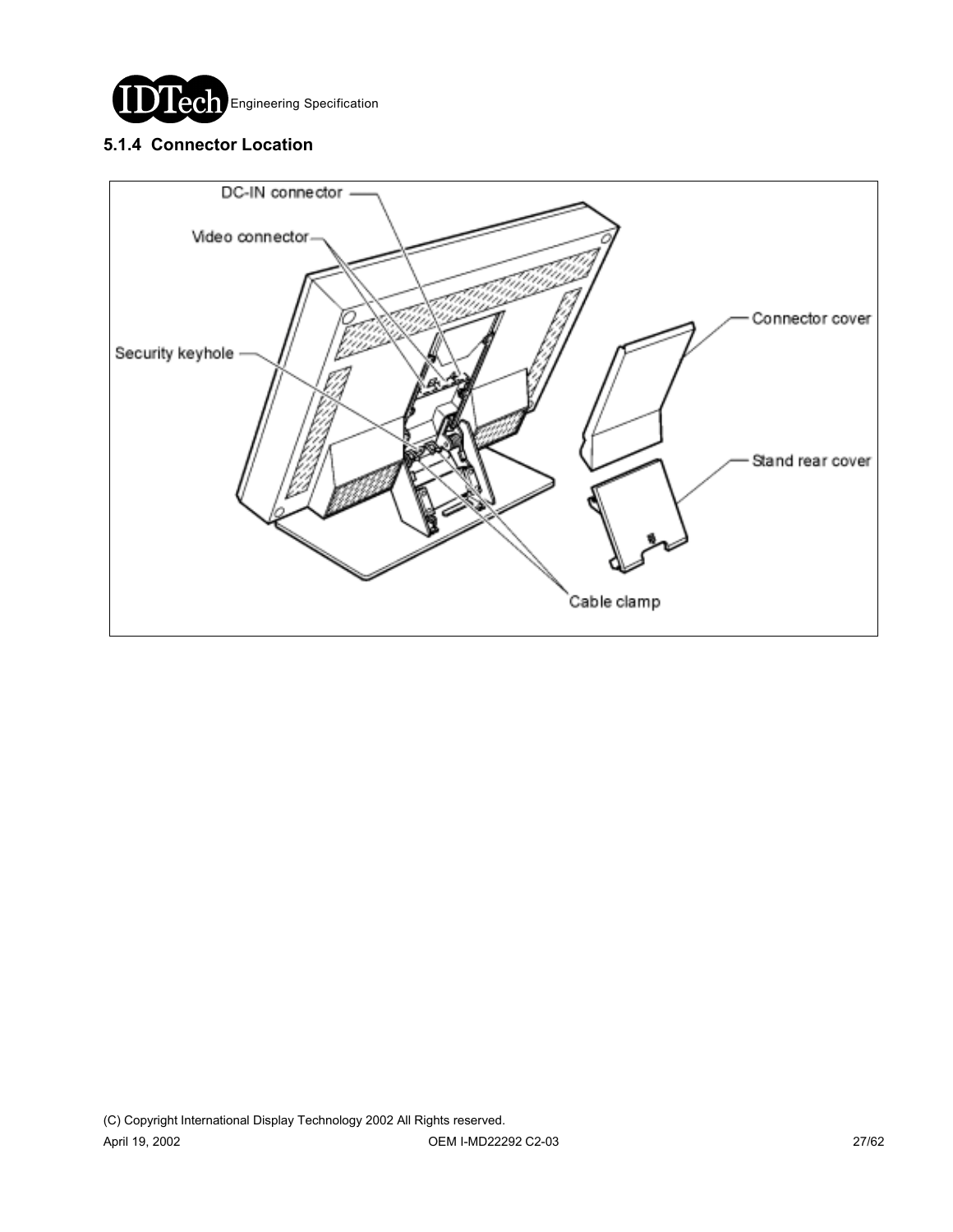

# **5.2 Electrical Interface Requirements**

The monitor can accept only digital video data of TMDS in DVI interface. The monitor is driven with up to four DVI interfaces in two video cables. Each video cable accommodates two DVI signal sets.

The video data signal in each DVI interface shall meet requirements of the DVI specification.

The monitor support following four modes:

- 1) Single Screen mode
- 2) Two Vertical Stripe mode
- 3) Four Vertical Stripe mode
- 4) Four Tile mode

Single Screen mode





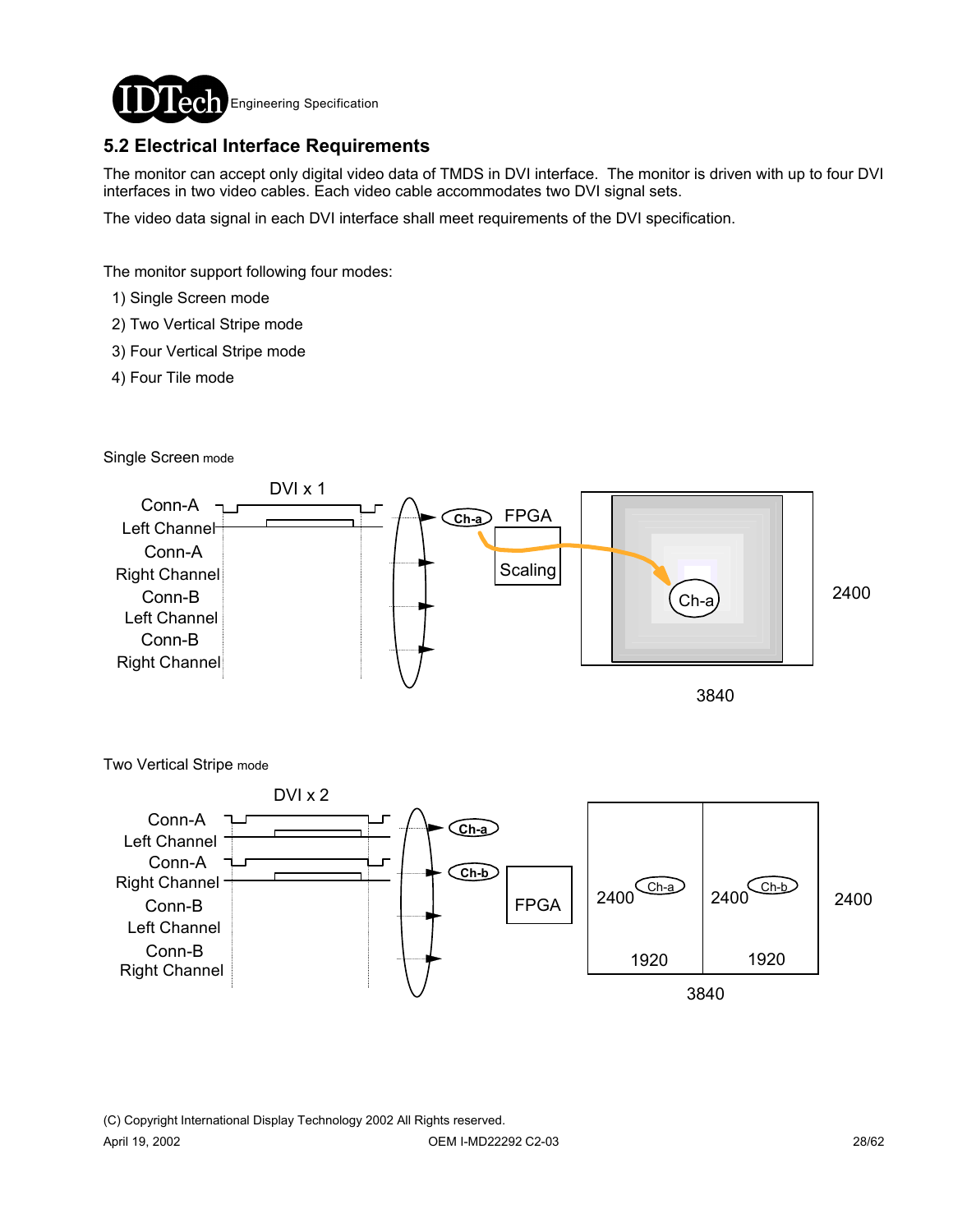

Four Vertical Stripe mode



Four Tile mode

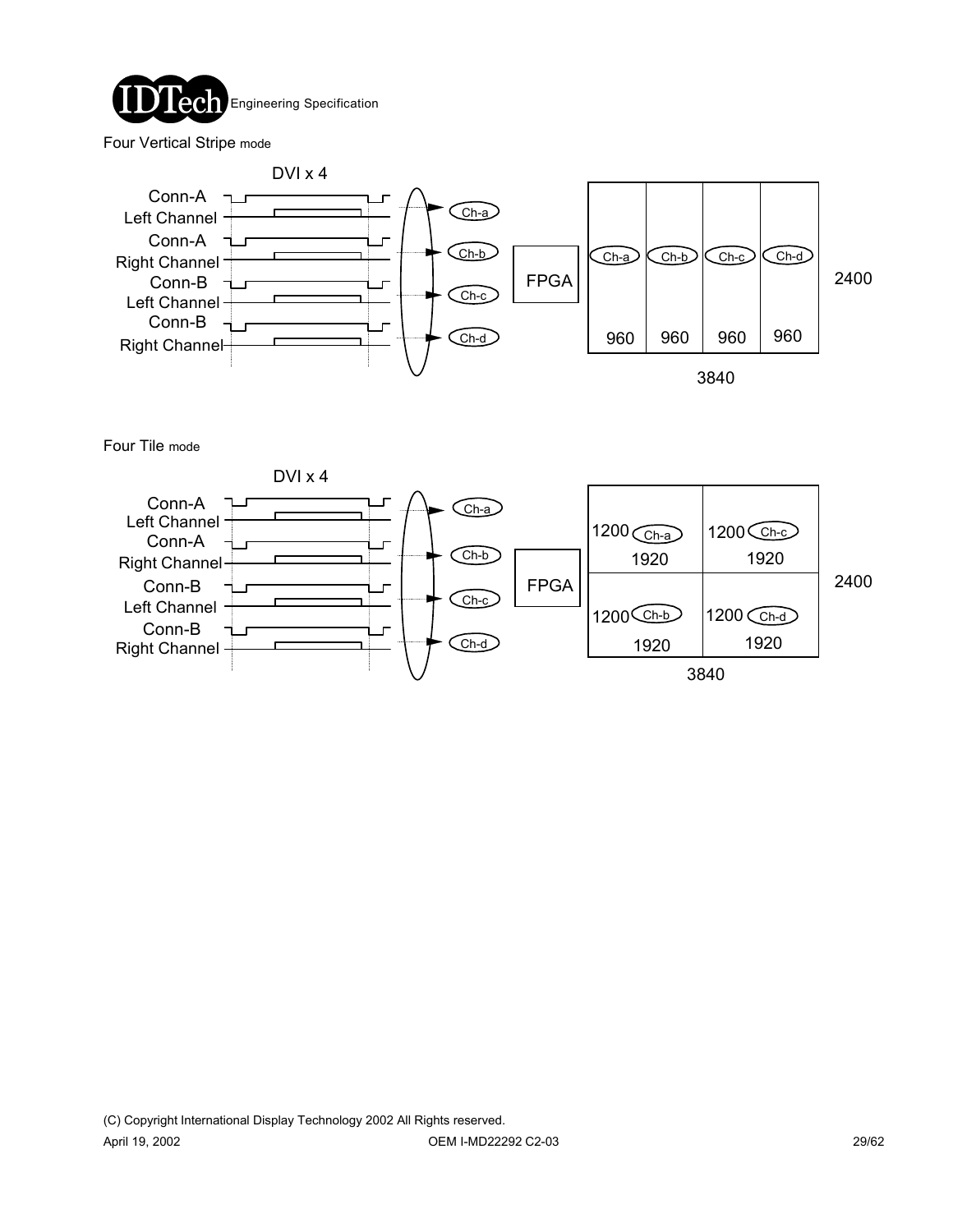

# **5.3 Interface Timings (each DVI input)**

|                | <b>Definition of Terms</b> |                    | "Active" Video                     |                                  | Blanking                                       |  |
|----------------|----------------------------|--------------------|------------------------------------|----------------------------------|------------------------------------------------|--|
| Video          | Back<br>Sync Porch         | Top/Left<br>Border | "Addressable" Video<br>(Addr Time) | Bottom/Right Front<br>Border     | Back  <br>Porch Sync Porch                     |  |
| HSync<br>VSync |                            |                    |                                    |                                  |                                                |  |
|                |                            |                    |                                    | <b>Blank Start</b><br>Sync Start | <b>Blank Time</b><br>Sync <sup>1</sup><br>Time |  |
|                |                            |                    |                                    |                                  |                                                |  |

Reference Timing Chart (HSync: Positive, VSync: Positive Case)

Reference Timing Chart (HSync: Negative, VSync: Negative Case)

|       | <b>Definition of Terms</b> |                    | "Active" Video                     |                              | Blanking                 |
|-------|----------------------------|--------------------|------------------------------------|------------------------------|--------------------------|
| Video |                            |                    |                                    |                              |                          |
|       | Back  <br>Sync Porch       | Top/Left<br>Border | "Addressable" Video<br>(Addr Time) | Bottom/Right Front<br>Border | Back<br>Porch Sync Porch |
| HSync |                            |                    |                                    |                              |                          |
| VSync |                            |                    |                                    |                              |                          |
|       |                            |                    |                                    | <b>Blank Start</b>           | <b>Blank Time</b>        |
|       |                            |                    | Sync <sup>[</sup>                  |                              |                          |
|       |                            |                    |                                    |                              | Time                     |
|       |                            |                    |                                    |                              |                          |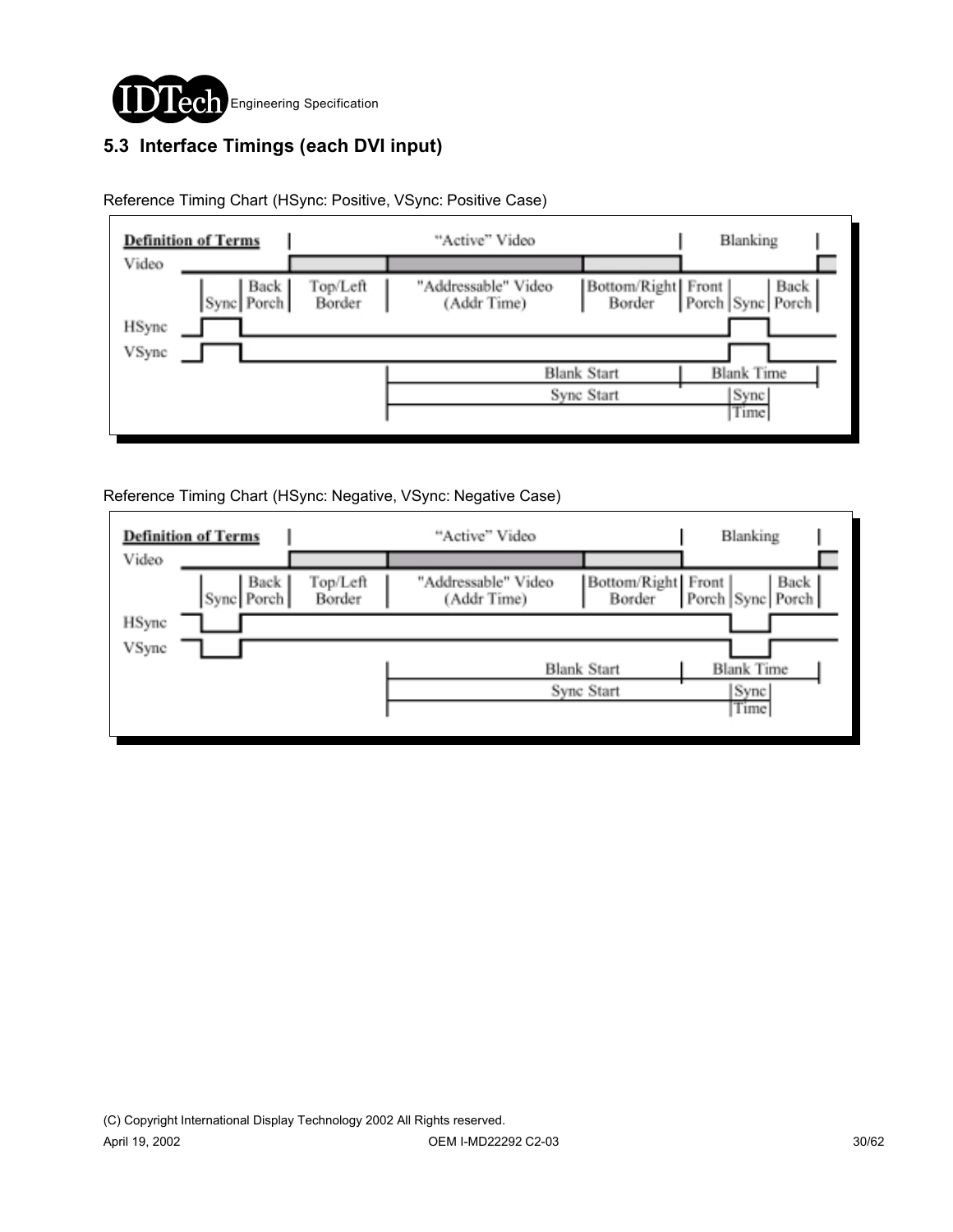

### **(960x2400)x4 @ 41Hz, Four Vertical Stripe Mode (Each DVI Input Channel)**

| [Recommended Timing]<br><b>Timing Name</b><br><b>Hor Pixels</b><br><b>Ver Pixels</b> | =<br>=<br>=        | (960x2400) x4 @ 41Hz<br>960<br>2400                    |                 |                                         |               |  |  |
|--------------------------------------------------------------------------------------|--------------------|--------------------------------------------------------|-----------------|-----------------------------------------|---------------|--|--|
| Hor Frequency<br>Ver Frequency<br><b>Pixel Clock</b><br>Scan Type                    | =<br>$=$<br>=<br>= | 99.22 Khz<br>40.93 Hz<br>104.78 MHz<br>Non-Interlaced  | $=$<br>$=$<br>= | 10.078 usec<br>24.43 msec<br>9.544 nsec |               |  |  |
| Hor Sync Polarity<br>Ver Sync Polarity<br>Disp. Enable Polarity                      | =<br>=<br>Ξ        | Positive / Negative<br>Positive / Negative<br>Positive |                 |                                         |               |  |  |
| Hor Total Time                                                                       | Ξ                  | 10.078 usec                                            | Ξ               | 1056                                    | <b>Pixels</b> |  |  |
| Hor Addr Time                                                                        | =                  | 9.162 usec                                             | =               | 960                                     | <b>Pixels</b> |  |  |
| Hor Blank Start                                                                      | =                  | 9.162 usec                                             | =               | 960                                     | <b>Pixels</b> |  |  |
| Hor Blank Time                                                                       | =                  | 0.916 usec                                             | =               | 96                                      | <b>Pixels</b> |  |  |
| Hor Sync Start                                                                       | =                  | 9.238 usec                                             | =               | 968                                     | <b>Pixels</b> |  |  |
| Hor Right Border                                                                     | =                  | $0.000$ usec                                           | =               | 0                                       | <b>Pixels</b> |  |  |
| Hor Front Porch                                                                      | $=$                | 0.076 usec                                             | $=$             | 8                                       | <b>Pixels</b> |  |  |
| Hor Sync Time                                                                        | $=$                | 0.305 usec                                             | =               | 32                                      | <b>Pixels</b> |  |  |
| Hor Back Porch                                                                       | =                  | 0.534 usec                                             | =               | 56                                      | <b>Pixels</b> |  |  |
| Hor Left Border                                                                      | =                  | $0.000$ usec                                           | =               | 0                                       | Pixels        |  |  |
| Ver Total Time                                                                       | =                  | 24.43 msec                                             | =               | 2424 lines                              |               |  |  |
| Ver Addr Time                                                                        | =                  | 24.19 msec                                             | =               | 2400 lines                              |               |  |  |
| Ver Blank Start                                                                      | =                  | 24.19 msec                                             | =               | <b>2400 lines</b>                       |               |  |  |
| Ver Blank Time                                                                       | =                  | 0.241 msec                                             | =               | 24 lines                                |               |  |  |
| Ver Sync Start                                                                       | =                  | 24.03 msec                                             | =               | 2402 lines                              |               |  |  |
| Ver Bottom Border                                                                    | =                  | 0.000 msec                                             | =               | 0 lines                                 |               |  |  |
| <b>Ver Front Porch</b>                                                               | =                  | 0.020 msec                                             | =               | 2 line                                  |               |  |  |
| Ver Sync Time                                                                        | =                  | 0.020 msec                                             | =               | 2 lines                                 |               |  |  |
| Ver Back Porch                                                                       | =                  | 0.201 msec                                             | $=$             | 20 lines                                |               |  |  |
| Ver Top Border                                                                       | =                  | $0.000$ msec                                           | $=$             | 0 lines                                 |               |  |  |

### **[Tolerance Condition]**

Pixel Clock .................... within +/- 0.5%

Ver Front Porch ............. min. 2 line Ver Sync Time ............... min. 1 line Ver Back Porch ............. min. 1 line Ver Front Porch + Ver Sync Time < 3.3 msec Ver Back Porch < 3.3 msec

Hor Front Porch ............. min 0 Pixel (Multiple Number of 8 is Recommended) Hor Sync Time ................ min 2 Pixel (Multiple Number of 8 is Recommended) Hor Back Porch ............... min 2 Pixel (Multiple Number of 8 is Recommended)

400 nsec < Hor Blank Time = Hor Front Porch + Hor Sync Time + Hor Back Porch < 3.3 msec

#### **[Inter Channel Tolerance]**

All 4 channels must be synchronized one another within the tolerance of 970 Pixels at maximum.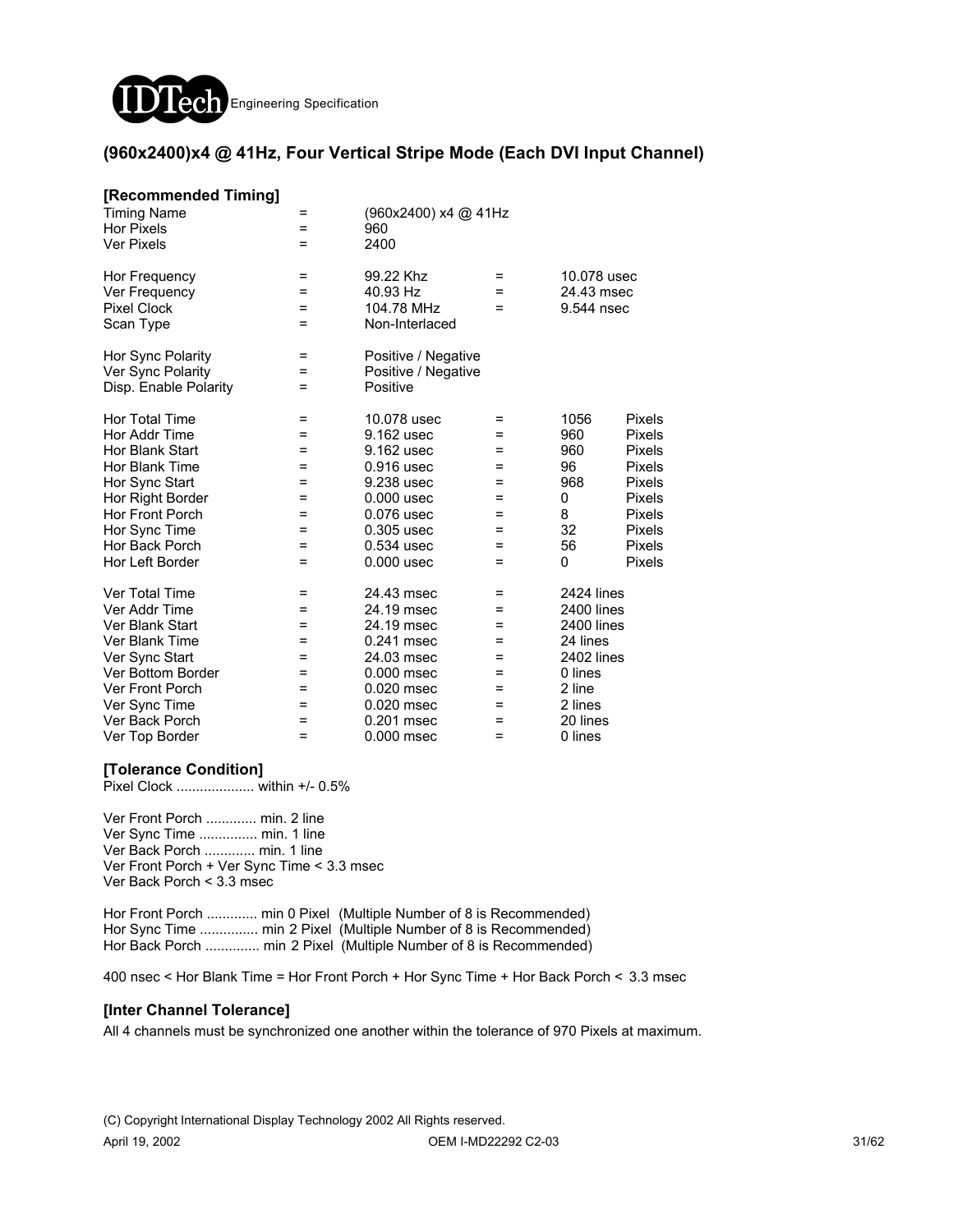

### **(1920x1200) x4 @ 41Hz, Four Tile Mode (Each DVI Input Channel)**

| [Recommended Timing]<br><b>Timing Name</b><br><b>Hor Pixels</b><br><b>Ver Pixels</b>                                                                                                              | =<br>$=$<br>=                                        | (1920x1200) x4 @ 41Hz<br>1920<br>1200                                                                                                            |                                                        |                                                                                                                                      |                                                                                                  |
|---------------------------------------------------------------------------------------------------------------------------------------------------------------------------------------------------|------------------------------------------------------|--------------------------------------------------------------------------------------------------------------------------------------------------|--------------------------------------------------------|--------------------------------------------------------------------------------------------------------------------------------------|--------------------------------------------------------------------------------------------------|
| Hor Frequency<br>Ver Frequency<br><b>Pixel Clock</b><br>Scan Type                                                                                                                                 | =<br>Ξ<br>=<br>=                                     | 49.61 Khz<br>40.93 Hz<br>104.78 MHz<br>Non-Interlaced                                                                                            | $=$<br>$=$<br>=                                        | 20.156 usec<br>24.43 msec<br>9.544 nsec                                                                                              |                                                                                                  |
| Hor Sync Polarity<br>Ver Sync Polarity<br>Disp. Enable Polarity                                                                                                                                   | =<br>=<br>=                                          | Positive / Negative<br>Positive / Negative<br>Positive                                                                                           |                                                        |                                                                                                                                      |                                                                                                  |
| <b>Hor Total Time</b><br>Hor Addr Time<br>Hor Blank Start<br>Hor Blank Time<br>Hor Sync Start<br>Hor Right Border<br><b>Hor Front Porch</b><br>Hor Sync Time<br>Hor Back Porch<br>Hor Left Border | =<br>=<br>Ξ<br>Ξ<br>Ξ<br>=<br>$=$<br>$=$<br>=<br>$=$ | 20.156 usec<br>18.324 usec<br>18,324 usec<br>1.832 usec<br>18,400 usec<br>$0.000$ usec<br>0.076 usec<br>0.305 usec<br>1.452 usec<br>$0.000$ usec | =<br>=<br>=<br>Ξ<br>Ξ<br>$=$<br>$=$<br>$=$<br>=<br>$=$ | 2112<br>1920<br>1920<br>192<br>1928<br>0<br>8<br>32<br>152<br>0                                                                      | Pixels<br>Pixels<br>Pixels<br>Pixels<br>Pixels<br>Pixels<br>Pixels<br>Pixels<br>Pixels<br>Pixels |
| Ver Total Time<br>Ver Addr Time<br>Ver Blank Start<br>Ver Blank Time<br>Ver Sync Start<br>Ver Bottom Border<br>Ver Front Porch<br>Ver Sync Time<br>Ver Back Porch<br>Ver Top Border               | =<br>=<br>$=$<br>=<br>=<br>=<br>=<br>=<br>=<br>$=$   | 24.43 msec<br>24.19 msec<br>24.19 msec<br>0.241 msec<br>24.21 msec<br>$0.000$ msec<br>0.020 msec<br>0.040 msec<br>0.181 msec<br>0.000 msec       | =<br>=<br>$=$<br>=<br>=<br>=<br>=<br>=<br>=<br>$=$     | 1212 lines<br>1200 lines<br><b>1200 lines</b><br>12 lines<br><b>1201 lines</b><br>0 lines<br>1 line<br>2 lines<br>9 lines<br>0 lines |                                                                                                  |

#### **[Tolerance Condition]**

Pixel Clock .................... within +/- 0.5%

Ver Front Porch ............. min. 1 line Ver Sync Time ............... min. 1 line Ver Back Porch ............. min. 1 line Ver Front Porch + Ver Sync Time < 3.3 msec Ver Back Porch < 3.3 msec

Hor Front Porch ............. min 0 Pixel (Multiple Number of 8 is Recommended) Hor Sync Time ............... min 2 Pixel (Multiple Number of 8 is Recommended) Hor Back Porch .............. min 2 Pixel (Multiple Number of 8 is Recommended)

400 nsec < Hor Blank Time = Hor Front Porch + Hor Sync Time + Hor Back Porch < 3.3 msec

#### **[Inter Channel Tolerance]**

All 4 channels must be synchronized one another within the tolerance of 970 Pixels at maximum.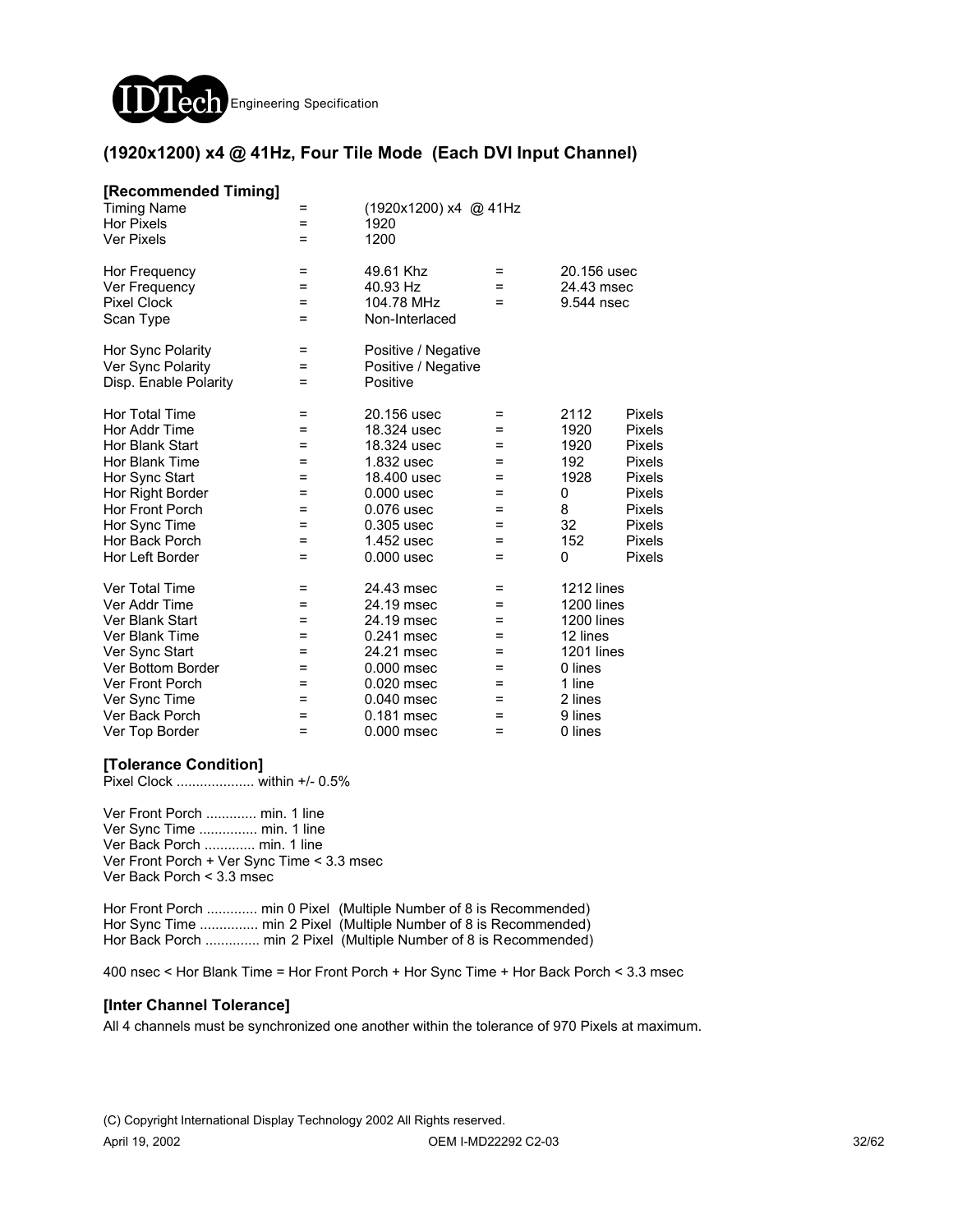

### **(1920x2400) x2 @ 20Hz, Two Vertical Stripe Mode (Each of Ch-a,b DVI Input)**

| [Recommended Timing]   |     |                       |     |                   |
|------------------------|-----|-----------------------|-----|-------------------|
| <b>Timing Name</b>     |     | (1920x2400) x2 @ 20Hz |     |                   |
| <b>Hor Pixels</b>      | =   | 1920                  |     |                   |
| <b>Ver Pixels</b>      | =   | 2400                  |     |                   |
| Hor Frequency          | Ξ   | 48.924 Khz            | =   | 20.440 usec       |
| Ver Frequency          | Ξ   | 20.100 Hz             | =   | 49.751 msec       |
| <b>Pixel Clock</b>     | =   | 100,000 MHz           | =   | 10,000 nsec       |
| Scan Type              | $=$ | Non-Interlaced        |     |                   |
| Hor Sync Polarity      | =   | Positive / Negative   |     |                   |
| Ver Sync Polarity      | =   | Positive / Negative   |     |                   |
| Disp. Enable Polarity  | =   | Positive              |     |                   |
| <b>Hor Total Time</b>  | Ξ   | 20.440 usec           | =   | 2044 Pixels       |
| Hor Addr Time          | Ξ   | 19,200 usec           | =   | 1920 Pixels       |
| Hor Blank Start        | =   | 19,200 usec           | =   | 1920 Pixels       |
| Hor Blank Time         | =   | 1.240 usec            | =   | 124 Pixels        |
| Hor Sync Start         | =   | 19,280 usec           | =   | 1928 Pixels       |
| Hor Right Border       | =   | $0.000$ usec          | $=$ | 0 Pixels          |
| <b>Hor Front Porch</b> | =   | 0.080 usec            | =   | 8 Pixels          |
| Hor Sync Time          | =   | 0.520 usec            | =   | 52 Pixels         |
| Hor Back Porch         | =   | 0.640 usec            | =   | 64 Pixels         |
| Hor Left Border        | =   | $0.000$ usec          | =   | 0 Pixels          |
| Ver Total Time         | =   | 49.751 msec           | =   | <b>2434 lines</b> |
| Ver Addr Time          | Ξ   | 49.056 msec           | Ξ   | 2400 lines        |
| Ver Blank Start        | =   | 49.056 msec           | =   | 2400 lines        |
| Ver Blank Time         | Ξ   | 0.695 msec            | =   | 34 lines          |
| Ver Sync Start         | =   | 49.097 msec           | =   | 2402 lines        |
| Ver Bottom Border      | =   | 0.000 msec            | =   | 0 lines           |
| <b>Ver Front Porch</b> | =   | 0.041 msec            | =   | 2 lines           |
| Ver Sync Time          | =   | 0.041 msec            | =   | 2 lines           |
| Ver Back Porch         | =   | 0.613 msec            | $=$ | 30 lines          |
| Ver Top Border         | $=$ | 0.000 msec            | $=$ | 0 lines           |

#### **[Tolerance Condition]**

Pixel Clock .................... within +/- 0.5%

Ver Front Porch ............. min. 1 line Ver Sync Time ............... min. 1 line Ver Back Porch ............. min. 1 line Ver Front Porch + Ver Sync Time < 3.3 msec Ver Back Porch < 3.3 msec

Hor Front Porch .............. min 0 Pixel (Multiple Number of 8 is Recommended) Hor Sync Time ................ min 2 Pixel (Multiple Number of 8 is Recommended) Hor Back Porch ............... min 2 Pixel (Multiple Number of 8 is Recommended)

400 nsec < Hor Blank Time = Hor Front Porch + Hor Sync Time + Hor Back Porch < 3.3 msec

#### **[Inter Channel Tolerance]**

Both 2 channels are recommended to synchronize each other within the tolerance of 970 Pixels at maximum.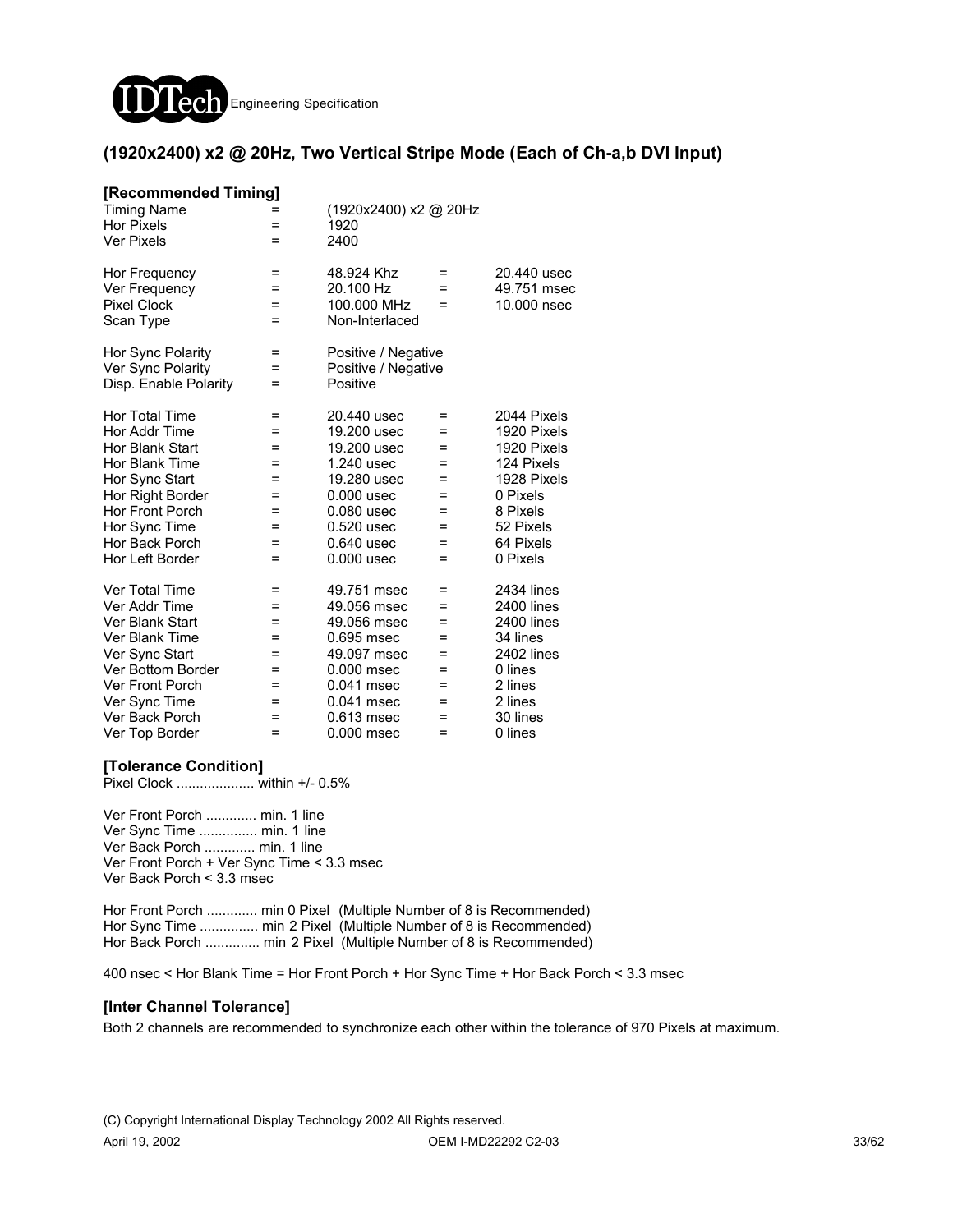

### **(1920x2400) x2 @ 24Hz, Two Vertical Stripe Mode (Each of Ch-a,b DVI Input)**

| [Recommended Timing]   |     |                       |     |                |               |
|------------------------|-----|-----------------------|-----|----------------|---------------|
| <b>Timing Name</b>     |     | (1920x2400) x2 @ 24Hz |     |                |               |
| <b>Hor Pixels</b>      | =   | 1920                  |     |                |               |
| Ver Pixels             | =   | 2400                  |     |                |               |
| Hor Frequency          | =   | 58.708 Khz            | =   | 17.033 usec    |               |
| Ver Frequency          | =   | 24.120 Hz             | $=$ | 41.459 msec    |               |
| <b>Pixel Clock</b>     | =   | 120,000 MHz           | =   | 8.333 nsec     |               |
| Scan Type              | $=$ | Non-Interlaced        |     |                |               |
| Hor Sync Polarity      | Ξ   | Positive / Negative   |     |                |               |
| Ver Sync Polarity      | =   | Positive / Negative   |     |                |               |
| Disp. Enable Polarity  | Ξ   | Positive              |     |                |               |
| Hor Total Time         | =   | 17.033 usec           | =   | 2044           | Pixels        |
| Hor Addr Time          | =   | 16,000 usec           | =   | 1920           | Pixels        |
| Hor Blank Start        | =   | 16,000 usec           | =   | 1920           | <b>Pixels</b> |
| Hor Blank Time         | =   | 1.033 usec            | =   | 124            | Pixels        |
| Hor Sync Start         | =   | 16.067 usec           | =   | 1928           | Pixels        |
| Hor Right Border       | =   | $0.000$ usec          | $=$ | 0              | <b>Pixels</b> |
| Hor Front Porch        | =   | 0.067 usec            | =   | 8              | <b>Pixels</b> |
| Hor Sync Time          | =   | 0.433 usec            | =   | 52             | <b>Pixels</b> |
| Hor Back Porch         | =   | 0.533 usec            | =   | 64             | <b>Pixels</b> |
| Hor Left Border        | $=$ | $0.000$ usec          | $=$ | 0              | <b>Pixels</b> |
| Ver Total Time         | =   | 41.459 msec           | =   | 2434           | lines         |
| Ver Addr Time          | $=$ | 40.880 msec           | $=$ | 2400           | lines         |
| Ver Blank Start        | $=$ | 40.880 msec           | =   | 2400           | lines         |
| Ver Blank Time         | $=$ | 0.579 msec            | =   | 34             | lines         |
| Ver Sync Start         | =   | 40.914 msec           | =   | 2402           | lines         |
| Ver Bottom Border      | =   | $0.000$ msec          | =   | 0              | lines         |
| <b>Ver Front Porch</b> | =   | 0.034 msec            | =   | 2              | lines         |
| Ver Sync Time          | =   | 0.034 msec            | =   | $\overline{2}$ | lines         |
| Ver Back Porch         | =   | 0.511 msec            | $=$ | 30             | lines         |
| Ver Top Border         | $=$ | 0.000 msec            | $=$ | 0              | lines         |

### **[Tolerance Condition]**

Pixel Clock .................... within +/- 0.5%

Ver Front Porch ............. min. 1 line Ver Sync Time ............... min. 1 line Ver Back Porch ............. min. 1 line Ver Front Porch + Ver Sync Time < 3.3 msec Ver Back Porch < 3.3 msec

Hor Front Porch ............. min 0 Pixel (Multiple Number of 8 is Recommended) Hor Sync Time ............... min 2 Pixel (Multiple Number of 8 is Recommended) Hor Back Porch .............. min 2 Pixel (Multiple Number of 8 is Recommended)

400 nsec < Hor Blank Time = Hor Front Porch + Hor Sync Time + Hor Back Porch < 3.3 msec

#### **[Inter Channel Tolerance]**

Both 2 channels are recommended to synchronize each other within the tolerance of 970 Pixels at maximum.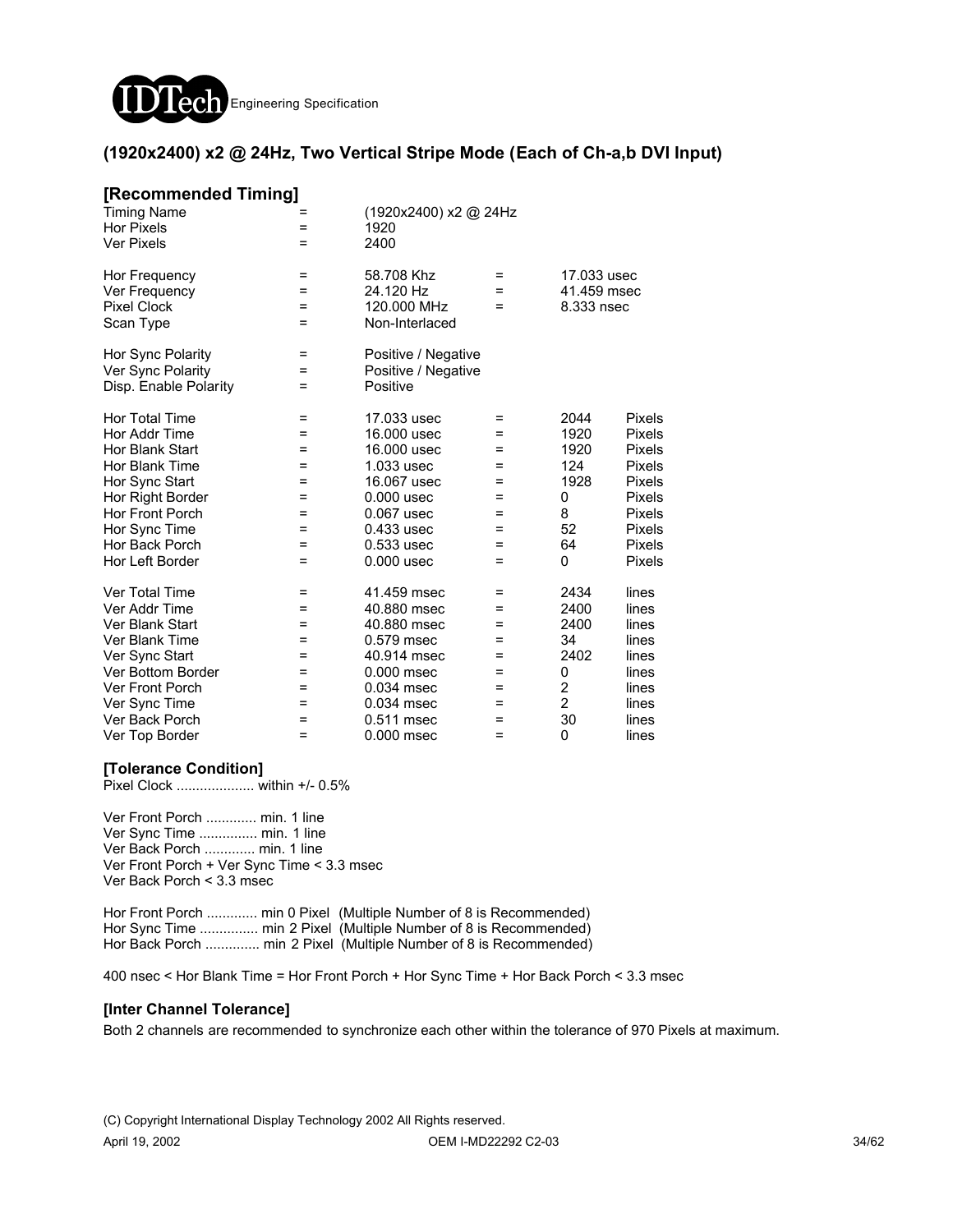

| [Recommended Timing]<br><b>Timing Name</b><br><b>Hor Pixels</b><br><b>Ver Pixels</b>                                                                                                | =<br>=<br>$=$                                      | (1920x2400) x2 @ 25Hz<br>1920<br>2400                                                                                                              |                                                  |                                                                           |                                                                                                                                                          |
|-------------------------------------------------------------------------------------------------------------------------------------------------------------------------------------|----------------------------------------------------|----------------------------------------------------------------------------------------------------------------------------------------------------|--------------------------------------------------|---------------------------------------------------------------------------|----------------------------------------------------------------------------------------------------------------------------------------------------------|
| Hor Frequency<br>Ver Frequency<br><b>Pixel Clock</b><br>Scan Type                                                                                                                   | $=$<br>$=$<br>$=$<br>$=$                           | 61.155 Khz<br>25.125 Hz<br>125,000 MHz<br>Non-Interlaced                                                                                           | $=$<br>$=$<br>=                                  | 16.352 usec<br>39.801 msec<br>8.000 nsec                                  |                                                                                                                                                          |
| Hor Sync Polarity<br>Ver Sync Polarity<br>Disp. Enable Polarity                                                                                                                     | $\equiv$<br>=<br>Ξ                                 | Positive / Negative<br>Positive / Negative<br>Positive                                                                                             |                                                  |                                                                           |                                                                                                                                                          |
| Hor Total Time<br>Hor Addr Time<br>Hor Blank Start<br>Hor Blank Time<br>Hor Sync Start<br>Hor Right Border<br>Hor Front Porch<br>Hor Sync Time<br>Hor Back Porch<br>Hor Left Border | =<br>=<br>=<br>=<br>=<br>=<br>=<br>=<br>=<br>$=$   | 16.352 usec<br>15.360 usec<br>15.360 usec<br>0.992 usec<br>15.424 usec<br>$0.000$ usec<br>0.064 usec<br>0.416 usec<br>$0.512$ usec<br>$0.000$ usec | =<br>=<br>=<br>=<br>=<br>=<br>=<br>=<br>=<br>$=$ | 2044<br>1920<br>1920<br>124<br>1928<br>0<br>8<br>52<br>64<br>0            | <b>Pixels</b><br>Pixels<br><b>Pixels</b><br><b>Pixels</b><br>Pixels<br><b>Pixels</b><br><b>Pixels</b><br><b>Pixels</b><br><b>Pixels</b><br><b>Pixels</b> |
| Ver Total Time<br>Ver Addr Time<br>Ver Blank Start<br>Ver Blank Time<br>Ver Sync Start<br>Ver Bottom Border<br>Ver Front Porch<br>Ver Sync Time<br>Ver Back Porch<br>Ver Top Border | =<br>=<br>$=$<br>Ξ<br>$=$<br>=<br>=<br>=<br>=<br>= | 39.801 msec<br>39.245 msec<br>39.245 msec<br>0.556 msec<br>39.278 msec<br>0.000 msec<br>0.033 msec<br>0.033 msec<br>0.491 msec<br>$0.000$ msec     | Ξ<br>=<br>$=$<br>Ξ<br>=<br>=<br>=<br>=<br>=<br>= | 2434<br>2400<br>2400<br>34<br>2402<br>0<br>2<br>$\overline{2}$<br>30<br>0 | lines<br>lines<br>lines<br>lines<br>lines<br>lines<br>lines<br>lines<br>lines<br>lines                                                                   |

# **(1920x2400) x2 @ 25Hz, Two Vertical Stripe Mode (Each of Ch-a,b DVI Input)**

### **[Tolerance Condition]**

Pixel Clock .................... within +/- 0.5%

Ver Front Porch ............. min. 1 line Ver Sync Time ............... min. 1 line Ver Back Porch ............. min. 1 line Ver Front Porch + Ver Sync Time < 3.3 msec Ver Back Porch < 3.3 msec

Hor Front Porch ............. min 0 Pixel (Multiple Number of 8 is Recommended) Hor Sync Time ............... min 2 Pixel (Multiple Number of 8 is Recommended) Hor Back Porch ............... min 2 Pixel (Multiple Number of 8 is Recommended)

400 nsec < Hor Blank Time = Hor Front Porch + Hor Sync Time + Hor Back Porch < 3.3 msec

### **[Inter Channel Tolerance]**

Both 2 channels are recommended to synchronize each other within the tolerance of 970 Pixels at maximum.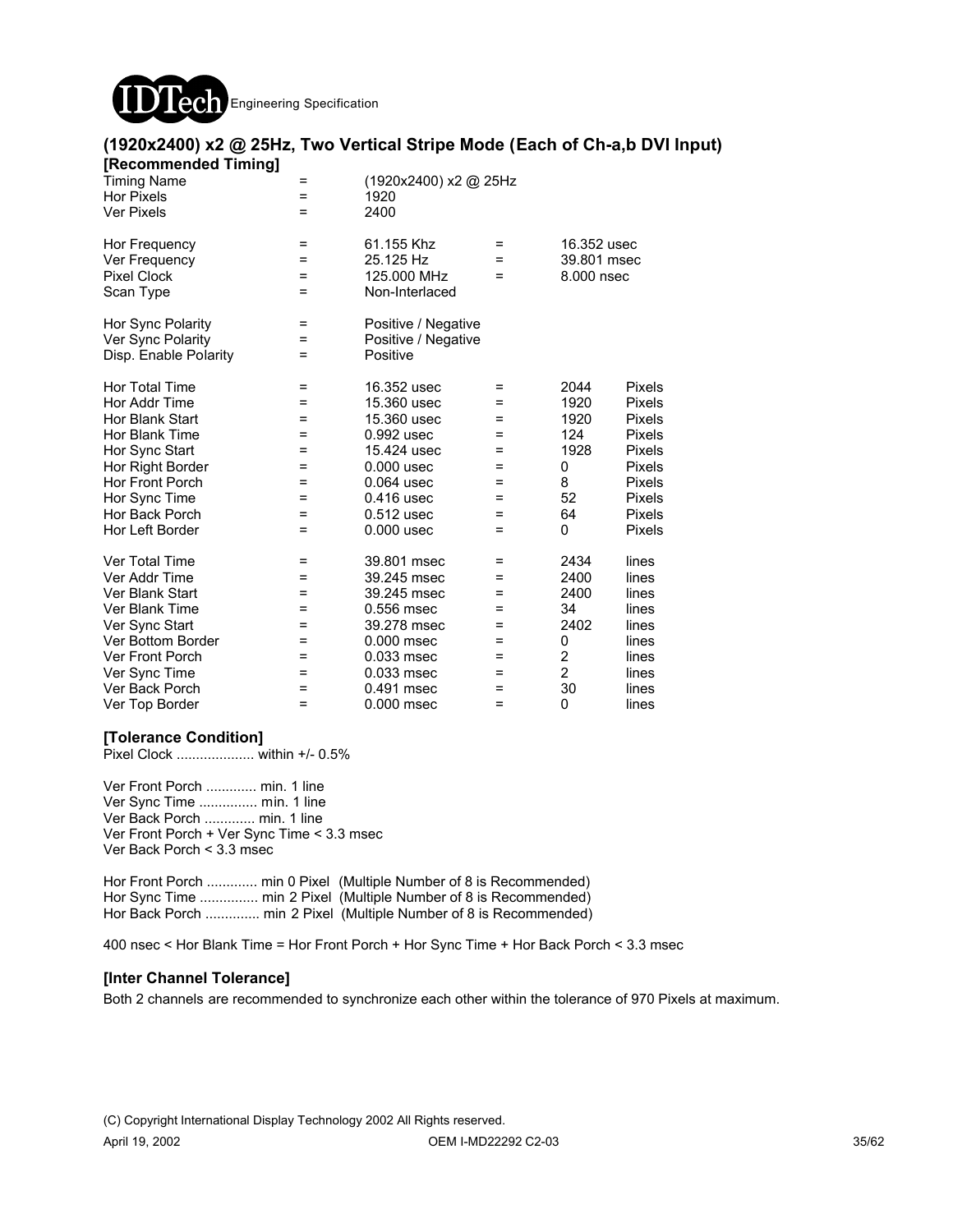

### **3840x2400 @ 13Hz, Single Screen Mode (Ch-a DVI Input)**

| [Recommended Timing]<br><b>Timing Name</b><br><b>Hor Pixels</b><br><b>Ver Pixels</b>                                                                                                              | =<br>$=$<br>=                                      | 3840x2400 @ 13Hz<br>3840<br>2400                                                                                                                 |                                                      |                                                                           |                                                                                                  |
|---------------------------------------------------------------------------------------------------------------------------------------------------------------------------------------------------|----------------------------------------------------|--------------------------------------------------------------------------------------------------------------------------------------------------|------------------------------------------------------|---------------------------------------------------------------------------|--------------------------------------------------------------------------------------------------|
| Hor Frequency<br>Ver Frequency<br><b>Pixel Clock</b><br>Scan Type                                                                                                                                 | Ξ<br>=<br>=<br>$=$                                 | 31.5 Khz<br>13.0 Hz<br>129.000 MHz<br>Non-Interlaced                                                                                             | $=$<br>=<br>=                                        | 31.75 usec<br>76.97 msec<br>7.75 nsec                                     |                                                                                                  |
| Hor Sync Polarity<br>Ver Sync Polarity<br>Disp. Enable Polarity                                                                                                                                   | Ξ<br>=<br>=                                        | Positive / Negative<br>Positive / Negative<br>Positive                                                                                           |                                                      |                                                                           |                                                                                                  |
| <b>Hor Total Time</b><br>Hor Addr Time<br>Hor Blank Start<br>Hor Blank Time<br>Hor Sync Start<br>Hor Right Border<br><b>Hor Front Porch</b><br>Hor Sync Time<br>Hor Back Porch<br>Hor Left Border | =<br>=<br>=<br>=<br>Ξ<br>=<br>$=$<br>$=$<br>=<br>= | 31.152 usec<br>29.767 usec<br>29.767 usec<br>1.984 usec<br>29.829 usec<br>$0.000$ usec<br>0.062 usec<br>1.550 usec<br>0.372 usec<br>$0.000$ usec | =<br>=<br>=<br>=<br>Ξ<br>=<br>$=$<br>$=$<br>=<br>$=$ | 4096<br>3840<br>3840<br>256<br>3848<br>0<br>8<br>200<br>48<br>0           | Pixels<br>Pixels<br>Pixels<br>Pixels<br>Pixels<br>Pixels<br>Pixels<br>Pixels<br>Pixels<br>Pixels |
| <b>Ver Total Time</b><br>Ver Addr Time<br>Ver Blank Start<br>Ver Blank Time<br>Ver Sync Start<br>Ver Bottom Border<br><b>Ver Front Porch</b><br>Ver Sync Time<br>Ver Back Porch<br>Ver Top Border | Ξ<br>=<br>=<br>=<br>=<br>=<br>=<br>=<br>=<br>=     | 76.967 msec<br>76.205 msec<br>76.205 msec<br>0.762 msec<br>76.236 msec<br>$0.000$ msec<br>0.032 msec<br>0.064 msec<br>0.667 msec<br>0.000 msec   | =<br>=<br>=<br>=<br>=<br>=<br>=<br>=<br>$=$<br>=     | 2424<br>2400<br>2400<br>24<br>2401<br>0<br>1<br>$\overline{2}$<br>21<br>0 | lines<br>lines<br>lines<br>lines<br>lines<br>lines<br>lines<br>lines<br>lines<br>lines           |

#### **[Tolerance Condition]**

Pixel Clock .................... within +/- 0.5%

Ver Front Porch ............. min. 1 line Ver Sync Time ............... min. 1 line Ver Back Porch ............. min. 1 line Ver Front Porch + Ver Sync Time < 3.3 msec Ver Back Porch < 3.3(recommended < 1ms)

Hor Front Porch ............. min 0 Pixel (Multiple Number of 8 is Recommended) Hor Sync Time ................ min 2 Pixel (Multiple Number of 8 is Recommended) Hor Back Porch ............... min 2 Pixel (Multiple Number of 8 is Recommended)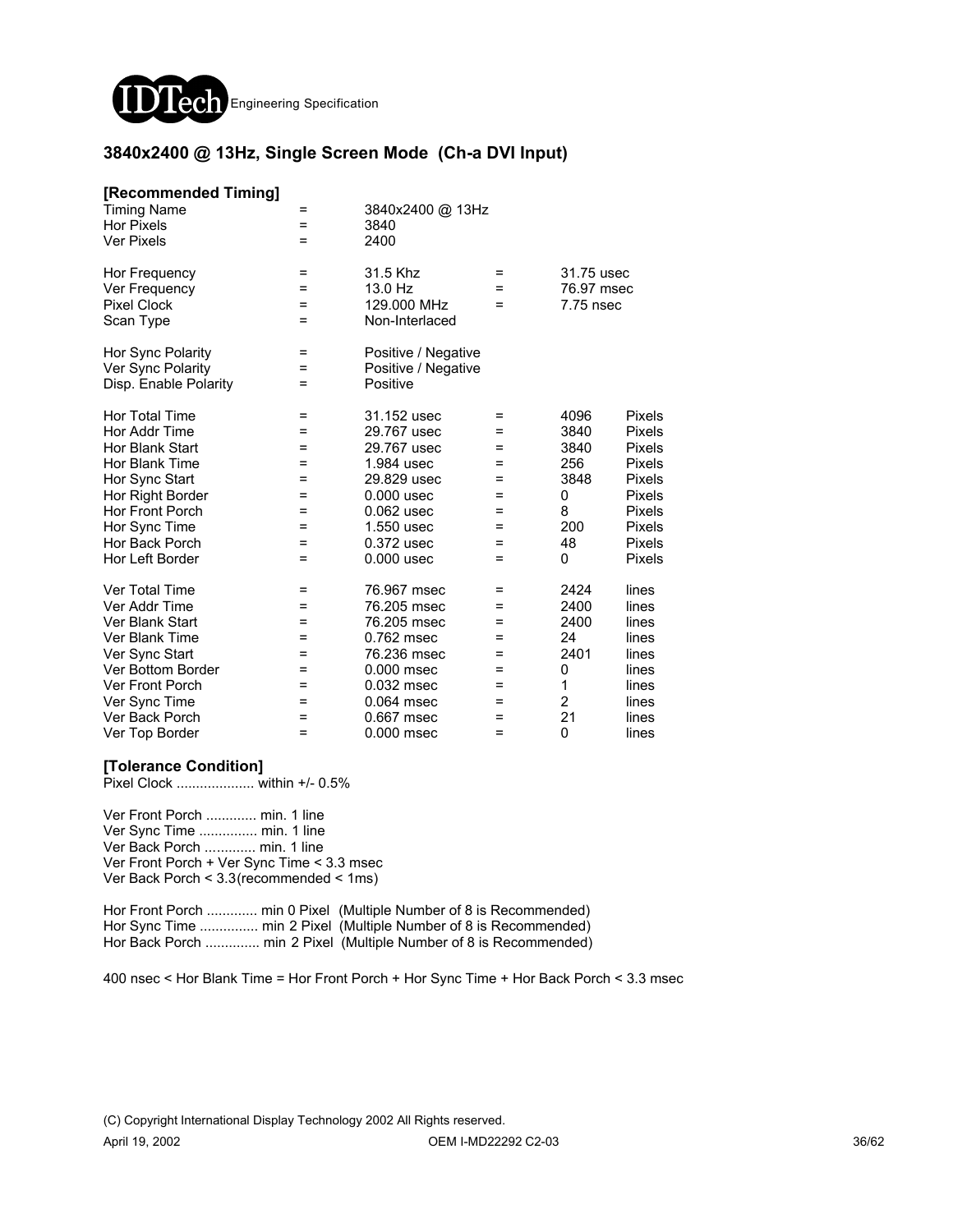

### **3840x2400 @ 13Hz (GTF Complied), Single Screen Mode (Ch-a DVI Input)**

| [Recommended Timing]   |          |                                 |   |             |        |
|------------------------|----------|---------------------------------|---|-------------|--------|
| <b>Timing Name</b>     | =        | 3840x2400 @ 13Hz (GTF Complied) |   |             |        |
| <b>Hor Pixels</b>      | =        | 3840                            |   |             |        |
| <b>Ver Pixels</b>      | =        | 2400                            |   |             |        |
| Hor Frequency          | =        | 30.73 Khz                       | = | 32.54 usec  |        |
| Ver Frequency          | =        | 12.66 Hz                        | = | 79.01 msec  |        |
| <b>Pixel Clock</b>     | =        | 148,000 MHz                     | = | $6.76$ nsec |        |
| Scan Type              | $=$      | Non-Interlaced                  |   |             |        |
| Hor Sync Polarity      | =        | Negative / Positive             |   |             |        |
| Ver Sync Polarity      | =        | Positive / Negative             |   |             |        |
| Disp. Enable Polarity  | Ξ        | Positive                        |   |             |        |
| Hor Total Time         | $\equiv$ | 32.541 usec                     | Ξ | 4816        | Pixels |
| Hor Addr Time          | =        | 25.946 usec                     | = | 3840        | Pixels |
| Hor Blank Start        | =        | 25.946 usec                     | = | 3840        | Pixels |
| Hor Blank Time         | =        | 6.595 usec                      | = | 976         | Pixels |
| Hor Sync Start         | =        | 26.649 usec                     | = | 3944        | Pixels |
| Hor Right Border       | =        | $0.000$ usec                    | = | 0           | Pixels |
| Hor Front Porch        | =        | 0.703 usec                      | = | 104         | Pixels |
| Hor Sync Time          | $=$      | 2.595 usec                      | = | 384         | Pixels |
| Hor Back Porch         | $=$      | 3.297 usec                      | Ξ | 488         | Pixels |
| Hor Left Border        | Ξ        | $0.000$ usec                    | Ξ | 0           | Pixels |
| <b>Ver Total Time</b>  | =        | 79.008 msec                     | = | 2428        | lines  |
| Ver Addr Time          | =        | 78.097 msec                     | = | 2400        | lines  |
| Ver Blank Start        | =        | 78.097 msec                     | = | 2400        | lines  |
| Ver Blank Time         | =        | 0.911 msec                      | = | 28          | lines  |
| Ver Sync Start         | $=$      | 78.130 msec                     | = | 2401        | lines  |
| Ver Bottom Border      | =        | $0.000$ msec                    | = | 0           | lines  |
| <b>Ver Front Porch</b> | =        | 0.033 msec                      | = | 1           | lines  |
| Ver Sync Time          | =        | 0.098 msec                      | = | 3           | lines  |
| Ver Back Porch         | =        | 0.781 msec                      | = | 24          | lines  |
| Ver Top Border         | Ξ        | $0.000$ msec                    | Ξ | 0           | lines  |
|                        |          |                                 |   |             |        |

#### **[Tolerance Condition]**

Pixel Clock .................... within +/- 0.5%

Ver Front Porch ............. min. 1 line Ver Sync Time ............... min. 1 line Ver Back Porch ............. min. 1 line Ver Front Porch + Ver Sync Time < 3.3 msec Ver Back Porch < 3.3(recommended < 1ms)

Hor Front Porch .............. min 0 Pixel (Multiple Number of 8 is Recommended) Hor Sync Time ................ min 2 Pixel (Multiple Number of 8 is Recommended) Hor Back Porch .............. min 2 Pixel (Multiple Number of 8 is Recommended)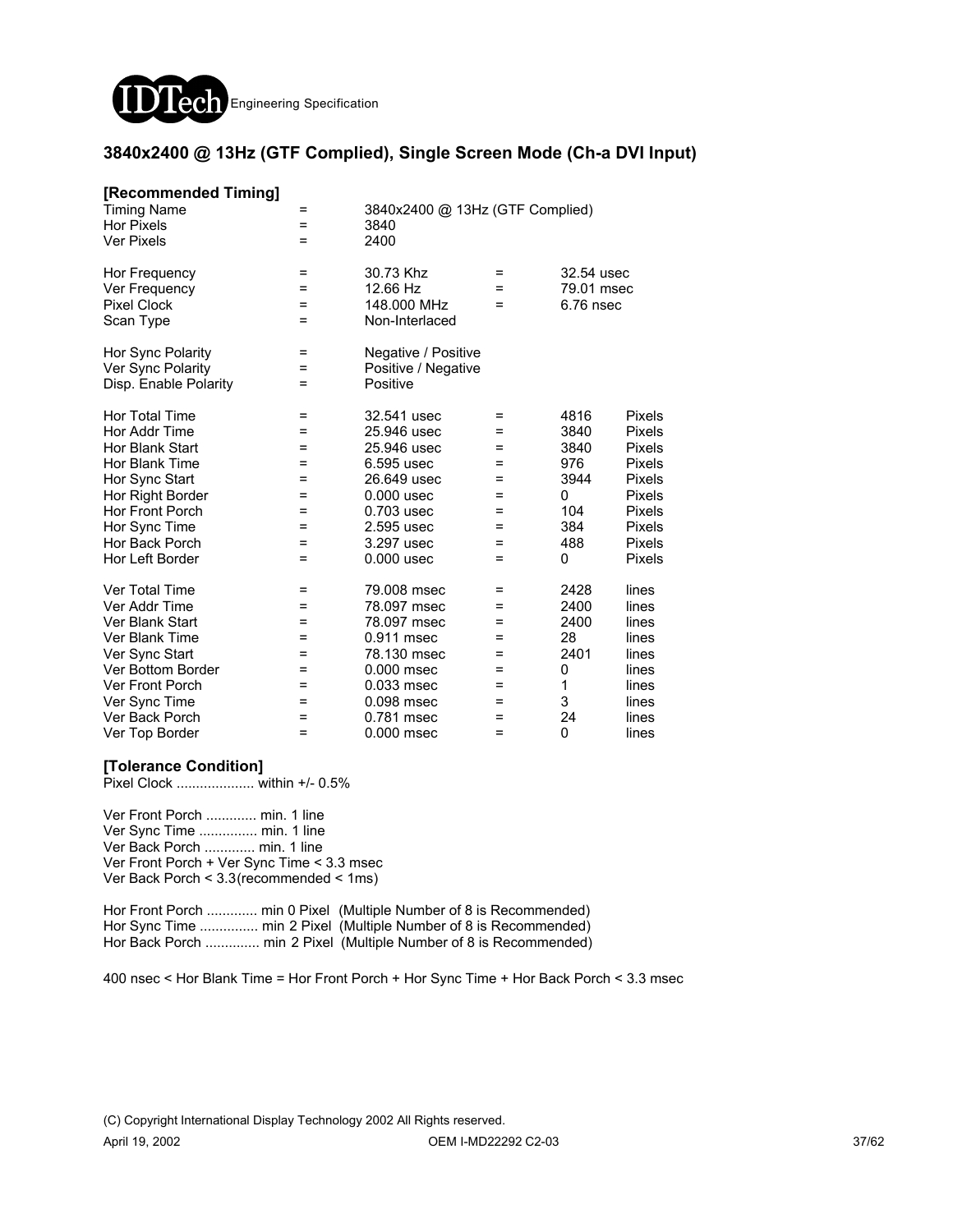

### **1920x1200 @ 41Hz (GTF Complied), Single Screen Mode (Ch-a DVI Input)**

| [Recommended Timing]<br><b>Timing Name</b><br><b>Hor Pixels</b><br><b>Ver Pixels</b>                                                                                                | =<br>=<br>$=$                                            | 1920x1200 @ 41Hz (GTF Complied)<br>1920 Pixels<br>1200 Lines                                                                                       |                                                              |                                                                    |                                                                                                                                                   |
|-------------------------------------------------------------------------------------------------------------------------------------------------------------------------------------|----------------------------------------------------------|----------------------------------------------------------------------------------------------------------------------------------------------------|--------------------------------------------------------------|--------------------------------------------------------------------|---------------------------------------------------------------------------------------------------------------------------------------------------|
| Hor Frequency<br>Ver Frequency<br><b>Pixel Clock</b><br>Scan Type                                                                                                                   | =<br>$=$<br>$=$<br>$=$                                   | 50.303 Khz<br>40.930 Hz<br>127.166 MHz<br>Non-Interlaced                                                                                           | $=$<br>$=$<br>$=$                                            | 19.88 usec / line<br>24.43 msec / frame<br>7.86 nsec               |                                                                                                                                                   |
| Hor Sync Polarity<br>Ver Sync Polarity<br>Disp. Enable Polarity                                                                                                                     | Ξ<br>=<br>=                                              | Negative / Positve<br>Positive / Negative<br>Positive                                                                                              |                                                              |                                                                    |                                                                                                                                                   |
| Hor Total Time<br>Hor Addr Time<br>Hor Blank Start<br>Hor Blank Time<br>Hor Sync Start<br>Hor Right Border<br>Hor Front Porch<br>Hor Sync Time<br>Hor Back Porch<br>Hor Left Border | $=$<br>=<br>=<br>$=$<br>Ξ<br>=<br>=<br>$=$<br>$=$<br>$=$ | 19,880 usec<br>15.098 usec<br>15.098 usec<br>4.781 usec<br>15.916 usec<br>$0.000$ usec<br>0.818 usec<br>1.573 usec<br>2.391 usec<br>$0.000$ usec   | $=$<br>=<br>=<br>$=$<br>=<br>$=$<br>=<br>$=$<br>$=$<br>$=$   | 2528<br>1920<br>1920<br>608<br>2024<br>0<br>104<br>200<br>304<br>0 | Pixels<br>Pixels<br><b>Pixels</b><br><b>Pixels</b><br><b>Pixels</b><br><b>Pixels</b><br><b>Pixels</b><br><b>Pixels</b><br>Pixels<br><b>Pixels</b> |
| Ver Total Time<br>Ver Addr Time<br>Ver Blank Start<br>Ver Blank Time<br>Ver Sync Start<br>Ver Bottom Border<br>Ver Front Porch<br>Ver Sync Time<br>Ver Back Porch<br>Ver Top Border | $=$<br>Ξ<br>=<br>=<br>$=$<br>=<br>=<br>=<br>=<br>=       | 24.432 msec<br>23.855 msec<br>23.855 msec<br>0.577 msec<br>23.875 msec<br>$0.000$ msec<br>$0.020$ msec<br>0.060 msec<br>0.497 msec<br>$0.000$ msec | $=$<br>$=$<br>$=$<br>=<br>$=$<br>$=$<br>$=$<br>$=$<br>=<br>= | 1229<br>1200<br>1200<br>29<br>1201<br>0<br>1<br>3<br>25<br>0       | lines<br>lines<br>lines<br>lines<br>lines<br>lines<br>lines<br>lines<br>lines<br>lines                                                            |

### **[Tolerance Condition]**

Pixel Clock .................... within +/- 0.5%

Ver Front Porch ............. min. 1 line Ver Sync Time ............... min. 1 line Ver Back Porch ............. min. 1 line Ver Front Porch + Ver Sync Time < 3.3 msec Ver Back Porch < 3.3(recommended < 1ms)

Hor Front Porch ............. min 0 Pixel (Multiple Number of 8 is Recommended) Hor Sync Time ................ min 2 Pixel (Multiple Number of 8 is Recommended) Hor Back Porch .............. min 2 Pixel (Multiple Number of 8 is Recommended)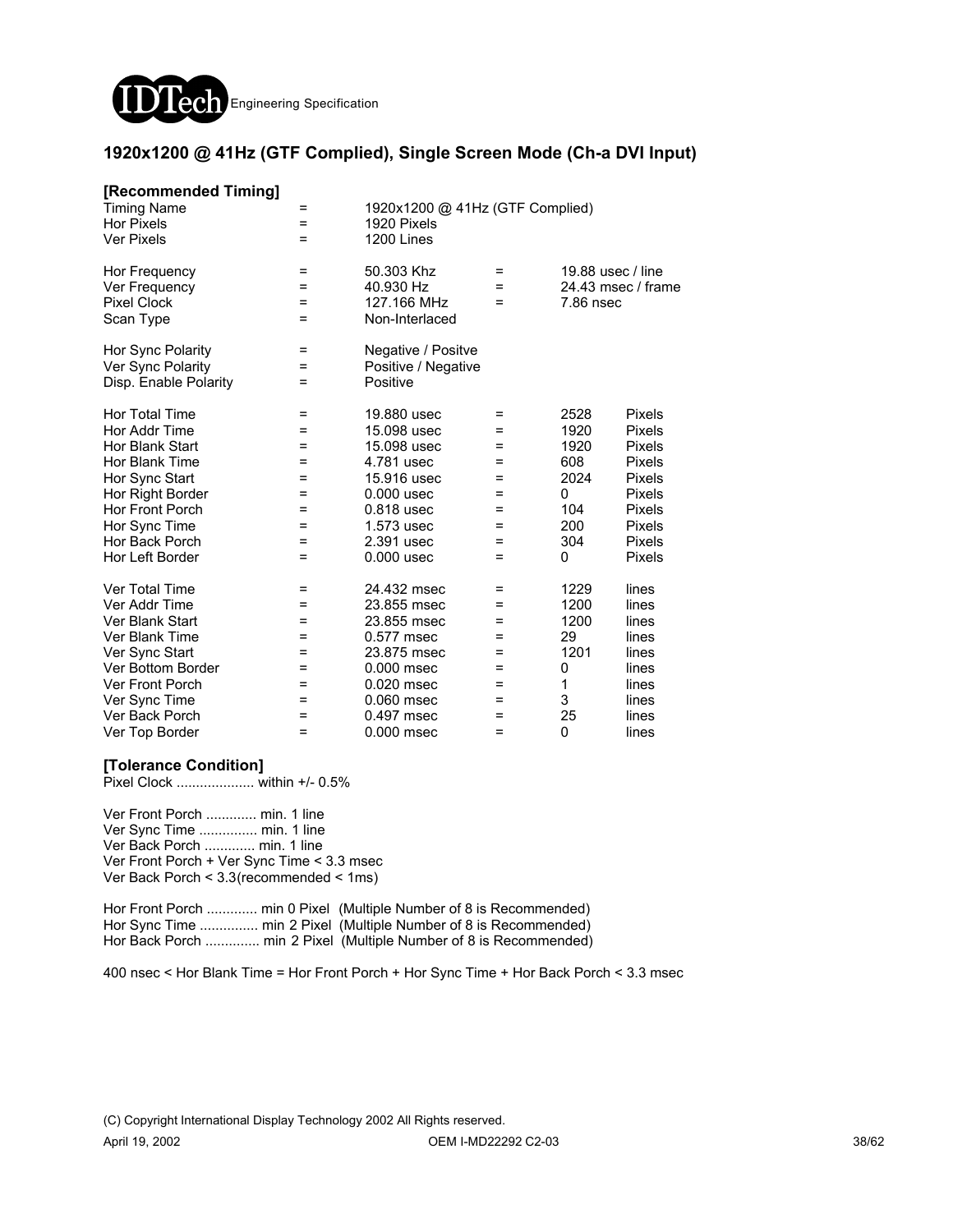

### **640x480 @ 60Hz, Single Screen Mode (Ch-a DVI Input)**

| [Recommended Timing] -- based on the VESA Monitor Timing Standard |          |                     |     |                   |
|-------------------------------------------------------------------|----------|---------------------|-----|-------------------|
| <b>Timing Name</b>                                                |          | 640x480 @ 60Hz      |     |                   |
| <b>Hor Pixels</b>                                                 | $=$      | 640 Pixels          |     |                   |
| <b>Ver Pixels</b>                                                 | $=$      | 480 Lines           |     |                   |
| Hor Frequency                                                     | Ξ        | 31.469 Khz          | $=$ | 31.8 usec / line  |
| Ver Frequency                                                     | Ξ        | 59.940 Hz           | =   | 16.7 msec / frame |
| <b>Pixel Clock</b>                                                | =        | 25.175 MHz          | =   | 39.7 nsec         |
| Scan Type                                                         | =        | Non-Interlaced      |     |                   |
| Hor Sync Polarity                                                 | =        | Negative / Positive |     |                   |
| Ver Sync Polarity                                                 | =        | Negative / Positive |     |                   |
| Disp. Enable Polarity                                             | Ξ        | Positive            |     |                   |
| Hor Total Time                                                    | $\equiv$ | 31.778 usec         | Ξ   | 800 Pixels        |
| Hor Addr Time                                                     | =        | 25.422 usec         | =   | 640 Pixels        |
| Hor Blank Start                                                   | =        | 25.740 usec         | =   | 648 Pixels        |
| Hor Blank Time                                                    | =        | 5.720 usec          | =   | 144 Pixels        |
| Hor Sync Start                                                    | =        | 26.058 usec         | =   | 656 Pixels        |
| Hor Right Border                                                  | =        | 0.318 usec          | =   | 8 Pixels          |
| Hor Front Porch                                                   | $=$      | 0.318 usec          | $=$ | 8 Pixels          |
| Hor Sync Time                                                     | Ξ        | 3.813 usec          | $=$ | 96 Pixels         |
| Hor Back Porch                                                    | =        | 1.589 usec          | =   | 40 Pixels         |
| Hor Left Border                                                   | =        | 0.318 usec          | =   | 8 Pixels          |
| Ver Total Time                                                    | =        | 16.683 msec         | =   | 525 lines         |
| Ver Addr Time                                                     | $=$      | 15.253 msec         | =   | 480 lines         |
| Ver Blank Start                                                   | Ξ        | 15.507 msec         | =   | 488 lines         |
| Ver Blank Time                                                    | $=$      | 0.922 msec          | $=$ | 29 lines          |
| Ver Sync Start                                                    | $=$      | 15.571 msec         | =   | 490 lines         |
| Ver Bottom Border                                                 | =        | 0.254 msec          | =   | 8 lines           |
| <b>Ver Front Porch</b>                                            | =        | 0.064 msec          | =   | 2 lines           |
| Ver Sync Time                                                     | =        | 0.064 msec          | =   | 2 lines           |
| Ver Back Porch                                                    | =        | 0.794 msec          | =   | 25 lines          |
| Ver Top Border                                                    | =        | 0.254 msec          | =   | 8 lines           |

#### **[Tolerance Condition]**

Pixel Clock .................... within +/- 0.5%

Ver Front Porch ............. min. 1 line Ver Sync Time ............... min. 1 line Ver Back Porch ............. min. 1 line Ver Front Porch + Ver Sync Time < 3.3 msec Ver Back Porch < 3.3 msec

Hor Front Porch ............. min 0 Pixel (Multiple Number of 8 is Recommended) Hor Sync Time ................ min 2 Pixel (Multiple Number of 8 is Recommended) Hor Back Porch .............. min 2 Pixel (Multiple Number of 8 is Recommended)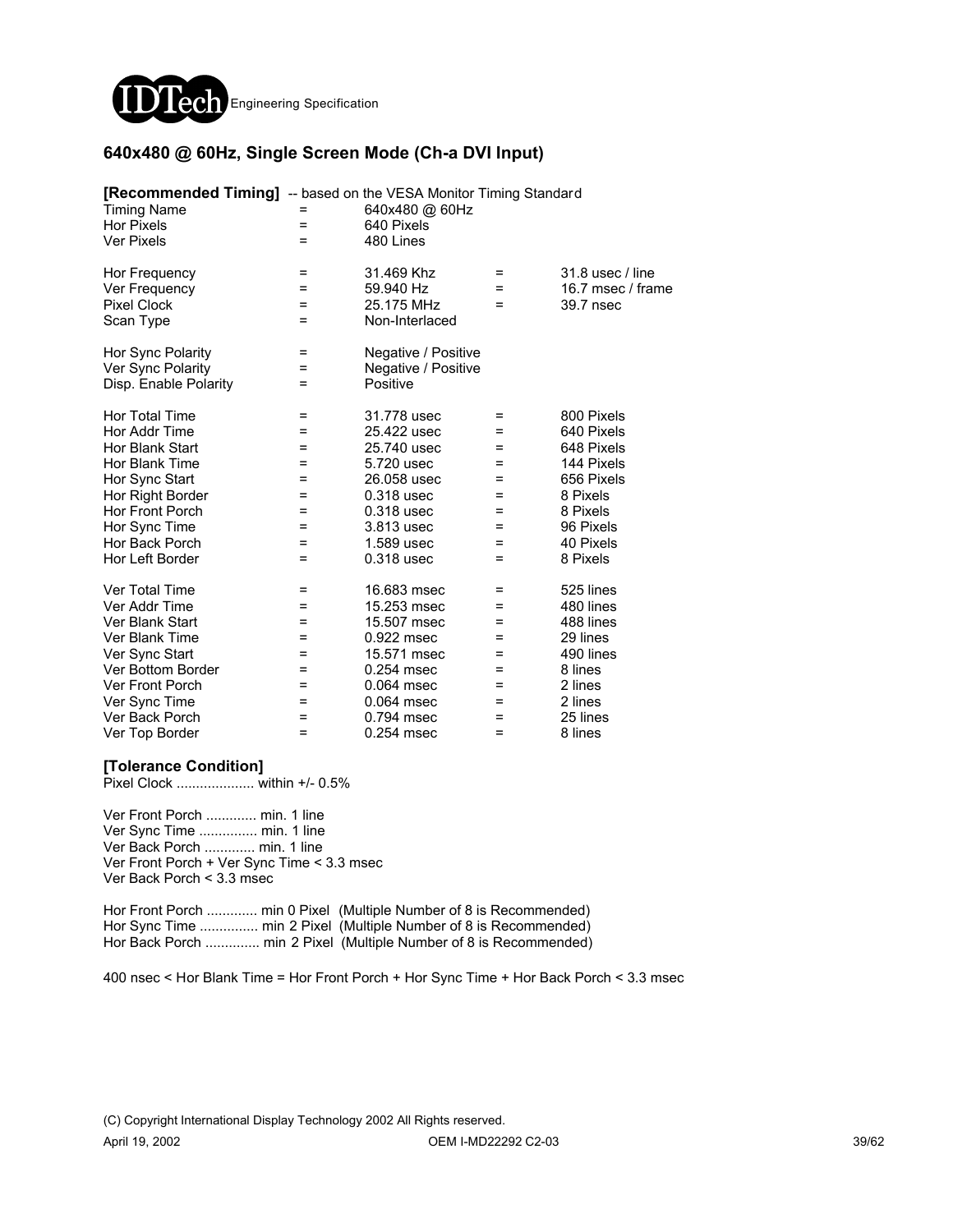

### **640x480 @ 72Hz, Single Screen Mode (Ch-a DVI Input)**

| <b>[Recommended Timing]</b> -- based on the VESA Monitor Timing Standard<br><b>Timing Name</b> |     | 640x480 @ 72Hz      |     |                    |
|------------------------------------------------------------------------------------------------|-----|---------------------|-----|--------------------|
| <b>Hor Pixels</b>                                                                              | $=$ | 640 Pixels          |     |                    |
| <b>Ver Pixels</b>                                                                              | $=$ | 480 Lines           |     |                    |
| Hor Frequency                                                                                  | =   | 37.861 Khz          | =   | 26.4 usec $/$ line |
| Ver Frequency                                                                                  | =   | 72.809 Hz           | =   | 13.7 msec / frame  |
| <b>Pixel Clock</b>                                                                             | $=$ | 31.500 MHz          | $=$ | 31.7 nsec          |
| Scan Type                                                                                      | Ξ   | Non-Interlaced      |     |                    |
| Hor Sync Polarity                                                                              | Ξ   | Negative / Positive |     |                    |
| Ver Sync Polarity                                                                              | =   | Negative / Positive |     |                    |
| Disp. Enable Polarity                                                                          | =   | Positive            |     |                    |
| Hor Total Time                                                                                 | =   | 26.413 usec         | =   | 832 Pixels         |
| Hor Addr Time                                                                                  | $=$ | 20.317 usec         | $=$ | 640 Pixels         |
| Hor Blank Start                                                                                | =   | 20.571 usec         | =   | 648 Pixels         |
| Hor Blank Time                                                                                 | =   | 5.587 usec          | =   | 176 Pixels         |
| Hor Sync Start                                                                                 | =   | 21.079 usec         | =   | 664 Pixels         |
| Hor Right Border                                                                               | Ξ   | 0.254 usec          | $=$ | 8 Pixels           |
| Hor Front Porch                                                                                | Ξ   | 0.508 usec          | $=$ | 16 Pixels          |
| Hor Sync Time                                                                                  | $=$ | 1.270 usec          | $=$ | 40 Pixels          |
| Hor Back Porch                                                                                 | =   | 3.810 usec          | =   | 120 Pixels         |
| Hor Left Border                                                                                | $=$ | 0.254 usec          | $=$ | 8 Pixels           |
| Ver Total Time                                                                                 | =   | 13.735 msec         | =   | 520 lines          |
| Ver Addr Time                                                                                  | $=$ | 12.678 msec         | =   | 480 lines          |
| Ver Blank Start                                                                                | $=$ | 12.889 msec         | =   | 488 lines          |
| Ver Blank Time                                                                                 | =   | 0.634 msec          | =   | 24 lines           |
| Ver Sync Start                                                                                 | =   | 12.916 msec         | =   | 489 lines          |
| Ver Bottom Border                                                                              | =   | 0.211 msec          | =   | 8 lines            |
| <b>Ver Front Porch</b>                                                                         | =   | 0.026 msec          | =   | 1 lines            |
| Ver Sync Time                                                                                  | =   | 0.079 msec          | =   | 3 lines            |
| Ver Back Porch                                                                                 | =   | 0.528 msec          | =   | 20 lines           |
| Ver Top Border                                                                                 | =   | 0.211 msec          | =   | 8 lines            |

### **[Tolerance Condition]**

Pixel Clock .................... within +/- 0.5%

Ver Front Porch ............. min. 1 line Ver Sync Time ............... min. 1 line Ver Back Porch ............. min. 1 line Ver Front Porch + Ver Sync Time < 3.3 msec Ver Back Porch < 3.3 msec

Hor Front Porch ............. min 0 Pixel (Multiple Number of 8 is Recommended) Hor Sync Time ............... min 2 Pixel (Multiple Number of 8 is Recommended) Hor Back Porch .............. min 2 Pixel (Multiple Number of 8 is Recommended)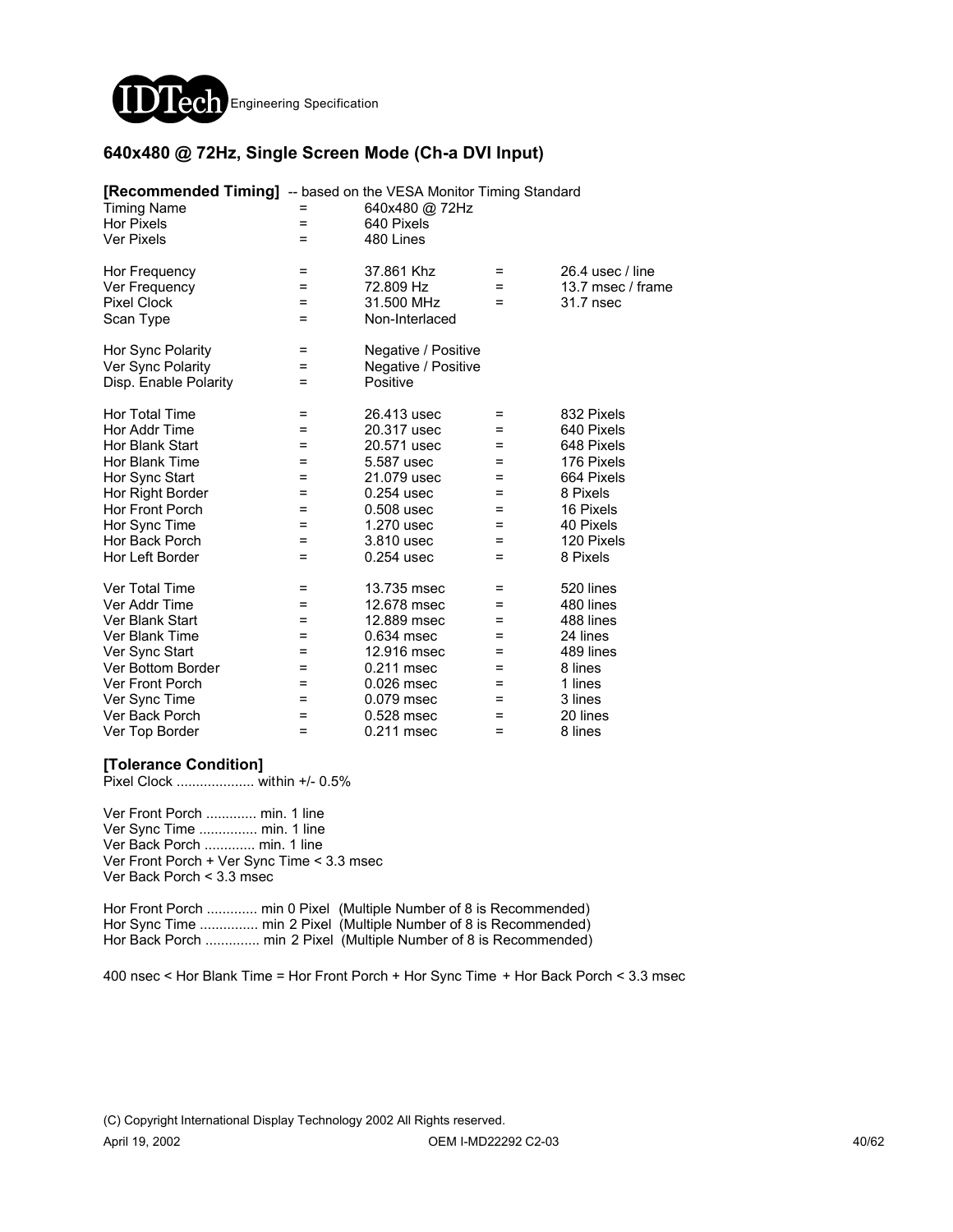

### **640x480 @ 75Hz, Single Screen Mode (Ch-a DVI Input)**

| <b>[Recommended Timing]</b> -- based on the VESA Monitor Timing Standard<br><b>Timing Name</b><br><b>Hor Pixels</b><br><b>Ver Pixels</b> | $=$<br>= | 640x480 @ 75Hz<br>640 Pixels<br>480 Lines |     |                      |
|------------------------------------------------------------------------------------------------------------------------------------------|----------|-------------------------------------------|-----|----------------------|
| Hor Frequency                                                                                                                            | $=$      | 37.500 Khz                                | =   | 26.7 usec / line     |
| Ver Frequency                                                                                                                            | $=$      | 75.000 Hz                                 | $=$ | 13.3 msec / frame    |
| <b>Pixel Clock</b>                                                                                                                       | $=$      | 31.500 MHz                                | =   | 31.7 nsec (+/- 0.5%) |
| Scan Type                                                                                                                                | $=$      | Non-Interlaced                            |     |                      |
| Hor Sync Polarity                                                                                                                        | $=$      | Negative / Positive                       |     |                      |
| Ver Sync Polarity                                                                                                                        | $=$      | Negative / Positive                       |     |                      |
| Disp. Enable Polarity                                                                                                                    | $=$      | Positive                                  |     |                      |
| Hor Total Time                                                                                                                           | $=$      | 26.667 usec                               | $=$ | 840 Pixels           |
| Hor Addr Time                                                                                                                            | $=$      | 20.317 usec                               | =   | 640 Pixels           |
| Hor Blank Start                                                                                                                          | Ξ        | 20.317 usec                               | =   | 640 Pixels           |
| Hor Blank Time                                                                                                                           | $=$      | 6.349 usec                                | =   | 200 Pixels           |
| Hor Sync Start                                                                                                                           | $=$      | 20.825 usec                               | =   | 656 Pixels           |
| Hor Right Border                                                                                                                         | $=$      | $0.000$ usec                              | $=$ | 0 Pixels             |
| Hor Front Porch                                                                                                                          | $=$      | 0.508 usec                                | =   | 16 Pixels            |
| Hor Sync Time                                                                                                                            | $=$      | 2.032 usec                                | =   | 64 Pixels            |
| Hor Back Porch                                                                                                                           | $=$      | 3.810 usec                                | =   | 120 Pixels           |
| Hor Left Border                                                                                                                          | =        | $0.000$ usec                              | $=$ | 0 Pixels             |
| Ver Total Time                                                                                                                           | =        | 13.333 msec                               | =   | 500 lines            |
| Ver Addr Time                                                                                                                            | $=$      | 12.800 msec                               | $=$ | 480 lines            |
| Ver Blank Start                                                                                                                          | $=$      | 12,800 msec                               | =   | 480 lines            |
| Ver Blank Time                                                                                                                           | $=$      | 0.533 msec                                | =   | 20 lines             |
| Ver Sync Start                                                                                                                           | $=$      | 12.827 msec                               | =   | 481 lines            |
| Ver Bottom Border                                                                                                                        | $=$      | $0.000$ msec                              | =   | 0 lines              |
| <b>Ver Front Porch</b>                                                                                                                   | $=$      | 0.027 msec                                | =   | 1 lines              |
| Ver Sync Time                                                                                                                            | $=$      | 0.080 msec                                | =   | 3 lines              |
| Ver Back Porch                                                                                                                           | $=$      | 0.427 msec                                | =   | 16 lines             |
| Ver Top Border                                                                                                                           | $=$      | $0.000$ msec                              | $=$ | 0 lines              |

### **[Tolerance Condition]**

Pixel Clock .................... within +/- 0.5%

Ver Front Porch ............. min. 1 line Ver Sync Time ............... min. 1 line Ver Back Porch ............. min. 1 line Ver Front Porch + Ver Sync Time < 3.3 msec Ver Back Porch < 3.3 msec

Hor Front Porch ............. min 0 Pixel (Multiple Number of 8 is Recommended) Hor Sync Time ............... min 2 Pixel (Multiple Number of 8 is Recommended) Hor Back Porch .............. min 2 Pixel (Multiple Number of 8 is Recommended)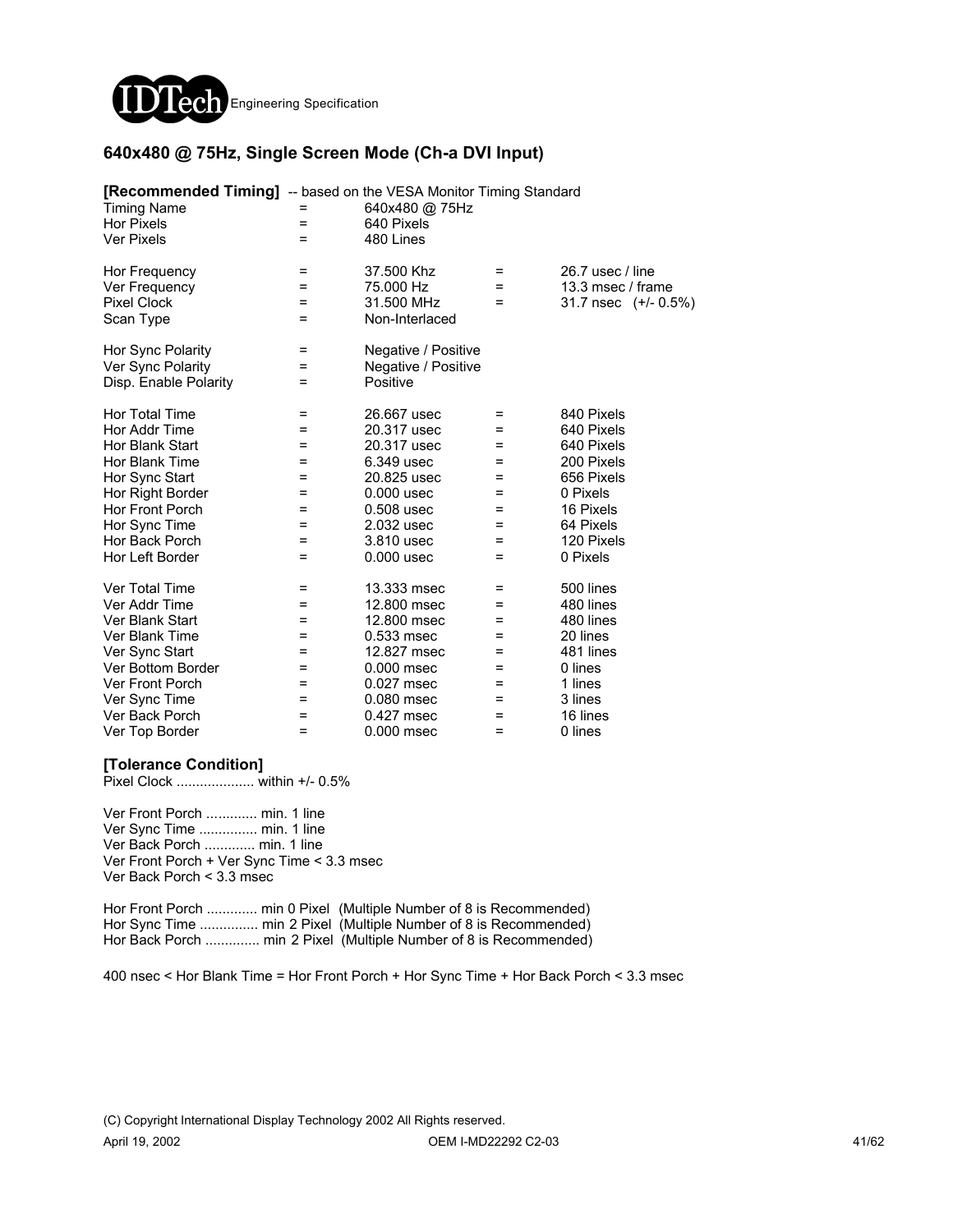

### **640x480 @ 85Hz, Single Screen Mode (Ch-a DVI Input)**

| <b>[Recommended Timing]</b> -- based on the VESA Monitor Timing Standard |     |                     |     |                    |
|--------------------------------------------------------------------------|-----|---------------------|-----|--------------------|
| <b>Timing Name</b>                                                       |     | 640x480 @ 85Hz      |     |                    |
| <b>Hor Pixels</b>                                                        | =   | 640 Pixels          |     |                    |
| <b>Ver Pixels</b>                                                        | =   | 480 Lines           |     |                    |
| Hor Frequency                                                            | $=$ | 43.269 Khz          | $=$ | $23.1$ usec / line |
| Ver Frequency                                                            | =   | 85.008 Hz           | =   | 11.8 msec / frame  |
| <b>Pixel Clock</b>                                                       | $=$ | 36.000 MHz          | $=$ | 27.8 nsec          |
| Scan Type                                                                | $=$ | Non-Interlaced      |     |                    |
| Hor Sync Polarity                                                        | =   | Negative / Positive |     |                    |
| Ver Sync Polarity                                                        | =   | Negative / Positive |     |                    |
| Disp. Enable Polarity                                                    | =   | Positive            |     |                    |
| Hor Total Time                                                           | $=$ | 23.111 usec         | =   | 832 Pixels         |
| Hor Addr Time                                                            | =   | 17.778 usec         | =   | 640 Pixels         |
| Hor Blank Start                                                          | =   | 17.778 usec         | =   | 640 Pixels         |
| Hor Blank Time                                                           | =   | 5.333 usec          | =   | 192 Pixels         |
| Hor Sync Start                                                           | =   | 19.333 usec         | =   | 696 Pixels         |
| Hor Right Border                                                         | =   | $0.000$ usec        | $=$ | 0 Pixels           |
| Hor Front Porch                                                          | =   | 1.556 usec          | =   | 56 Pixels          |
| Hor Sync Time                                                            | =   | 1.556 usec          | =   | 56 Pixels          |
| Hor Back Porch                                                           | =   | 2.222 usec          | =   | 80 Pixels          |
| Hor Left Border                                                          | Ξ   | $0.000$ usec        | $=$ | 0 Pixels           |
| Ver Total Time                                                           | Ξ   | 11.764 msec         | =   | 509 lines          |
| Ver Addr Time                                                            | =   | 11.093 msec         | =   | 480 lines          |
| Ver Blank Start                                                          | $=$ | 11.093 msec         | =   | 480 lines          |
| Ver Blank Time                                                           | $=$ | 0.670 msec          | =   | 29 lines           |
| Ver Sync Start                                                           | $=$ | 11.116 msec         | =   | 481 lines          |
| Ver Bottom Border                                                        | =   | 0.000 msec          | =   | 0 lines            |
| <b>Ver Front Porch</b>                                                   | =   | 0.023 msec          | =   | 1 lines            |
| Ver Sync Time                                                            | =   | 0.069 msec          | =   | 3 lines            |
| Ver Back Porch                                                           | =   | 0.578 msec          | =   | 25 lines           |
| Ver Top Border                                                           | =   | 0.000 msec          | =   | 0 lines            |

### **[Tolerance Condition]**

Pixel Clock .................... within +/- 0.5%

Ver Front Porch ............. min. 1 line Ver Sync Time ............... min. 1 line Ver Back Porch ............. min. 1 line Ver Front Porch + Ver Sync Time < 3.3 msec Ver Back Porch < 3.3 msec

Hor Front Porch ............. min 0 Pixel (Multiple Number of 8 is Recommended) Hor Sync Time ............... min 2 Pixel (Multiple Number of 8 is Recommended) Hor Back Porch .............. min 2 Pixel (Multiple Number of 8 is Recommended)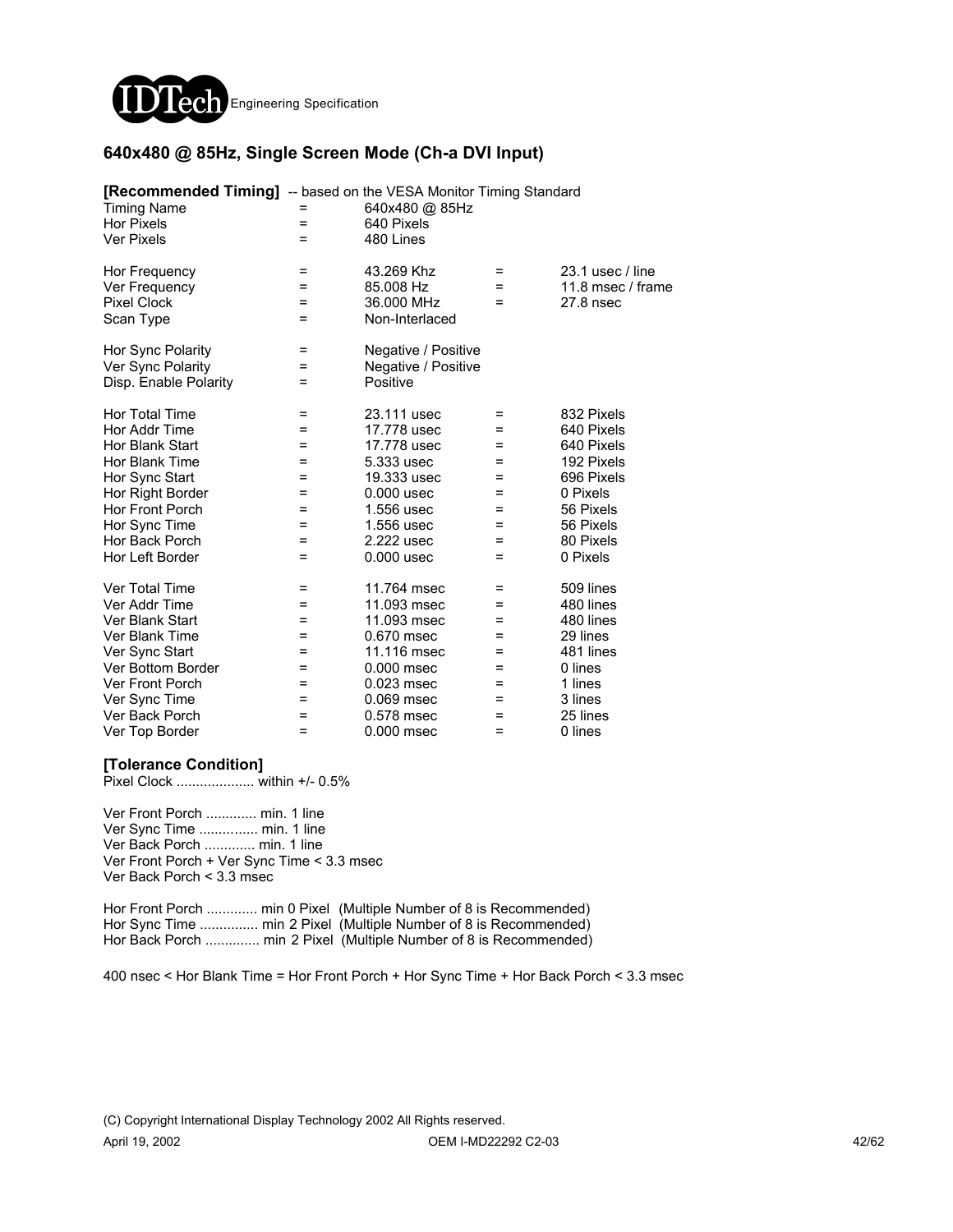

### **800x600 @ 56Hz, Single Screen Mode (Ch-a DVI Input)**

| <b>[Recommended Timing]</b> -- based on the VESA Monitor Timing Standard<br><b>Timing Name</b><br><b>Hor Pixels</b> | $=$      | 800x600 @ 56Hz<br>800 Pixels |     |                   |
|---------------------------------------------------------------------------------------------------------------------|----------|------------------------------|-----|-------------------|
| <b>Ver Pixels</b>                                                                                                   | $=$      | 600 Lines                    |     |                   |
| Hor Frequency                                                                                                       | =        | 35.156 Khz                   | =   | 28.4 usec / line  |
| Ver Frequency                                                                                                       | =        | 56.250 Hz                    | =   | 17.8 msec / frame |
| <b>Pixel Clock</b>                                                                                                  | $=$      | 36,000 MHz                   | $=$ | 27.8 nsec         |
| Scan Type                                                                                                           | $=$      | Non-Interlaced               |     |                   |
| Hor Sync Polarity                                                                                                   | $\equiv$ | Positive / Negative          |     |                   |
| Ver Sync Polarity                                                                                                   | $=$      | Positive / Negative          |     |                   |
| Disp. Enable Polarity                                                                                               | =        | Positive                     |     |                   |
| Hor Total Time                                                                                                      | =        | 28,444 usec                  | =   | 1024 Pixels       |
| Hor Addr Time                                                                                                       | =        | 22.222 usec                  | =   | 800 Pixels        |
| Hor Blank Start                                                                                                     | =        | 22.222 usec                  | =   | 800 Pixels        |
| Hor Blank Time                                                                                                      | =        | 6.222 usec                   | =   | 224 Pixels        |
| Hor Sync Start                                                                                                      | $=$      | 22.889 usec                  | =   | 824 Pixels        |
| Hor Right Border                                                                                                    | =        | $0.000$ usec                 | =   | 0 Pixels          |
| Hor Front Porch                                                                                                     | =        | 0.667 usec                   | =   | 24 Pixels         |
| Hor Sync Time                                                                                                       | =        | 2.000 usec                   | =   | 72 Pixels         |
| Hor Back Porch                                                                                                      | =        | 3.556 usec                   | =   | 128 Pixels        |
| Hor Left Border                                                                                                     | $=$      | $0.000$ usec                 | $=$ | 0 Pixels          |
| Ver Total Time                                                                                                      | =        | 17.778 msec                  | =   | 625 lines         |
| Ver Addr Time                                                                                                       | $=$      | 17.067 msec                  | $=$ | 600 lines         |
| Ver Blank Start                                                                                                     | $=$      | 17.067 msec                  | =   | 600 lines         |
| Ver Blank Time                                                                                                      | =        | 0.711 msec                   | =   | 25 lines          |
| Ver Sync Start                                                                                                      | =        | 17.095 msec                  | =   | 601 lines         |
| Ver Bottom Border                                                                                                   | =        | $0.000$ msec                 | =   | 0 lines           |
| <b>Ver Front Porch</b>                                                                                              | =        | $0.028$ msec                 | =   | 1 lines           |
| Ver Sync Time                                                                                                       | =        | 0.057 msec                   | =   | 2 lines           |
| Ver Back Porch                                                                                                      | =        | 0.626 msec                   | =   | 22 lines          |
| Ver Top Border                                                                                                      | $=$      | 0.000 msec                   | =   | 0 lines           |

### **[Tolerance Condition]**

Pixel Clock .................... within +/- 0.5%

Ver Front Porch ............. min. 1 line Ver Sync Time ............... min. 1 line Ver Back Porch ............. min. 1 line Ver Front Porch + Ver Sync Time < 3.3 msec Ver Back Porch < 3.3 msec

Hor Front Porch ............. min 0 Pixel (Multiple Number of 8 is Recommended) Hor Sync Time ............... min 2 Pixel (Multiple Number of 8 is Recommended) Hor Back Porch .............. min 2 Pixel (Multiple Number of 8 is Recommended)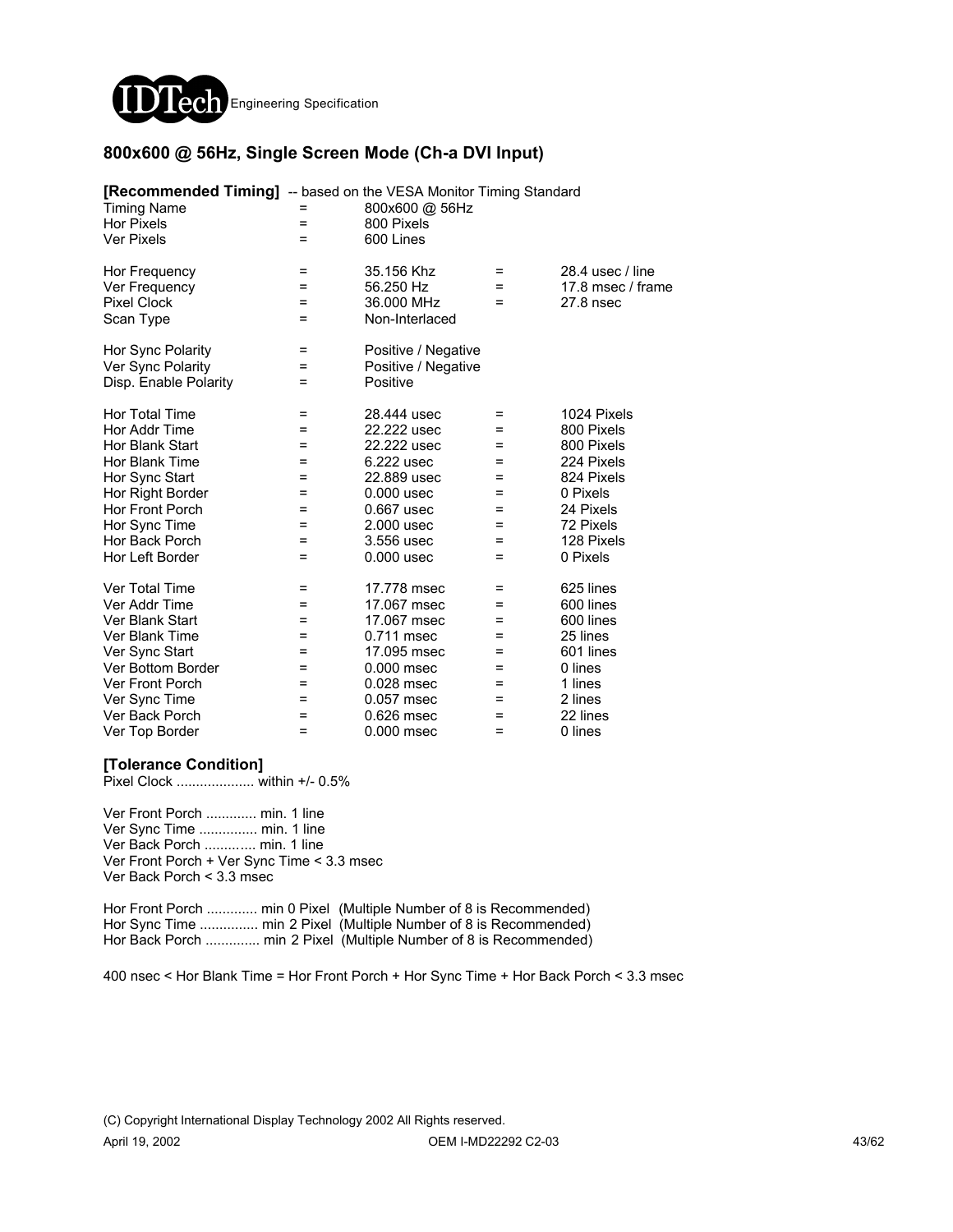

### **800x600 @ 60Hz, Single Screen Mode (Ch-a DVI Input)**

| <b>[Recommended Timing]</b> -- based on the VESA Monitor Timing Standard<br><b>Timing Name</b><br><b>Hor Pixels</b><br><b>Ver Pixels</b> | $=$<br>= | 800x600 @ 60Hz<br>800 Pixels<br>600 Lines |          |                                       |
|------------------------------------------------------------------------------------------------------------------------------------------|----------|-------------------------------------------|----------|---------------------------------------|
| Hor Frequency                                                                                                                            | =<br>=   | 37.879 Khz<br>60.317 Hz                   | =<br>$=$ | 26.4 usec / line<br>16.6 msec / frame |
| Ver Frequency<br><b>Pixel Clock</b>                                                                                                      | $=$      | 40.000 MHz                                | $=$      | $25.0$ nsec                           |
| Scan Type                                                                                                                                | Ξ        | Non-Interlaced                            |          |                                       |
| Hor Sync Polarity                                                                                                                        | Ξ        | Positive / Negative                       |          |                                       |
| Ver Sync Polarity                                                                                                                        | $=$      | Positive / Negative                       |          |                                       |
| Disp. Enable Polarity                                                                                                                    | Ξ        | Positive                                  |          |                                       |
| Hor Total Time                                                                                                                           | =        | 26,400 usec                               | =        | 1056 Pixels                           |
| Hor Addr Time                                                                                                                            | =        | 20.000 usec                               | =        | 800 Pixels                            |
| Hor Blank Start                                                                                                                          | =        | 20.000 usec                               | =        | 800 Pixels                            |
| Hor Blank Time                                                                                                                           | =        | 6.400 usec                                | $=$      | 256 Pixels                            |
| Hor Sync Start                                                                                                                           | =        | 21,000 usec                               | $=$      | 840 Pixels                            |
| Hor Right Border                                                                                                                         | =        | $0.000$ usec                              | $=$      | 0 Pixels                              |
| Hor Front Porch                                                                                                                          | =        | 1.000 usec                                | $=$      | 40 Pixels                             |
| Hor Sync Time                                                                                                                            | =        | 3.200 usec                                | =        | 128 Pixels                            |
| Hor Back Porch                                                                                                                           | =        | 2.200 usec                                | $=$      | 88 Pixels                             |
| Hor Left Border                                                                                                                          | =        | $0.000$ usec                              | =        | 0 Pixels                              |
| Ver Total Time                                                                                                                           | =        | 16.579 msec                               | =        | 628 lines                             |
| Ver Addr Time                                                                                                                            | $=$      | 15.840 msec                               | $=$      | 600 lines                             |
| Ver Blank Start                                                                                                                          | $=$      | 15.840 msec                               | $=$      | 600 lines                             |
| Ver Blank Time                                                                                                                           | =        | 0.739 msec                                | =        | 28 lines                              |
| Ver Sync Start                                                                                                                           | =        | 15.866 msec                               | =        | 601 lines                             |
| Ver Bottom Border                                                                                                                        | =        | $0.000$ msec                              | =        | 0 lines                               |
| <b>Ver Front Porch</b>                                                                                                                   | =        | 0.026 msec                                | =        | 1 lines                               |
| Ver Sync Time                                                                                                                            | =        | 0.106 msec                                | =        | 4 lines                               |
| Ver Back Porch                                                                                                                           | =        | 0.607 msec                                | =        | 23 lines                              |
| Ver Top Border                                                                                                                           | =        | 0.000 msec                                | =        | 0 lines                               |

### **[Tolerance Condition]**

Pixel Clock .................... within +/- 0.5%

Ver Front Porch ............. min. 1 line Ver Sync Time ............... min. 1 line Ver Back Porch ............. min. 1 line Ver Front Porch + Ver Sync Time < 3.3 msec Ver Back Porch < 3.3 msec

Hor Front Porch ............. min 0 Pixel (Multiple Number of 8 is Recommended) Hor Sync Time ............... min 2 Pixel (Multiple Number of 8 is Recommended) Hor Back Porch .............. min 2 Pixel (Multiple Number of 8 is Recommended)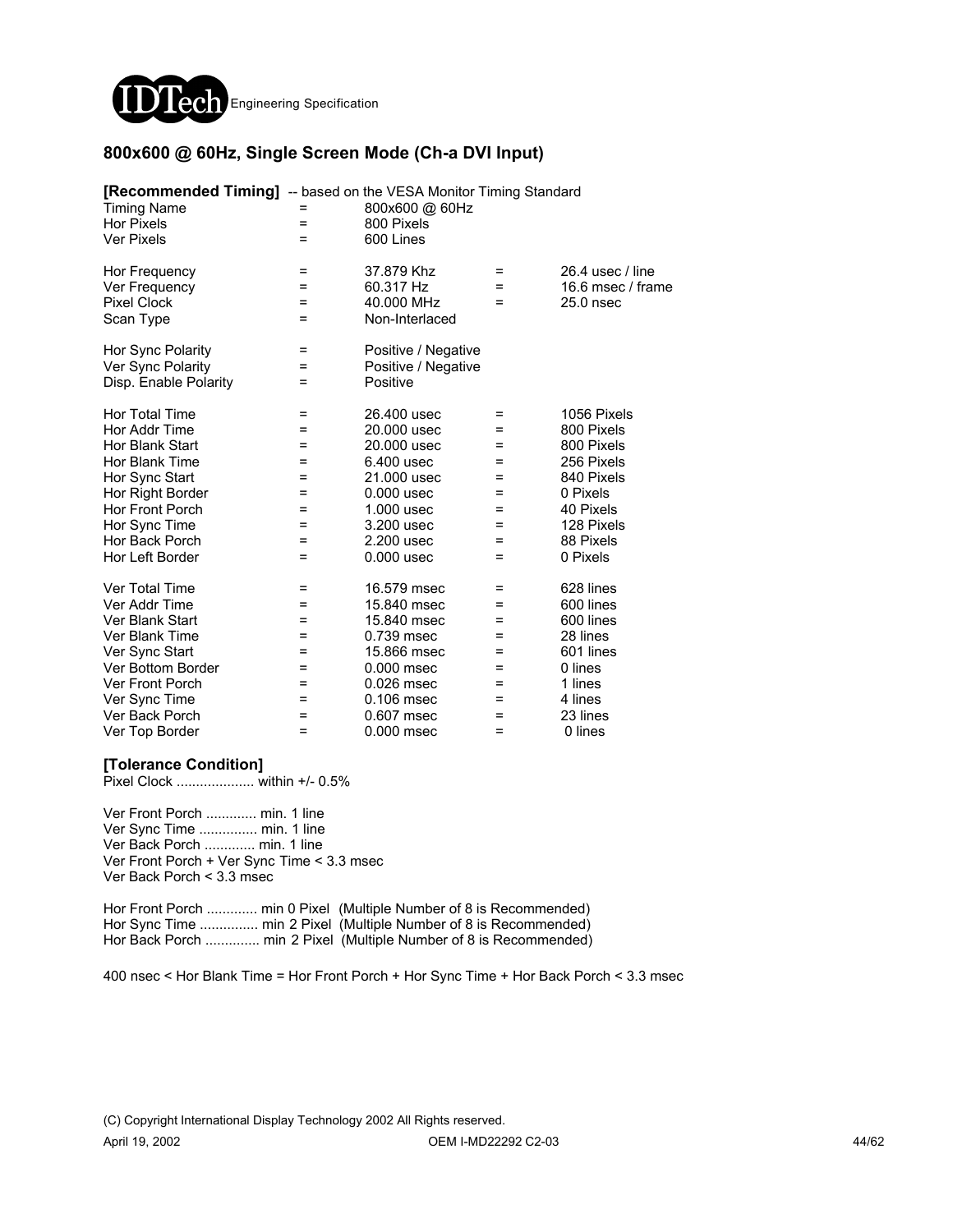

### **800x600 @ 72Hz, Single Screen Mode (Ch-a DVI Input)**

| <b>[Recommended Timing]</b> -- based on the VESA Monitor Timing Standard<br><b>Timing Name</b><br><b>Hor Pixels</b> | =<br>$=$ | 800x600 @ 72Hz<br>800 Pixels |     |                    |
|---------------------------------------------------------------------------------------------------------------------|----------|------------------------------|-----|--------------------|
| <b>Ver Pixels</b>                                                                                                   | $=$      | 600 Lines                    |     |                    |
|                                                                                                                     |          |                              |     |                    |
| Hor Frequency                                                                                                       | =        | 48.077 Khz                   | =   | $20.8$ usec / line |
| Ver Frequency                                                                                                       | =        | 72.188 Hz                    | =   | 13.9 msec / frame  |
| <b>Pixel Clock</b>                                                                                                  | $=$      | 50.000 MHz                   | $=$ | $20.0$ nsec        |
| Scan Type                                                                                                           | Ξ        | Non-Interlaced               |     |                    |
| Hor Sync Polarity                                                                                                   | =        | Positive / Negative          |     |                    |
| Ver Sync Polarity                                                                                                   | =        | Positive / Negative          |     |                    |
| Disp. Enable Polarity                                                                                               | $=$      | Positive                     |     |                    |
| Hor Total Time                                                                                                      | =        | 20,800 usec                  | =   | 1040 Pixels        |
| Hor Addr Time                                                                                                       | $=$      | 16,000 usec                  | $=$ | 800 Pixels         |
| Hor Blank Start                                                                                                     | =        | 16,000 usec                  | =   | 800 Pixels         |
| Hor Blank Time                                                                                                      | =        | 4.800 usec                   | =   | 240 Pixels         |
| Hor Sync Start                                                                                                      | =        | 17.120 usec                  | =   | 856 Pixels         |
| Hor Right Border                                                                                                    | Ξ        | $0.000$ usec                 | $=$ | 0 Pixels           |
| Hor Front Porch                                                                                                     | $=$      | 1.120 usec                   | $=$ | 56 Pixels          |
| Hor Sync Time                                                                                                       | $=$      | 2.400 usec                   | $=$ | 120 Pixels         |
| Hor Back Porch                                                                                                      | =        | 1.280 usec                   | =   | 64 Pixels          |
| Hor Left Border                                                                                                     | $=$      | $0.000$ usec                 | $=$ | 0 Pixels           |
| Ver Total Time                                                                                                      | =        | 13.853 msec                  | =   | 666 lines          |
| Ver Addr Time                                                                                                       | $=$      | 12.480 msec                  | =   | 600 lines          |
| Ver Blank Start                                                                                                     | $=$      | 12.480 msec                  | =   | 600 lines          |
| Ver Blank Time                                                                                                      | =        | 1.373 msec                   | =   | 66 lines           |
| Ver Sync Start                                                                                                      | =        | 13.250 msec                  | =   | 637 lines          |
| Ver Bottom Border                                                                                                   | =        | $0.000$ msec                 | =   | 0 lines            |
| <b>Ver Front Porch</b>                                                                                              | =        | 0.770 msec                   | =   | 37 lines           |
| Ver Sync Time                                                                                                       | =        | 0.125 msec                   | =   | 6 lines            |
| Ver Back Porch                                                                                                      | =        | 0.478 msec                   | =   | 23 lines           |
| Ver Top Border                                                                                                      | =        | 0.000 msec                   | =   | 0 lines            |

### **[Tolerance Condition]**

Pixel Clock .................... within +/- 0.5%

Ver Front Porch ............. min. 1 line Ver Sync Time ............... min. 1 line Ver Back Porch ............. min. 1 line Ver Front Porch + Ver Sync Time < 3.3 msec Ver Back Porch < 3.3 msec

Hor Front Porch ............. min 0 Pixel (Multiple Number of 8 is Recommended) Hor Sync Time ............... min 2 Pixel (Multiple Number of 8 is Recommended) Hor Back Porch .............. min 2 Pixel (Multiple Number of 8 is Recommended)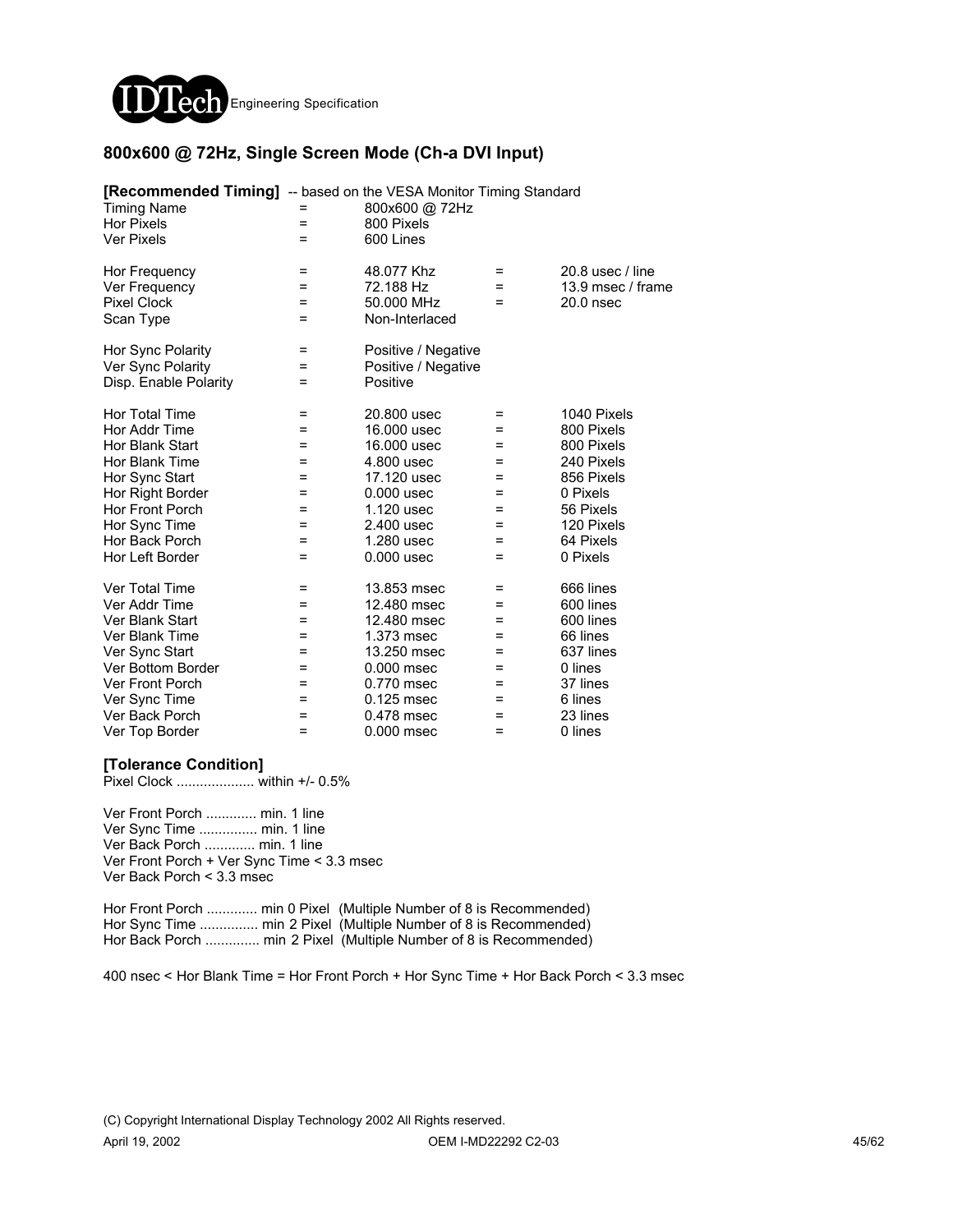

### **800x600 @ 75Hz, Single Screen Mode (Ch-a DVI Input)**

| <b>[Recommended Timing]</b> -- based on the VESA Monitor Timing Standard<br><b>Timing Name</b><br><b>Hor Pixels</b> | $=$ | 800x600 @ 75Hz<br>800 Pixels |     |                    |
|---------------------------------------------------------------------------------------------------------------------|-----|------------------------------|-----|--------------------|
| <b>Ver Pixels</b>                                                                                                   | $=$ | 600 Lines                    |     |                    |
| Hor Frequency                                                                                                       | =   | 46.875 Khz                   | =   | $21.3$ usec / line |
| Ver Frequency                                                                                                       | =   | 75.000 Hz                    | =   | 13.3 msec / frame  |
| <b>Pixel Clock</b>                                                                                                  | $=$ | 49.500 MHz                   | $=$ | 20.2 nsec          |
| Scan Type                                                                                                           | $=$ | Non-Interlaced               |     |                    |
| Hor Sync Polarity                                                                                                   | $=$ | Positive / Negative          |     |                    |
| Ver Sync Polarity                                                                                                   | $=$ | Positive / Negative          |     |                    |
| Disp. Enable Polarity                                                                                               | =   | Positive                     |     |                    |
| Hor Total Time                                                                                                      | =   | 21.333 usec                  | =   | 1056 Pixels        |
| Hor Addr Time                                                                                                       | =   | 16.162 usec                  | =   | 800 Pixels         |
| Hor Blank Start                                                                                                     | =   | 16.162 usec                  | =   | 800 Pixels         |
| Hor Blank Time                                                                                                      | =   | 5.172 usec                   | =   | 256 Pixels         |
| Hor Sync Start                                                                                                      | $=$ | 16,485 usec                  | =   | 816 Pixels         |
| Hor Right Border                                                                                                    | =   | $0.000$ usec                 | =   | 0 Pixels           |
| Hor Front Porch                                                                                                     | =   | $0.323$ usec                 | =   | 16 Pixels          |
| Hor Sync Time                                                                                                       | =   | 1.616 usec                   | =   | 80 Pixels          |
| Hor Back Porch                                                                                                      | =   | 3.232 usec                   | =   | 160 Pixels         |
| Hor Left Border                                                                                                     | $=$ | $0.000$ usec                 | $=$ | 0 Pixels           |
| Ver Total Time                                                                                                      | =   | 13.333 msec                  | =   | 625 lines          |
| Ver Addr Time                                                                                                       | $=$ | 12,800 msec                  | $=$ | 600 lines          |
| Ver Blank Start                                                                                                     | $=$ | 12,800 msec                  | =   | 600 lines          |
| Ver Blank Time                                                                                                      | =   | 0.533 msec                   | =   | 25 lines           |
| Ver Sync Start                                                                                                      | =   | 12.821 msec                  | =   | 601 lines          |
| Ver Bottom Border                                                                                                   | =   | $0.000$ msec                 | =   | 0 lines            |
| <b>Ver Front Porch</b>                                                                                              | =   | 0.021 msec                   | =   | 1 lines            |
| Ver Sync Time                                                                                                       | =   | 0.064 msec                   | =   | 3 lines            |
| Ver Back Porch                                                                                                      | =   | 0.448 msec                   | =   | 21 lines           |
| Ver Top Border                                                                                                      | $=$ | 0.000 msec                   | $=$ | 0 lines            |

### **[Tolerance Condition]**

Pixel Clock .................... within +/- 0.5%

Ver Front Porch ............. min. 1 line Ver Sync Time ............... min. 1 line Ver Back Porch ............. min. 1 line Ver Front Porch + Ver Sync Time < 3.3 msec Ver Back Porch < 3.3 msec

Hor Front Porch ............. min 0 Pixel (Multiple Number of 8 is Recommended) Hor Sync Time ............... min 2 Pixel (Multiple Number of 8 is Recommended) Hor Back Porch .............. min 2 Pixel (Multiple Number of 8 is Recommended)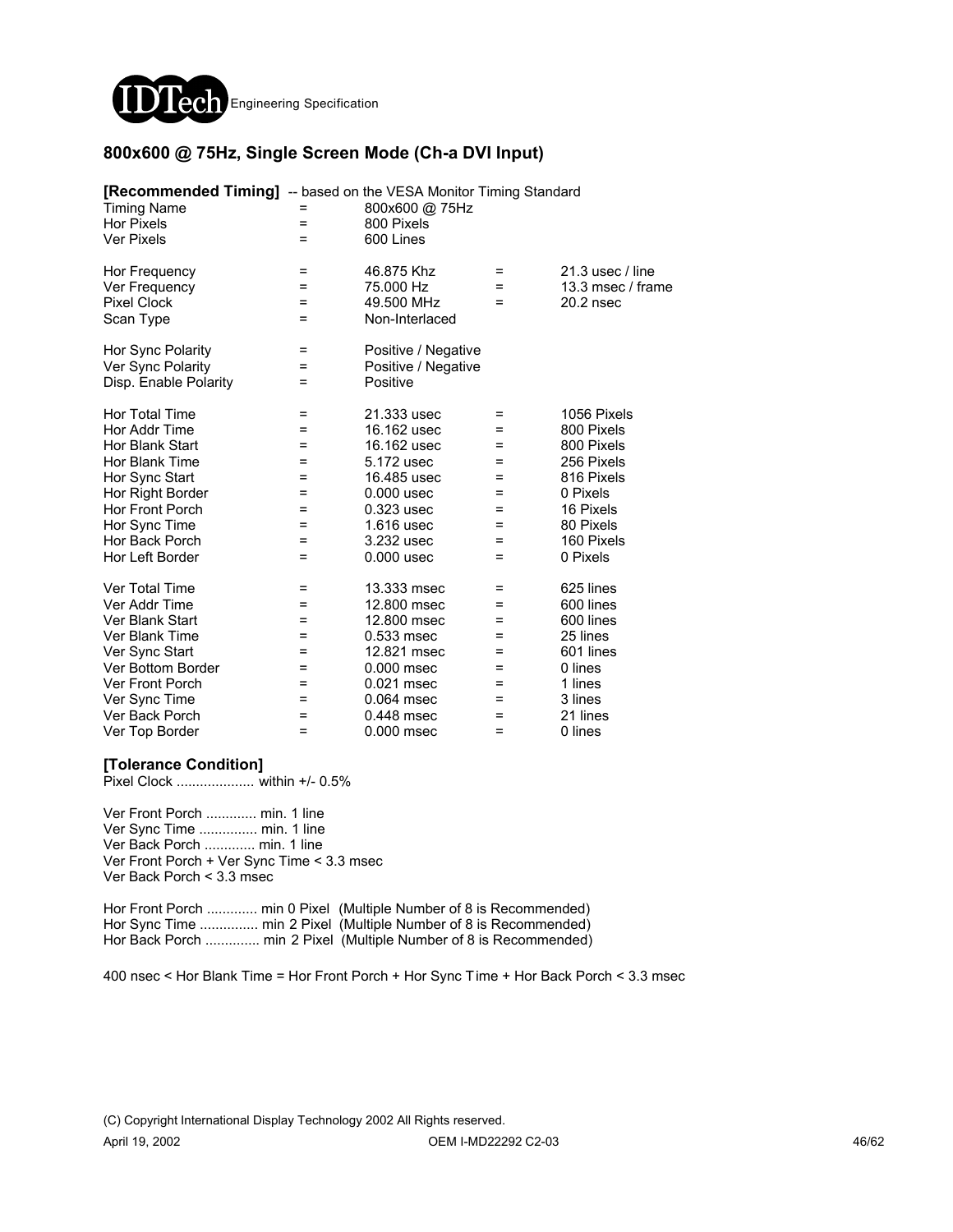

### **800x600 @ 85Hz, Single Screen Mode (Ch-a DVI Input)**

| <b>[Recommended Timing]</b> -- based on the VESA Monitor Timing Standard<br><b>Timing Name</b><br>Hor Pixels<br><b>Ver Pixels</b> | =<br>=<br>$=$ | 800x600 @ 85Hz<br>800 Pixels<br>600 Lines |     |                   |
|-----------------------------------------------------------------------------------------------------------------------------------|---------------|-------------------------------------------|-----|-------------------|
|                                                                                                                                   |               |                                           |     |                   |
| Hor Frequency                                                                                                                     | =             | 53.674 Khz                                | =   | 18.6 usec / line  |
| Ver Frequency                                                                                                                     | Ξ             | 85.061 Hz                                 | =   | 11.8 msec / frame |
| <b>Pixel Clock</b>                                                                                                                | $=$           | 56.250 MHz                                | =   | $17.8$ nsec       |
| Scan Type                                                                                                                         | Ξ             | Non-Interlaced                            |     |                   |
| Hor Sync Polarity                                                                                                                 | Ξ             | Positive / Negative                       |     |                   |
| Ver Sync Polarity                                                                                                                 | $=$           | Positive / Negative                       |     |                   |
| Disp. Enable Polarity                                                                                                             | =             | Positive                                  |     |                   |
| Hor Total Time                                                                                                                    | =             | 18.631 usec                               | =   | 1048 Pixels       |
| Hor Addr Time                                                                                                                     | =             | 14.222 usec                               | =   | 800 Pixels        |
| Hor Blank Start                                                                                                                   | =             | 14.222 usec                               | =   | 800 Pixels        |
| Hor Blank Time                                                                                                                    | =             | 4.409 usec                                | =   | 248 Pixels        |
| Hor Sync Start                                                                                                                    | =             | 14.791 usec                               | =   | 832 Pixels        |
| Hor Right Border                                                                                                                  | =             | $0.000$ usec                              | =   | 0 Pixels          |
| Hor Front Porch                                                                                                                   | =             | 0.569 usec                                | =   | 32 Pixels         |
| Hor Sync Time                                                                                                                     | =             | 1.138 usec                                | =   | 64 Pixels         |
| Hor Back Porch                                                                                                                    | $=$           | 2.702 usec                                | =   | 152 Pixels        |
| Hor Left Border                                                                                                                   | $=$           | $0.000$ usec                              | =   | 0 Pixels          |
| Ver Total Time                                                                                                                    | =             | 11.756 msec                               | =   | 631 lines         |
| Ver Addr Time                                                                                                                     | $=$           | 11.179 msec                               | =   | 600 lines         |
| Ver Blank Start                                                                                                                   | $=$           | 11.179 msec                               | $=$ | 600 lines         |
| Ver Blank Time                                                                                                                    | =             | 0.578 msec                                | =   | 31 lines          |
| Ver Sync Start                                                                                                                    | =             | 11.197 msec                               | =   | 601 lines         |
| Ver Bottom Border                                                                                                                 | =             | $0.000$ msec                              | =   | 0 lines           |
| Ver Front Porch                                                                                                                   | =             | $0.019$ msec                              | =   | 1 lines           |
| Ver Sync Time                                                                                                                     | =             | 0.056 msec                                | =   | 3 lines           |
| Ver Back Porch                                                                                                                    | =             | 0.503 msec                                | =   | 27 lines          |
| Ver Top Border                                                                                                                    | =             | 0.000 msec                                | =   | 0 lines           |

### **[Tolerance Condition]**

Pixel Clock .................... within +/- 0.5%

Ver Front Porch ............. min. 1 line Ver Sync Time ............... min. 1 line Ver Back Porch ............. min. 1 line Ver Front Porch + Ver Sync Time < 3.3 msec Ver Back Porch < 3.3 msec

Hor Front Porch ............. min 0 Pixel (Multiple Number of 8 is Recommended) Hor Sync Time ................ min 2 Pixel (Multiple Number of 8 is Recommended) Hor Back Porch .............. min 2 Pixel (Multiple Number of 8 is Recommended)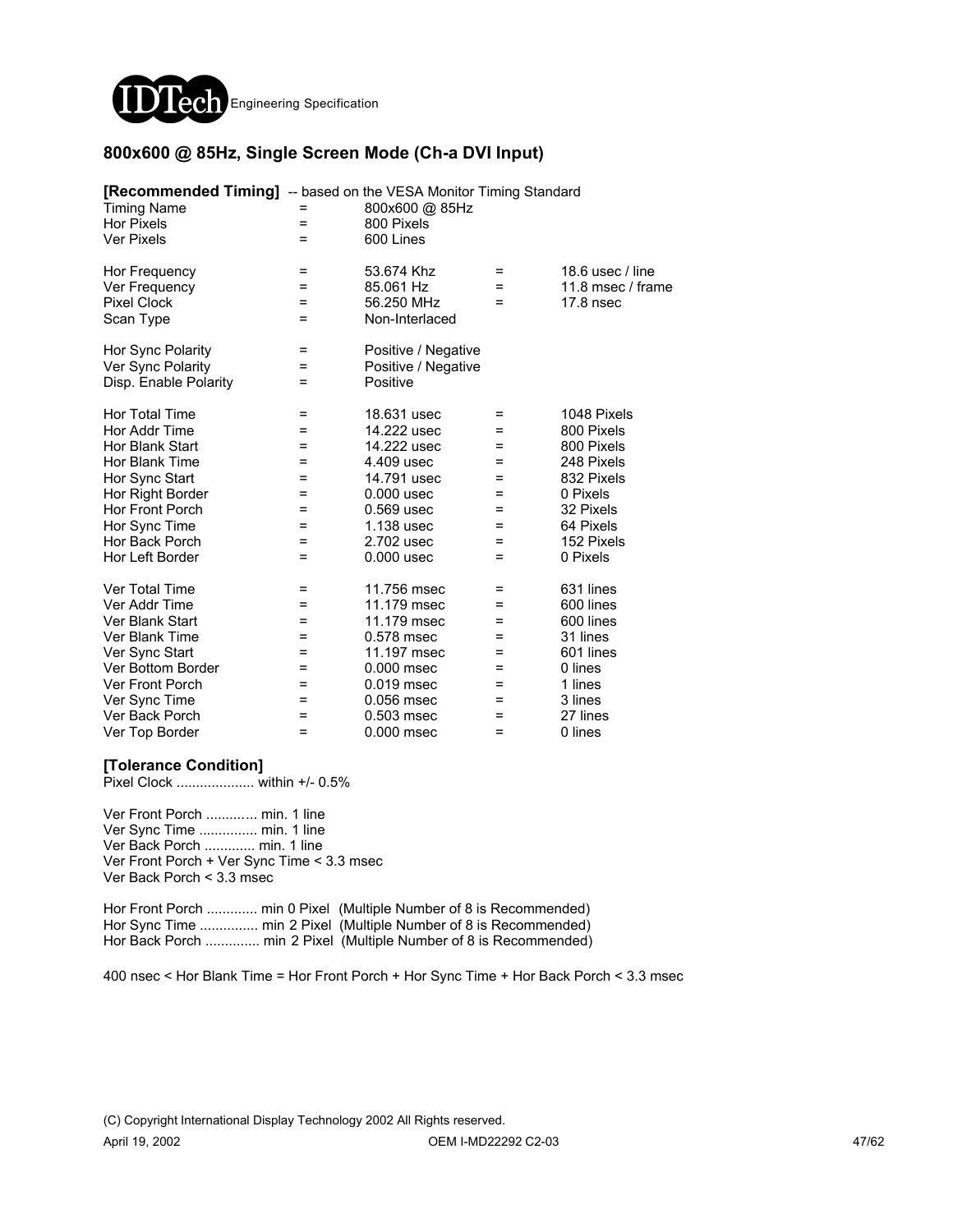

### **1024 x 768 @ 60Hz, Single Screen Mode (Ch-a DVI Input)**

| [Recommended Timing] -- based on the VESA Monitor Timing Standard |     |                     |     |                   |
|-------------------------------------------------------------------|-----|---------------------|-----|-------------------|
| <b>Timing Name</b>                                                | =   | 1024x768 @ 60Hz     |     |                   |
| Hor Pixels                                                        | $=$ | 1024 Pixels         |     |                   |
| <b>Ver Pixels</b>                                                 | $=$ | 768 Lines           |     |                   |
| Hor Frequency                                                     | =   | 48.363 Khz          | =   | 20.7 usec / line  |
| Ver Frequency                                                     | Ξ   | 60.004 Hz           | =   | 16.7 msec / frame |
| <b>Pixel Clock</b>                                                | $=$ | 65.000 MHz          | $=$ | 15.4 nsec         |
| Scan Type                                                         | Ξ   | Non-Interlaced      |     |                   |
| Hor Sync Polarity                                                 | =   | Negative / Positive |     |                   |
| Ver Sync Polarity                                                 | =   | Negative / Positive |     |                   |
| Disp. Enable Polarity                                             | Ξ   | Positive            |     |                   |
| Hor Total Time                                                    | =   | 20.677 usec         | =   | 1344 Pixels       |
| Hor Addr Time                                                     | =   | 15.754 usec         | =   | 1024 Pixels       |
| Hor Blank Start                                                   | =   | 15.754 usec         | =   | 1024 Pixels       |
| Hor Blank Time                                                    | =   | 4.923 usec          | =   | 320 Pixels        |
| Hor Sync Start                                                    | $=$ | 16.123 usec         | $=$ | 1048 Pixels       |
| Hor Right Border                                                  | =   | $0.000$ usec        | =   | 0 Pixels          |
| Hor Front Porch                                                   | =   | 0.369 usec          | =   | 24 Pixels         |
| Hor Sync Time                                                     | =   | 2.092 usec          | =   | 136 Pixels        |
| Hor Back Porch                                                    | =   | 2.462 usec          | =   | 160 Pixels        |
| Hor Left Border                                                   | Ξ   | $0.000$ usec        | $=$ | 0 Pixels          |
| Ver Total Time                                                    | =   | 16,666 msec         | =   | 806 lines         |
| Ver Addr Time                                                     | $=$ | 15,880 msec         | =   | 768 lines         |
| Ver Blank Start                                                   | $=$ | 15,880 msec         | =   | 768 lines         |
| Ver Blank Time                                                    | Ξ   | 0.786 msec          | =   | 38 lines          |
| Ver Sync Start                                                    | =   | 15.942 msec         | =   | 771 lines         |
| Ver Bottom Border                                                 | =   | $0.000$ msec        | =   | 0 lines           |
| <b>Ver Front Porch</b>                                            | =   | $0.062$ msec        | =   | 3 lines           |
| Ver Sync Time                                                     | =   | 0.124 msec          | =   | 6 lines           |
| Ver Back Porch                                                    | =   | 0.600 msec          | =   | 29 lines          |
| Ver Top Border                                                    | $=$ | 0.000 msec          | =   | 0 lines           |

### **[Tolerance Condition]**

Pixel Clock .................... within +/- 0.5%

Ver Front Porch ............. min. 1 line Ver Sync Time ............... min. 1 line Ver Back Porch ............. min. 1 line Ver Front Porch + Ver Sync Time < 3.3 msec Ver Back Porch < 3.3 msec

Hor Front Porch ............. min 0 Pixel (Multiple Number of 8 is Recommended) Hor Sync Time ................ min 2 Pixel (Multiple Number of 8 is Recommended) Hor Back Porch .............. min 2 Pixel (Multiple Number of 8 is Recommended)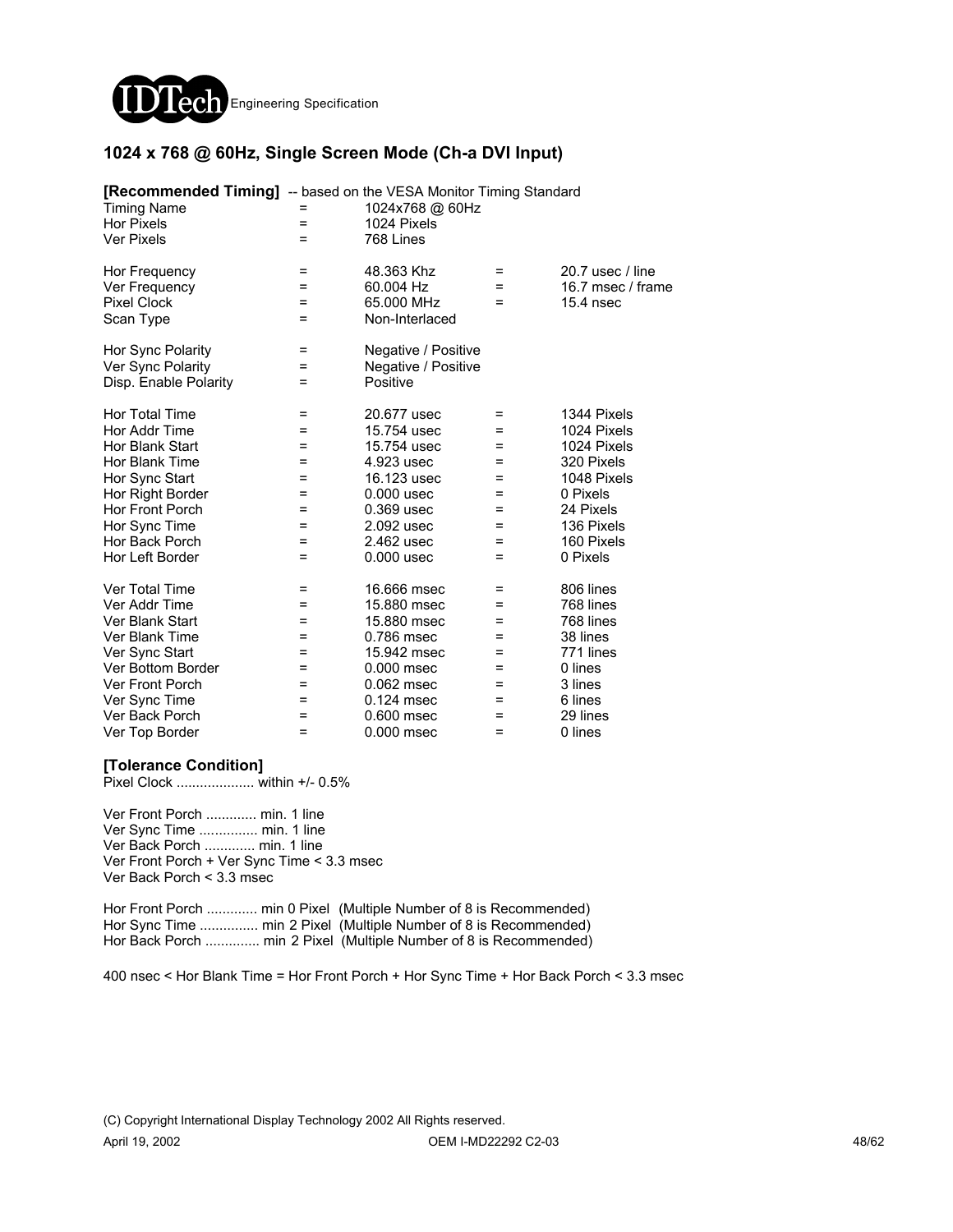

### **1024x768 @ 70Hz, Single Screen Mode (Ch-a DVI Input)**

| <b>[Recommended Timing]</b> -- based on the VESA Monitor Timing Standard<br><b>Timing Name</b> | =   | 1024x768 @ 70Hz     |     |                   |
|------------------------------------------------------------------------------------------------|-----|---------------------|-----|-------------------|
| Hor Pixels                                                                                     | =   | 1024 Pixels         |     |                   |
| <b>Ver Pixels</b>                                                                              | $=$ | 768 Lines           |     |                   |
|                                                                                                |     |                     |     |                   |
| Hor Frequency                                                                                  | =   | 56.476 Khz          | =   | 17.7 usec / line  |
| Ver Frequency                                                                                  | Ξ   | 70.069 Hz           | =   | 14.3 msec / frame |
| <b>Pixel Clock</b>                                                                             | =   | 75.000 MHz          | =   | 13.3nsec          |
| Scan Type                                                                                      | Ξ   | Non-Interlaced      |     |                   |
| Hor Sync Polarity                                                                              | Ξ   | Negative / Positive |     |                   |
| Ver Sync Polarity                                                                              | Ξ   | Negative / Positive |     |                   |
| Disp. Enable Polarity                                                                          | =   | Positive            |     |                   |
| Hor Total Time                                                                                 | =   | 17.707 usec         | =   | 1328 Pixels       |
| Hor Addr Time                                                                                  | =   | 13.653 usec         | =   | 1024 Pixels       |
| Hor Blank Start                                                                                | =   | 13.653 usec         | =   | 1024 Pixels       |
| Hor Blank Time                                                                                 | =   | 4.053 usec          | =   | 304 Pixels        |
| Hor Sync Start                                                                                 | =   | 13.973 usec         | =   | 1048 Pixels       |
| Hor Right Border                                                                               | =   | $0.000$ usec        | =   | 0 Pixels          |
| Hor Front Porch                                                                                | =   | 0.320 usec          | =   | 24 Pixels         |
| Hor Sync Time                                                                                  | =   | 1.813 usec          | =   | 136 Pixels        |
| Hor Back Porch                                                                                 | $=$ | 1.920 usec          | =   | 144 Pixels        |
| Hor Left Border                                                                                | $=$ | $0.000$ usec        | =   | 0 Pixels          |
| Ver Total Time                                                                                 | =   | 14.272 msec         | =   | 806 lines         |
| Ver Addr Time                                                                                  | $=$ | 13.599 msec         | =   | 768 lines         |
| Ver Blank Start                                                                                | $=$ | 13.599 msec         | $=$ | 768 lines         |
| Ver Blank Time                                                                                 | =   | 0.673 msec          | =   | 38 lines          |
| Ver Sync Start                                                                                 | =   | 13.652 msec         | =   | 771 lines         |
| Ver Bottom Border                                                                              | =   | $0.000$ msec        | =   | 0 lines           |
| Ver Front Porch                                                                                | =   | 0.053 msec          | =   | 3 lines           |
| Ver Sync Time                                                                                  | =   | 0.106 msec          | =   | 6 lines           |
| Ver Back Porch                                                                                 | =   | $0.513$ msec        | =   | 29 lines          |
| Ver Top Border                                                                                 | =   | 0.000 msec          | =   | 0 lines           |

### **[Tolerance Condition]**

Pixel Clock .................... within +/- 0.5%

Ver Front Porch ............. min. 1 line Ver Sync Time ............... min. 1 line Ver Back Porch ............. min. 1 line Ver Front Porch + Ver Sync Time < 3.3 msec Ver Back Porch < 3.3 msec

Hor Front Porch ............. min 0 Pixel (Multiple Number of 8 is Recommended) Hor Sync Time ................ min 2 Pixel (Multiple Number of 8 is Recommended) Hor Back Porch .............. min 2 Pixel (Multiple Number of 8 is Recommended)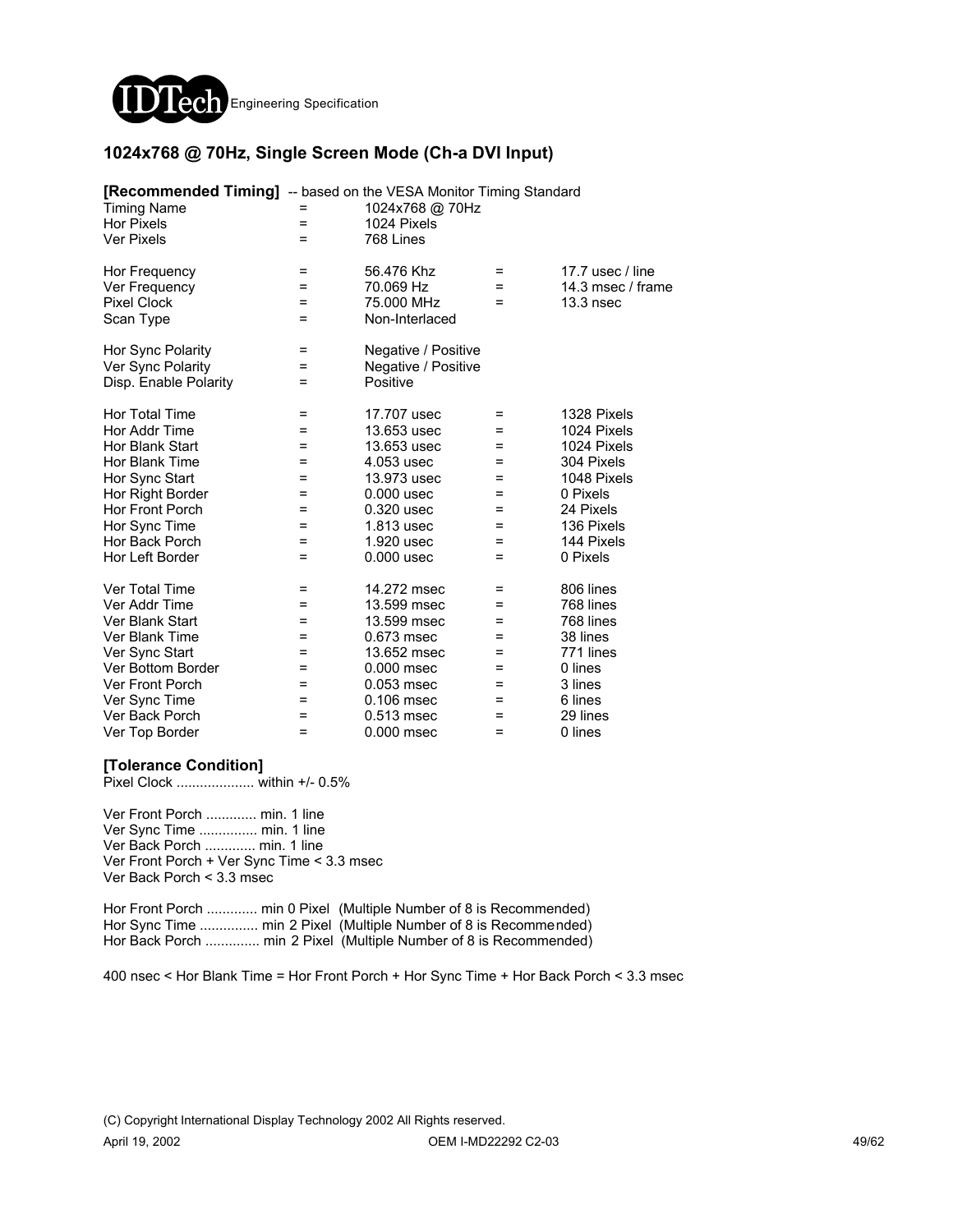

### **1024x768 @ 75Hz, Single Screen Mode (Ch-a DVI Input)**

| <b>[Recommended Timing]</b> -- based on the VESA Monitor Timing Standard<br><b>Timing Name</b> |     | 1024x768 @ 75Hz     |     |                   |
|------------------------------------------------------------------------------------------------|-----|---------------------|-----|-------------------|
| <b>Hor Pixels</b>                                                                              | =   | 1024 Pixels         |     |                   |
| <b>Ver Pixels</b>                                                                              | =   | 768 Lines           |     |                   |
| Hor Frequency                                                                                  | =   | 60.023 Khz          | $=$ | 16.7 usec / line  |
| Ver Frequency                                                                                  | Ξ   | 75.029 Hz           | $=$ | 13.3 msec / frame |
| <b>Pixel Clock</b>                                                                             | $=$ | 78.750 MHz          | $=$ | $12.7$ nsec       |
| Scan Type                                                                                      | Ξ   | Non-Interlaced      |     |                   |
| Hor Sync Polarity                                                                              | =   | Positive / Negative |     |                   |
| Ver Sync Polarity                                                                              | =   | Positive / Negative |     |                   |
| Disp. Enable Polarity                                                                          | $=$ | Positive            |     |                   |
| Hor Total Time                                                                                 | $=$ | 16,660 usec         | =   | 1312 Pixels       |
| Hor Addr Time                                                                                  | =   | 13.003 usec         | =   | 1024 Pixels       |
| Hor Blank Start                                                                                | =   | 13.003 usec         | =   | 1024 Pixels       |
| Hor Blank Time                                                                                 | =   | 3.657 usec          | =   | 288 Pixels        |
| Hor Sync Start                                                                                 | =   | 13.206 usec         | =   | 1040 Pixels       |
| Hor Right Border                                                                               | =   | $0.000$ usec        | $=$ | 0 Pixels          |
| Hor Front Porch                                                                                | =   | $0.203$ usec        | =   | 16 Pixels         |
| Hor Sync Time                                                                                  | =   | 1.219 usec          | =   | 96 Pixels         |
| Hor Back Porch                                                                                 | =   | 2.235 usec          | =   | 176 Pixels        |
| Hor Left Border                                                                                | Ξ   | $0.000$ usec        | $=$ | 0 Pixels          |
| Ver Total Time                                                                                 | Ξ   | 13.328 msec         | =   | 800 lines         |
| Ver Addr Time                                                                                  | =   | 12.795 msec         | =   | 768 lines         |
| Ver Blank Start                                                                                | $=$ | 12.795 msec         | =   | 768 lines         |
| Ver Blank Time                                                                                 | $=$ | 0.533 msec          | =   | 32 lines          |
| Ver Sync Start                                                                                 | $=$ | 12.812 msec         | =   | 769 lines         |
| Ver Bottom Border                                                                              | =   | 0.000 msec          | =   | 0 lines           |
| <b>Ver Front Porch</b>                                                                         | =   | 0.017 msec          | =   | 1 lines           |
| Ver Sync Time                                                                                  | =   | 0.050 msec          | =   | 3 lines           |
| Ver Back Porch                                                                                 | =   | 0.466 msec          | =   | 28 lines          |
| Ver Top Border                                                                                 | =   | 0.000 msec          | =   | 0 lines           |

### **[Tolerance Condition]**

Pixel Clock .................... within +/- 0.5%

Ver Front Porch ............. min. 1 line Ver Sync Time ............... min. 1 line Ver Back Porch ............. min. 1 line Ver Front Porch + Ver Sync Time < 3.3 msec Ver Back Porch < 3.3 msec

Hor Front Porch ............. min 0 Pixel (Multiple Number of 8 is Recommended) Hor Sync Time ................ min 2 Pixel (Multiple Number of 8 is Recommended) Hor Back Porch .............. min 2 Pixel (Multiple Number of 8 is Recommended)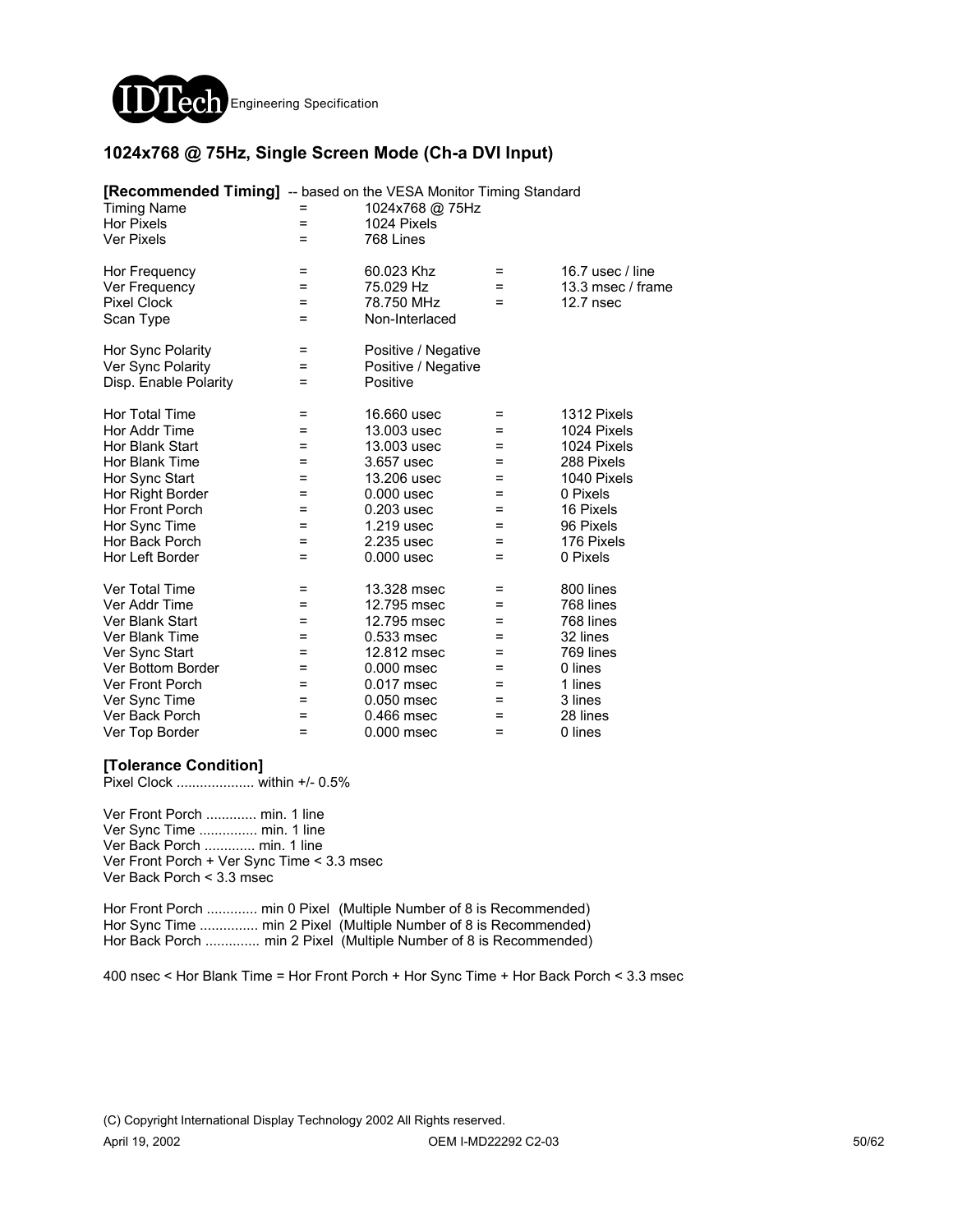

### **1024x768 @ 85Hz, Single Screen Mode (Ch-a DVI Input)**

| <b>[Recommended Timing]</b> -- based on the VESA Monitor Timing Standard<br><b>Timing Name</b><br><b>Hor Pixels</b><br><b>Ver Pixels</b> | $=$<br>$=$ | 1024x768 @ 85Hz<br>1024 Pixels<br>768 Lines |     |                    |
|------------------------------------------------------------------------------------------------------------------------------------------|------------|---------------------------------------------|-----|--------------------|
| Hor Frequency                                                                                                                            | =          | 68.677 Khz                                  | $=$ | 14.6 usec $/$ line |
| Ver Frequency                                                                                                                            | =          | 84.997 Hz                                   | $=$ | 11.8 msec / frame  |
| <b>Pixel Clock</b>                                                                                                                       | $=$        | 94.500 MHz                                  | $=$ | $10.6$ nsec        |
| Scan Type                                                                                                                                | $=$        | Non-Interlaced                              |     |                    |
| Hor Sync Polarity                                                                                                                        | $\equiv$   | Positive / Negative                         |     |                    |
| Ver Sync Polarity                                                                                                                        | =          | Positive / Negative                         |     |                    |
| Disp. Enable Polarity                                                                                                                    | =          | Positive                                    |     |                    |
| Hor Total Time                                                                                                                           | $\equiv$   | 14.561 usec                                 | $=$ | 1376 Pixels        |
| Hor Addr Time                                                                                                                            | =          | 10.836 usec                                 | =   | 1024 Pixels        |
| Hor Blank Start                                                                                                                          | =          | 10.836 usec                                 | =   | 1024 Pixels        |
| Hor Blank Time                                                                                                                           | =          | 3.725 usec                                  | $=$ | 352 Pixels         |
| Hor Sync Start                                                                                                                           | =          | 11.344 usec                                 | $=$ | 1072 Pixels        |
| Hor Right Border                                                                                                                         | =          | $0.000$ usec                                | $=$ | 0 Pixels           |
| Hor Front Porch                                                                                                                          | $=$        | 0.508 usec                                  | =   | 48 Pixels          |
| Hor Sync Time                                                                                                                            | =          | 1.016 usec                                  | =   | 96 Pixels          |
| Hor Back Porch                                                                                                                           | =          | 2.201 usec                                  | =   | 208 Pixels         |
| Hor Left Border                                                                                                                          | $=$        | $0.000$ usec                                | $=$ | 0 Pixels           |
| Ver Total Time                                                                                                                           | =          | 11.765 msec                                 | $=$ | 808 lines          |
| Ver Addr Time                                                                                                                            | $=$        | 11.183 msec                                 | $=$ | 768 lines          |
| Ver Blank Start                                                                                                                          | $=$        | 11.183 msec                                 | $=$ | 768 lines          |
| Ver Blank Time                                                                                                                           | $=$        | 0.582 msec                                  | =   | 40 lines           |
| Ver Sync Start                                                                                                                           | =          | 11.197 msec                                 | =   | 769 lines          |
| Ver Bottom Border                                                                                                                        | =          | 0.000 msec                                  | =   | 0 lines            |
| <b>Ver Front Porch</b>                                                                                                                   | =          | 0.015 msec                                  | =   | 1 lines            |
| Ver Sync Time                                                                                                                            | =          | $0.044$ msec                                | =   | 3 lines            |
| Ver Back Porch                                                                                                                           | =          | 0.524 msec                                  | =   | 36 lines           |
| Ver Top Border                                                                                                                           | =          | 0.000 msec                                  | $=$ | 0 lines            |

### **[Tolerance Condition]**

Pixel Clock .................... within +/- 0.5%

Ver Front Porch ............. min. 1 line Ver Sync Time ............... min. 1 line Ver Back Porch ............. min. 1 line Ver Front Porch + Ver Sync Time < 3.3 msec Ver Back Porch < 3.3 msec

Hor Front Porch ............. min 0 Pixel (Multiple Number of 8 is Recommended) Hor Sync Time ................ min 2 Pixel (Multiple Number of 8 is Recommended) Hor Back Porch ............... min 2 Pixel (Multiple Number of 8 is Recommended)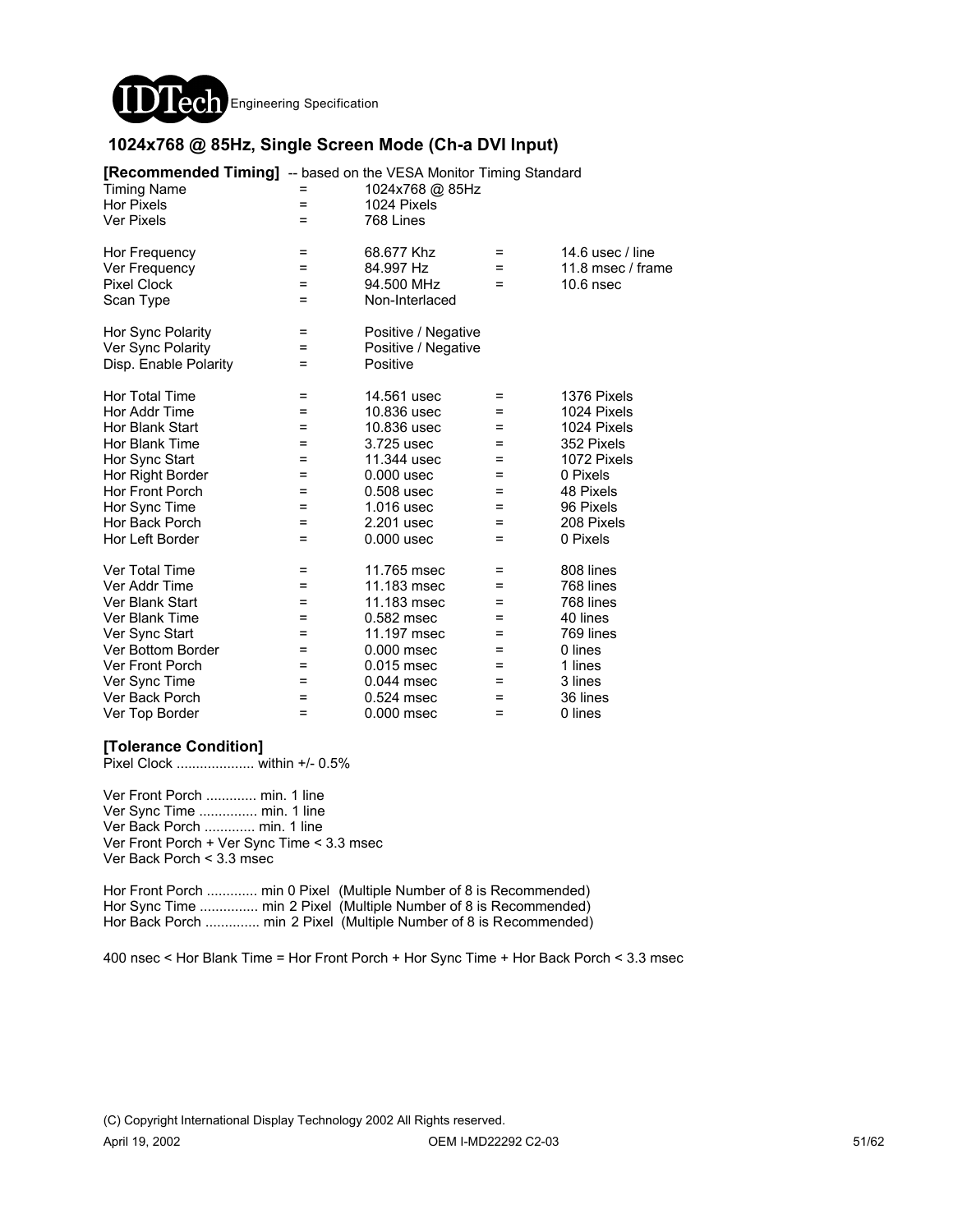

### **1280x1024 @ 60Hz, Single Screen Mode (Ch-a DVI Input)**

| <b>[Recommended Timing]</b> -- based on the VESA Monitor Timing Standard<br><b>Timing Name</b> | =        | 1280x1024 @ 60Hz    |     |                    |
|------------------------------------------------------------------------------------------------|----------|---------------------|-----|--------------------|
| <b>Hor Pixels</b>                                                                              | $=$      | 1280 Pixels         |     |                    |
| <b>Ver Pixels</b>                                                                              | $=$      | 1024 Lines          |     |                    |
| Hor Frequency                                                                                  | =        | 63.981 Khz          | =   | 15.6 usec $/$ line |
| Ver Frequency                                                                                  | $=$      | 60.020 Hz           | $=$ | 16.7 msec / frame  |
| <b>Pixel Clock</b>                                                                             | =        | 108,000 MHz         | =   | 9.3 nsec           |
| Scan Type                                                                                      | $=$      | Non-Interlaced      |     |                    |
| Hor Sync Polarity                                                                              | $=$      | Positive / Negative |     |                    |
| Ver Sync Polarity                                                                              | $=$      | Positive / Negative |     |                    |
| Disp. Enable Polarity                                                                          | =        | Positive            |     |                    |
| Hor Total Time                                                                                 | $\equiv$ | 15.630 usec         | =   | 1688 Pixels        |
| Hor Addr Time                                                                                  | =        | 11.852 usec         | =   | 1280 Pixels        |
| Hor Blank Start                                                                                | Ξ        | 11.852 usec         | =   | 1280 Pixels        |
| Hor Blank Time                                                                                 | =        | 3.778 usec          | =   | 408 Pixels         |
| Hor Sync Start                                                                                 | =        | 12.296 usec         | =   | 1328 Pixels        |
| Hor Right Border                                                                               | $=$      | $0.000$ usec        | $=$ | 0 Pixels           |
| Hor Front Porch                                                                                | $=$      | 0.444 usec          | =   | 48 Pixels          |
| Hor Sync Time                                                                                  | =        | 1.037 usec          | =   | 112 Pixels         |
| Hor Back Porch                                                                                 | =        | 2.296 usec          | =   | 248 Pixels         |
| Hor Left Border                                                                                | $=$      | $0.000$ usec        | $=$ | 0 Pixels           |
| Ver Total Time                                                                                 | Ξ        | 16.661 msec         | =   | <b>1066 lines</b>  |
| Ver Addr Time                                                                                  | $=$      | 16.005 msec         | $=$ | 1024 lines         |
| Ver Blank Start                                                                                | $=$      | 16,005 msec         | =   | <b>1024 lines</b>  |
| Ver Blank Time                                                                                 | $=$      | 0.656 msec          | =   | 42 lines           |
| Ver Sync Start                                                                                 | =        | 16.020 msec         | =   | <b>1025 lines</b>  |
| Ver Bottom Border                                                                              | =        | 0.000 msec          | =   | 0 lines            |
| Ver Front Porch                                                                                | =        | 0.016 msec          | =   | 1 lines            |
| Ver Sync Time                                                                                  | =        | 0.047 msec          | =   | 3 lines            |
| Ver Back Porch                                                                                 | $=$      | 0.594 msec          | =   | 38 lines           |
| Ver Top Border                                                                                 | =        | 0.000 msec          | =   | 0 lines            |

### **[Tolerance Condition]**

Pixel Clock .................... within +/- 0.5%

Ver Front Porch ............. min. 1 line Ver Sync Time ............... min. 1 line Ver Back Porch ............. min. 1 line Ver Front Porch + Ver Sync Time < 3.3 msec Ver Back Porch < 3.3 msec

Hor Front Porch ............. min 0 Pixel (Multiple Number of 8 is Recommended) Hor Sync Time ................ min 2 Pixel (Multiple Number of 8 is Recommended) Hor Back Porch .............. min 2 Pixel (Multiple Number of 8 is Recommended)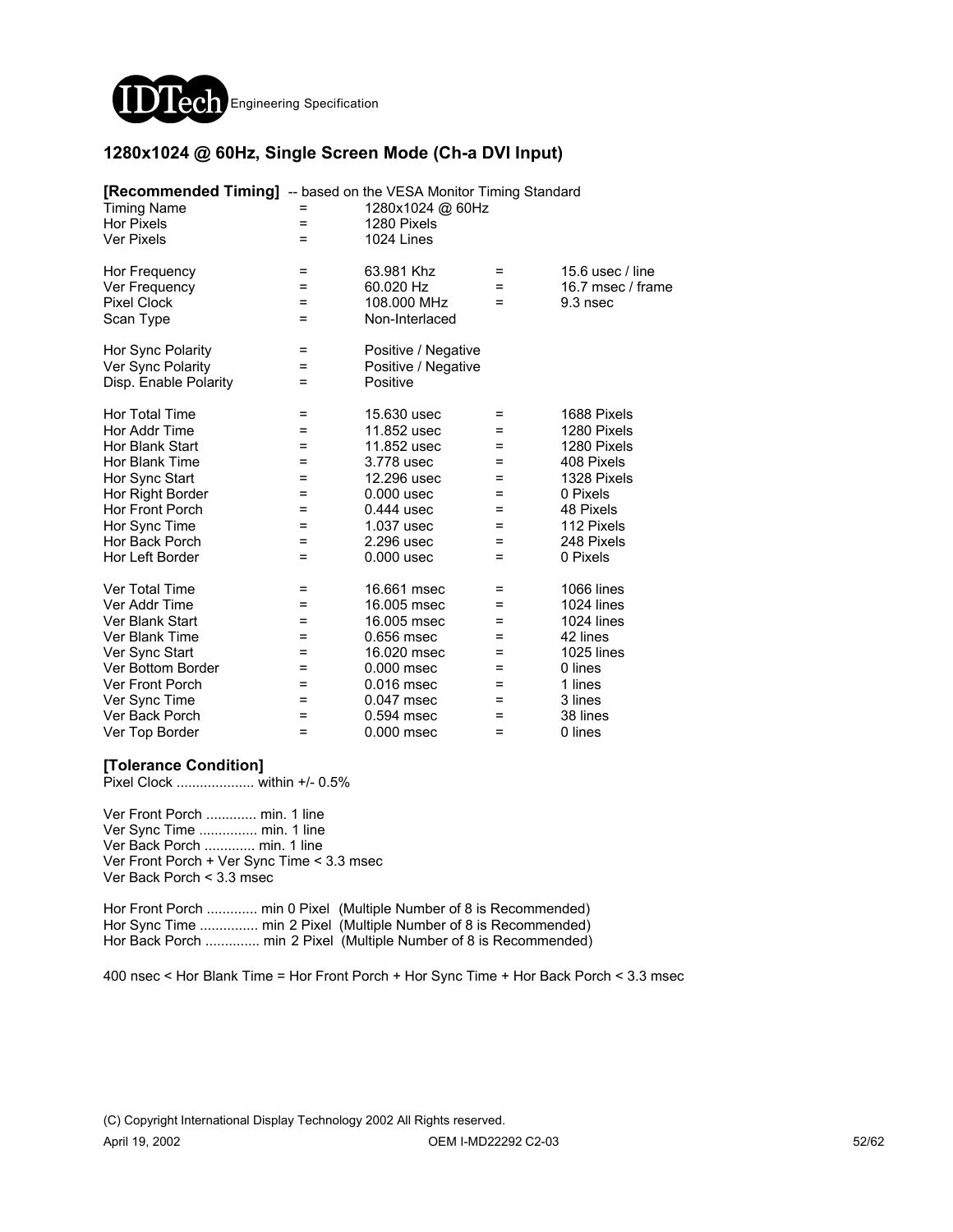

### **1280x1024 @ 75Hz, Single Screen Mode (Ch-a DVI Input)**

| <b>[Recommended Timing]</b> -- based on the VESA Monitor Timing Standard<br><b>Timing Name</b><br><b>Hor Pixels</b><br><b>Ver Pixels</b> | $=$<br>$=$ | 1280x1024 @ 75Hz<br>1280 Pixels<br>1024 Lines |     |                    |
|------------------------------------------------------------------------------------------------------------------------------------------|------------|-----------------------------------------------|-----|--------------------|
| Hor Frequency                                                                                                                            | =          | 79.976 Khz                                    | =   | 12.5 usec $/$ line |
| Ver Frequency                                                                                                                            | $=$        | 75.025 Hz                                     | $=$ | 13.3 msec / frame  |
| <b>Pixel Clock</b>                                                                                                                       | $=$        | 135,000 MHz                                   | $=$ | 7.4 nsec           |
| Scan Type                                                                                                                                | $=$        | Non-Interlaced                                |     |                    |
| Hor Sync Polarity                                                                                                                        | $\equiv$   | Positive / Negative                           |     |                    |
| Ver Sync Polarity                                                                                                                        | Ξ          | Positive / Negative                           |     |                    |
| Disp. Enable Polarity                                                                                                                    | $=$        | Positive                                      |     |                    |
| Hor Total Time                                                                                                                           | Ξ          | 12.504 usec                                   | $=$ | 1688 Pixels        |
| Hor Addr Time                                                                                                                            | =          | 9.481 usec                                    | =   | 1280 Pixels        |
| Hor Blank Start                                                                                                                          | =          | 9.481 usec                                    | $=$ | 1280 Pixels        |
| Hor Blank Time                                                                                                                           | =          | 3.022 usec                                    | $=$ | 408 Pixels         |
| Hor Sync Start                                                                                                                           | $=$        | 9.600 usec                                    | $=$ | 1296 Pixels        |
| Hor Right Border                                                                                                                         | =          | $0.000$ usec                                  | =   | 0 Pixels           |
| Hor Front Porch                                                                                                                          | =          | 0.119 usec                                    | =   | 16 Pixels          |
| Hor Sync Time                                                                                                                            | =          | 1.067 usec                                    | =   | 144 Pixels         |
| Hor Back Porch                                                                                                                           | Ξ          | 1.837 usec                                    | $=$ | 248 Pixels         |
| Hor Left Border                                                                                                                          | $=$        | $0.000$ usec                                  | $=$ | 0 Pixels           |
| Ver Total Time                                                                                                                           | $\equiv$   | 13.329 msec                                   | $=$ | <b>1066 lines</b>  |
| Ver Addr Time                                                                                                                            | $=$        | 12.804 msec                                   | $=$ | 1024 lines         |
| Ver Blank Start                                                                                                                          | $=$        | 12.804 msec                                   | =   | <b>1024 lines</b>  |
| Ver Blank Time                                                                                                                           | $=$        | 0.525 msec                                    | =   | 42 lines           |
| Ver Sync Start                                                                                                                           | =          | 12.816 msec                                   | =   | <b>1025 lines</b>  |
| Ver Bottom Border                                                                                                                        | =          | 0.000 msec                                    | $=$ | 0 lines            |
| Ver Front Porch                                                                                                                          | =          | $0.013$ msec                                  | $=$ | 1 lines            |
| Ver Sync Time                                                                                                                            | =          | 0.038 msec                                    | $=$ | 3 lines            |
| Ver Back Porch                                                                                                                           | =          | 0.475 msec                                    | $=$ | 38 lines           |
| Ver Top Border                                                                                                                           | =          | 0.000 msec                                    | $=$ | 0 lines            |

### **[Tolerance Condition]**

Pixel Clock .................... within +/- 0.5%

Ver Front Porch ............. min. 1 line Ver Sync Time ............... min. 1 line Ver Back Porch ............. min. 1 line Ver Front Porch + Ver Sync Time < 3.3 msec Ver Back Porch < 3.3 msec

Hor Front Porch ............. min 0 Pixel (Multiple Number of 8 is Recommended) Hor Sync Time ................ min 2 Pixel (Multiple Number of 8 is Recommended) Hor Back Porch .............. min 2 Pixel (Multiple Number of 8 is Recommended)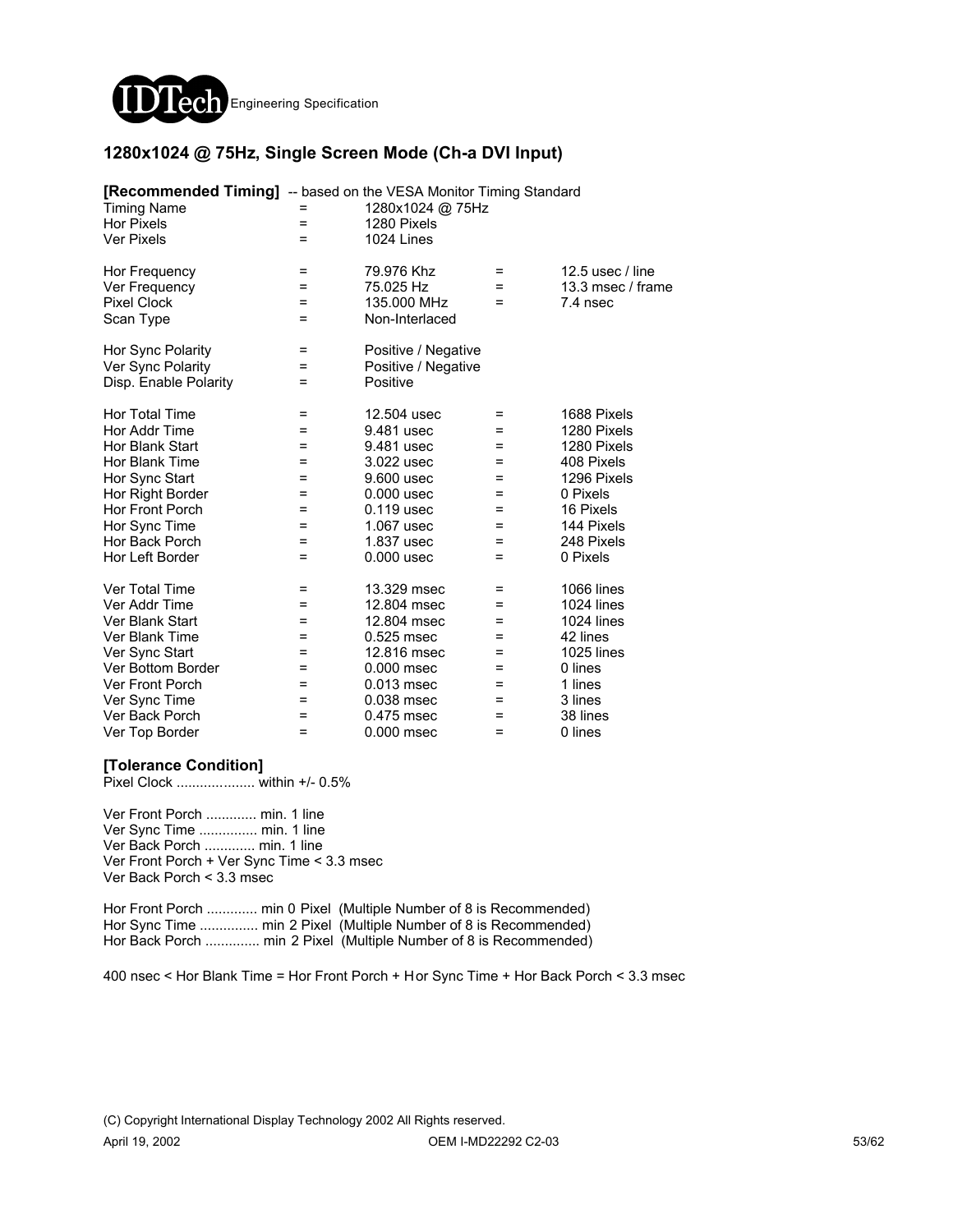

### **1600x1200 @ 60Hz, Single Screen Mode (Ch-a DVI Input)**

| [Recommended Timing] -- based on the VESA Monitor Timing Standard<br><b>Timing Name</b><br><b>Hor Pixels</b><br><b>Ver Pixels</b> | $=$<br>= | 1600x1200 @ 60Hz<br>1600 Pixels<br>1200 Lines |     |                    |
|-----------------------------------------------------------------------------------------------------------------------------------|----------|-----------------------------------------------|-----|--------------------|
| Hor Frequency                                                                                                                     | =        | 75,000 Khz                                    | =   | 13.3 usec $/$ line |
| Ver Frequency                                                                                                                     | =        | 60.000 Hz                                     | $=$ | 16.7 msec / frame  |
| <b>Pixel Clock</b>                                                                                                                | $=$      | 162.000 MHz                                   | $=$ | $6.2$ nsec         |
| Scan Type                                                                                                                         | Ξ        | Non-Interlaced                                |     |                    |
| Hor Sync Polarity                                                                                                                 | Ξ        | Positive / Negative                           |     |                    |
| Ver Sync Polarity                                                                                                                 | $=$      | Positive / Negative                           |     |                    |
| Disp. Enable Polarity                                                                                                             | Ξ        | Positive                                      |     |                    |
| Hor Total Time                                                                                                                    | $\equiv$ | 13.333 usec                                   | $=$ | 2160 Pixels        |
| Hor Addr Time                                                                                                                     | =        | 9.877 usec                                    | =   | 1600 Pixels        |
| Hor Blank Start                                                                                                                   | =        | 9.877 usec                                    | =   | 1600 Pixels        |
| Hor Blank Time                                                                                                                    | =        | 3.457 usec                                    | $=$ | 560 Pixels         |
| Hor Sync Start                                                                                                                    | Ξ        | 10.272 usec                                   | $=$ | 1664 Pixels        |
| Hor Right Border                                                                                                                  | =        | $0.000$ usec                                  | =   | 0 Pixels           |
| Hor Front Porch                                                                                                                   | =        | 0.395 usec                                    | =   | 64 Pixels          |
| Hor Sync Time                                                                                                                     | =        | 1.185 usec                                    | =   | 192 Pixels         |
| Hor Back Porch                                                                                                                    | =        | 1.877 usec                                    | $=$ | 304 Pixels         |
| Hor Left Border                                                                                                                   | =        | $0.000$ usec                                  | $=$ | 0 Pixels           |
| Ver Total Time                                                                                                                    | $\equiv$ | 16.667 msec                                   | $=$ | <b>1250 lines</b>  |
| Ver Addr Time                                                                                                                     | $=$      | 16,000 msec                                   | $=$ | <b>1200 lines</b>  |
| Ver Blank Start                                                                                                                   | $=$      | 16,000 msec                                   | =   | <b>1200 lines</b>  |
| Ver Blank Time                                                                                                                    | $=$      | 0.667 msec                                    | =   | 50 lines           |
| Ver Sync Start                                                                                                                    | =        | 16.013 msec                                   | =   | <b>1201 lines</b>  |
| Ver Bottom Border                                                                                                                 | =        | $0.000$ msec                                  | =   | 0 lines            |
| <b>Ver Front Porch</b>                                                                                                            | =        | $0.013$ msec                                  | =   | 1 lines            |
| Ver Sync Time                                                                                                                     | =        | 0.040 msec                                    | $=$ | 3 lines            |
| Ver Back Porch                                                                                                                    | =        | 0.613 msec                                    | =   | 46 lines           |
| Ver Top Border                                                                                                                    | $=$      | 0.000 msec                                    | $=$ | 0 lines            |

#### **[Tolerance Condition]**

Pixel Clock .................... within +/- 0.5%

Ver Front Porch ............. min. 1 line Ver Sync Time ............... min. 1 line Ver Back Porch ............. min. 1 line Ver Front Porch + Ver Sync Time < 3.3 msec Ver Back Porch < 3.3 msec

Hor Front Porch ............. min 0 Pixel (Multiple Number of 8 is Recommended) Hor Sync Time ................ min 2 Pixel (Multiple Number of 8 is Recommended) Hor Back Porch .............. min 2 Pixel (Multiple Number of 8 is Recommended)

1.45 usec \*1 < Hor Blank Time = Hor Front Porch + Hor Sync Time + Hor Back Porch < 3.3 msec

\*1 : Minimum Hor Blank Time is calculated based on the following formula 400 ns + ((( [Pixel Clock] MHz - 160 MHz) / 80 MHz ) x 3 ) x [H Addr Time]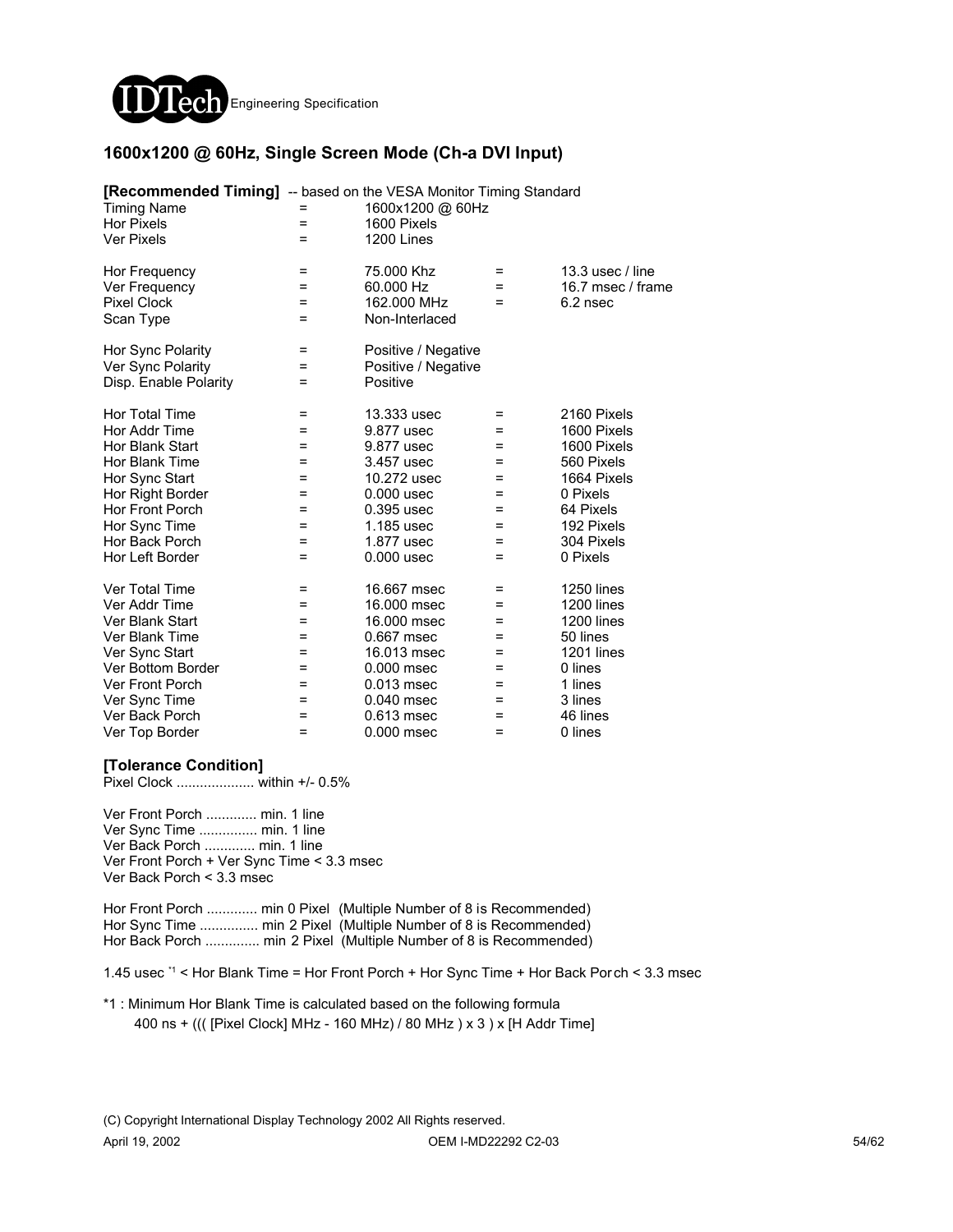

### **960x1200 (Matrox DOS/VGA) @ 56Hz, Single Screen Mode (Ch-a DVI Input)**

| [Recommended Timing & Tolerance Condition] |                   |                                  |     |                                                        |
|--------------------------------------------|-------------------|----------------------------------|-----|--------------------------------------------------------|
| <b>Timing Name</b>                         | $=$               | 960x1200 (Matrox DOS/VGA) @ 56Hz |     |                                                        |
| Hor Pixels                                 | $\equiv$          | 960                              |     |                                                        |
| <b>Ver Pixels</b>                          | $=$               | 1200                             |     |                                                        |
| Hor Frequency                              | $\equiv$          | 67.218 Khz                       | $=$ | 14.88 usec                                             |
| Ver Frequency                              | $=$               | 55.74 Hz                         | $=$ | 17.94 msec                                             |
| <b>Pixel Clock</b>                         | $\equiv$          | 70.98 MHz                        | $=$ | 14.088 nsec<br>(min. 60 MHz / Max. 100 MHz)            |
| Scan Type                                  | $\qquad \qquad =$ | Non-Interlaced                   |     |                                                        |
| Hor Sync Polarity                          | $=$               | Positive / Negative              |     |                                                        |
| Ver Sync Polarity                          | $=$               | Positive / Negative              |     |                                                        |
| Disp. Enable Polarity                      | $=$               | Positive                         |     |                                                        |
| <b>Hor Total Time</b>                      | $=$               | 14.877 usec                      | $=$ | 1056 Pixels<br>(min. 1036 pixels / Max. 1540 pixels)   |
| Hor Addr Time                              | $=$               | 13.525 usec                      | $=$ | 960 Pixels<br>(only this pixel value is allowed)       |
| Hor Blank Start                            | $=$               | 13.525 usec                      | $=$ | 960 Pixels                                             |
|                                            |                   |                                  |     | (only this pixel value is allowed)                     |
| Hor Blank Time                             | $=$               | 1.352 usec                       | $=$ | 96 Pixels                                              |
|                                            |                   |                                  |     | (min. 76 pixels / Max. 580 pixels)                     |
| Hor Sync Start                             | $=$               | 1.364 usec                       | $=$ | 968 Pixels (min. 960 Pixels)                           |
| Hor Right Border                           | $=$               | $0.000$ usec                     | $=$ | 0 Pixels<br>(only this pixel value is allowed)         |
| Hor Front Porch                            | $=$               | 0.113 usec                       | $=$ | 8 Pixels (min. 0 Pixel)                                |
| Hor Sync Time                              | $\equiv$          | 0.451 usec                       | $=$ | 32 Pixels (min. 1 Pixel)                               |
| Hor Back Porch                             | $=$               | 0.789 usec                       | $=$ | 56 Pixels (min. 1 Pixel)                               |
| Hor Left Border                            | $=$               | $0.000$ usec                     | $=$ | 0 Pixels                                               |
|                                            |                   |                                  |     | (only this pixel value is allowed)                     |
| Ver Total Time                             | $=$               | 17.94 msec                       | $=$ | 1206 lines                                             |
|                                            |                   |                                  |     | (min. 1205 lines / Max. 1238 lines)                    |
| Ver Addr Time                              | $=$               | 17.85 msec                       | $=$ | <b>1200 lines</b>                                      |
|                                            |                   |                                  |     | (only this line value is allowed)                      |
| Ver Blank Start                            | $=$               | 17.85 msec                       | $=$ | <b>1200 lines</b><br>(only this line value is allowed) |
| Ver Blank Time                             | $=$               | 0.089 msec                       | $=$ | 6 lines                                                |
|                                            |                   |                                  |     | (min. 5 lines/Max. 38 lines)                           |
| Ver Sync Start                             | Ξ                 | 17.85 msec                       | $=$ | 1200 lines (min. 1200 lines)                           |
| Ver Bottom Border                          | Ξ                 | 0.000 msec                       | $=$ | 0 line                                                 |
|                                            |                   |                                  |     | (only this line value is allowed)                      |
| Ver Front Porch                            | $=$               | 0.000 msec                       | $=$ | 0 line (min. 0 line)                                   |
| Ver Sync Time                              | $=$               | 0.030 msec                       | $=$ | 2 lines (min. 1 line)                                  |
| Ver Back Porch                             | $\equiv$          | $0.60$ msec                      | $=$ | 4 lines<br>(min. 4 lines)                              |
| Ver Top Border                             | $\equiv$          | 0.000 msec                       | Ξ   | 0 lines                                                |
| (only this line value is allowed)          |                   |                                  |     |                                                        |
|                                            |                   |                                  |     |                                                        |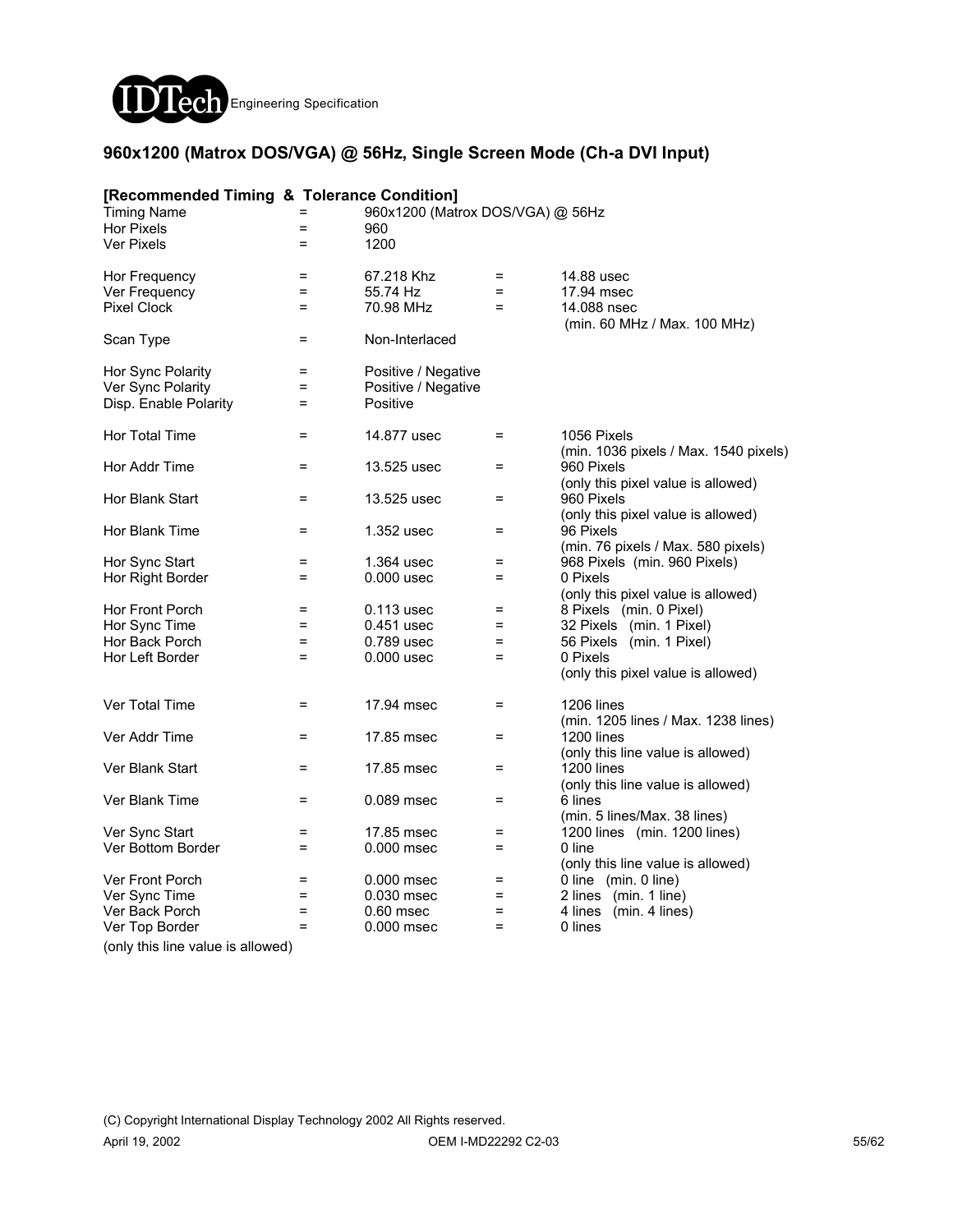

### **5.4 Input Powers**

### **5.4.1 Power Specifications**

DC input power specifications are as follows;

Single AC/DC adapter is required to supply DC power for the monitor. The DC output of each AC/DC adapter shall satisfy the following characteristics.

|  |  | <b>Power Requirements</b> |
|--|--|---------------------------|
|--|--|---------------------------|

| <b>SYMBOL</b> | <b>PARAMETER</b>                | Min  | <b>Typ</b> | <b>Max</b> | <b>UNITS</b> | <b>CONDITION</b> |
|---------------|---------------------------------|------|------------|------------|--------------|------------------|
| Vin           | +16V DC for monitor<br>assembly | 15.5 | 16         | 16.8       | V            |                  |
| lin           | <b>DCin Current</b>             |      |            | 10.5       | A            | $V$ in=16 $V$    |
| Pin           | <b>DCin Power</b>               |      |            | 160        | W            | $V$ in=16 $V$    |
| Vin rp        | Allowable Ripple<br>Voltage     |      |            | 100        | $mVp-p$      |                  |

**(Note)** AC/DC Adapter used for the monitor should be 160W AC Adapter(P/N : 07N2277).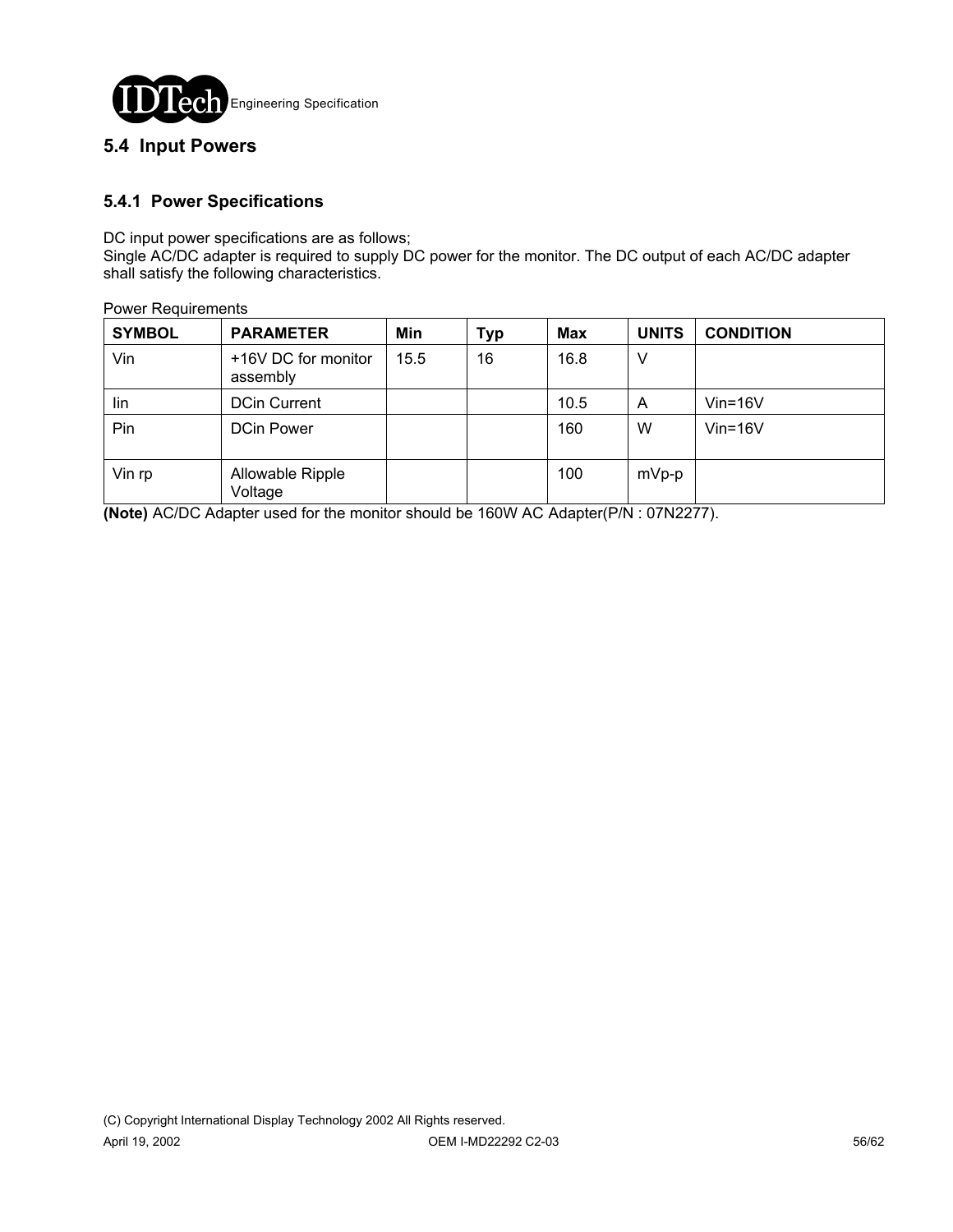

# **6.0 Front of Screen Performance**

# **6.1 General**

The monitor meet the specifications described in this section. The requirements are satisfied in any specified condition unless otherwise noted.

# **6.2 White Luminance**

- 1. All the measurements shall be made with the backlight on and after 60 minutes of the application of power and input signals.
- 2. All the pixels in the unselected state(white).
- 3. All the measurements shall be made in a dark room(at 25 +/- 3 deg.C) with a photometer that is perpendicular to the screen.

### **6.2.1 White Luminance Specifications**

The white luminance of the display is specified as follows:

White Luminance

| Min | <b>Typ</b> | Max | unit              |
|-----|------------|-----|-------------------|
| 200 | 235        | -   | cd/m <sup>2</sup> |

Brightness Control Range

| Min          | <b>Typ</b> | <b>Max</b>               | unit |
|--------------|------------|--------------------------|------|
| $ 20 - 100 $ | $10 - 100$ | $\overline{\phantom{0}}$ | %    |

Maximum White Luminance = 100%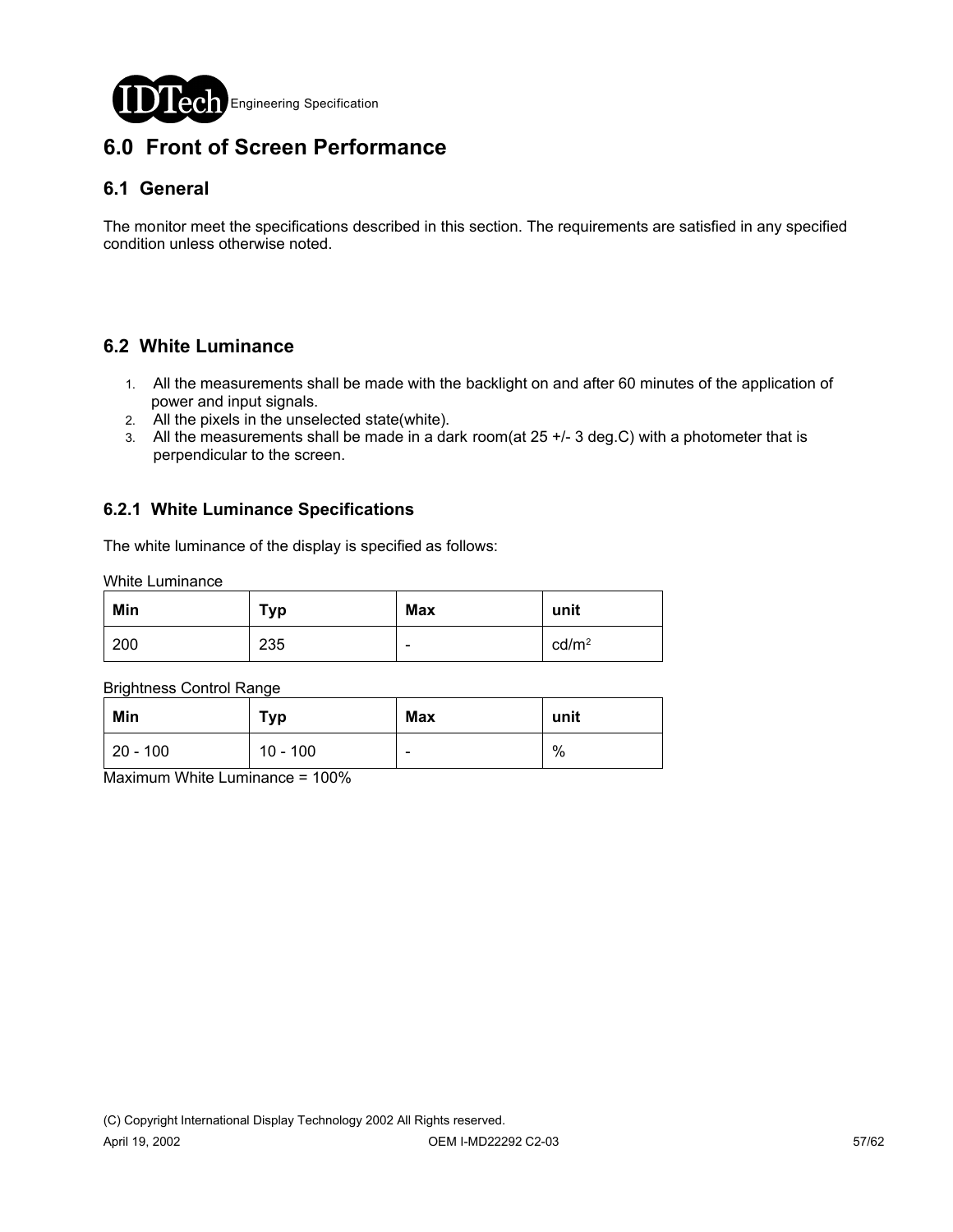

# **6.3.1 Chromaticity**

The color point of each color element which is defined as the C.I.E. 1931 x,y coordinate readings on each primary color through the center of the screen is given in the table shown below.

**Chromaticity** 

| Color       | x               | N               |
|-------------|-----------------|-----------------|
| Red         | $0.638 + 0.040$ | $0.340 + 0.030$ |
| Green       | $0.292 + 0.030$ | $0.611 + 0.030$ |
| <b>Blue</b> | $0.146 + 0.030$ | $0.085 + 0.040$ |

**Note:** Initial Value

### **6.3.2 White Balance**

White balance defined as the C.I.E. 1931 x,y coordinate readings on maximum brightness through the center of the screen is given in the table shown below.

White Balance

|   | Value           |
|---|-----------------|
| X | $0.346 + 0.030$ |
|   | $0.359 + 0.030$ |

**Note:** Initial Value

### **6.4 Finger Pressure Distortion**

The pressure distortion is allowed only if any affects disappear in 10 seconds after the removal of pressure at the center of the screen by IEC test finger with a 100g load for 5 seconds at L255 state. It will be evaluated in visual inspection performed at a 500mm viewing distance and the following viewing cone in 500 lux ambient illumination.

**Vertical** +/-40 degree

**Horizontal** +/-40 degree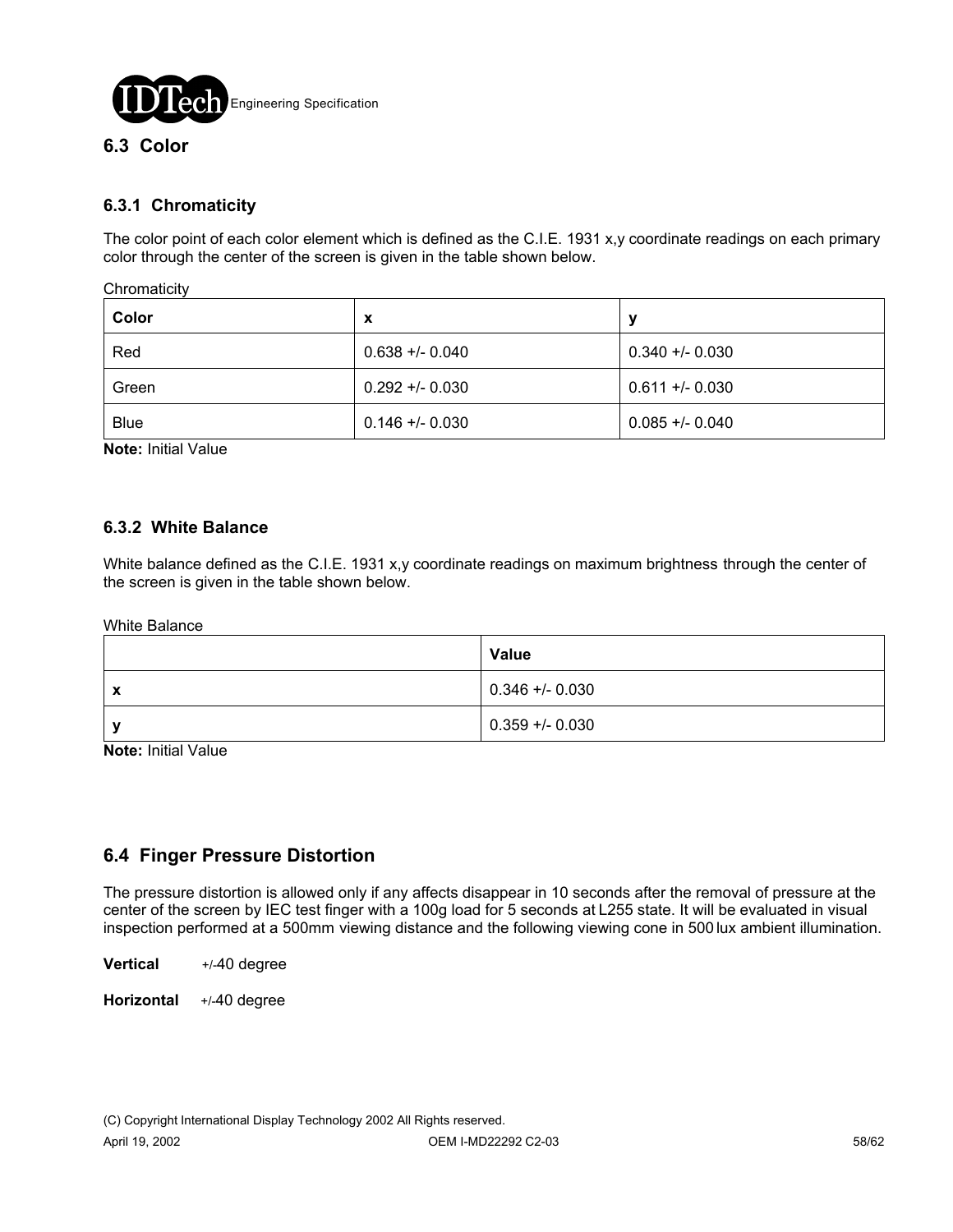

# **6.5 Gray Scale**

The monitor has a gray scale consisting of 256 addressable levels. The code points for these levels are numbered i=0,1,...,255. i=0 is the least luminous level, and i=255 is the most luminous level. The luminance is exponential to the gray level(i). The value of power(exponent) is approximately 1.8 for this model, as shown below.

| i (gray level)   | LP(i) Typical (%) |
|------------------|-------------------|
| L0               | 0.3               |
| L31              | 2.4               |
| L63              | 8.2               |
| L95              | 17.1              |
| L <sub>127</sub> | 28.7              |
| L <sub>159</sub> | 42.9              |
| L <sub>191</sub> | 59.6              |
| L223             | 78.6              |
| L255             | 100.0             |

Luminance vs Each Gray Level

# **6.6 Optical Response Time**

### **6.6.1 Definition**

- 1. Optical response time "ON" is defined as the amount of the time from 10% luminance level to 90% luminance level for a group of pixels in changing the gray scale level from L0 to L255. And optical response time "OFF" is defined as the amount of the time from 90% luminance level to 10% luminance level for a group of pixels in changing the gray scale level from L255 to L0.
- 2. Optical response time shall be measured over an area on the screen that is larger than a single pixel.
- 3. Both the "ON" and "OFF" response time shall be measured between all Black and all White.
- 4. Both the ON and OFF response time shall be measured from the falling edge of the +DSPTMG signal for line 1200. Line 1200 is the center scan line of the test patterns.
- 5. All the measurements shall be made with the photometer positioned perpendicular to the screen.

### **6.6.2 Characteristics**

Optical response time characteristics are as follows;

Optical Response Time

|                                 | environment        | value(typ.) | unit |
|---------------------------------|--------------------|-------------|------|
| Typical on or off response time | $25 \text{ deg.C}$ | 25          | msec |
| Maximum on or off response time | $25 \text{ deg.C}$ | 50          | msec |
| Maximum on or off response time | $0$ deg. $C$       | 100         | msec |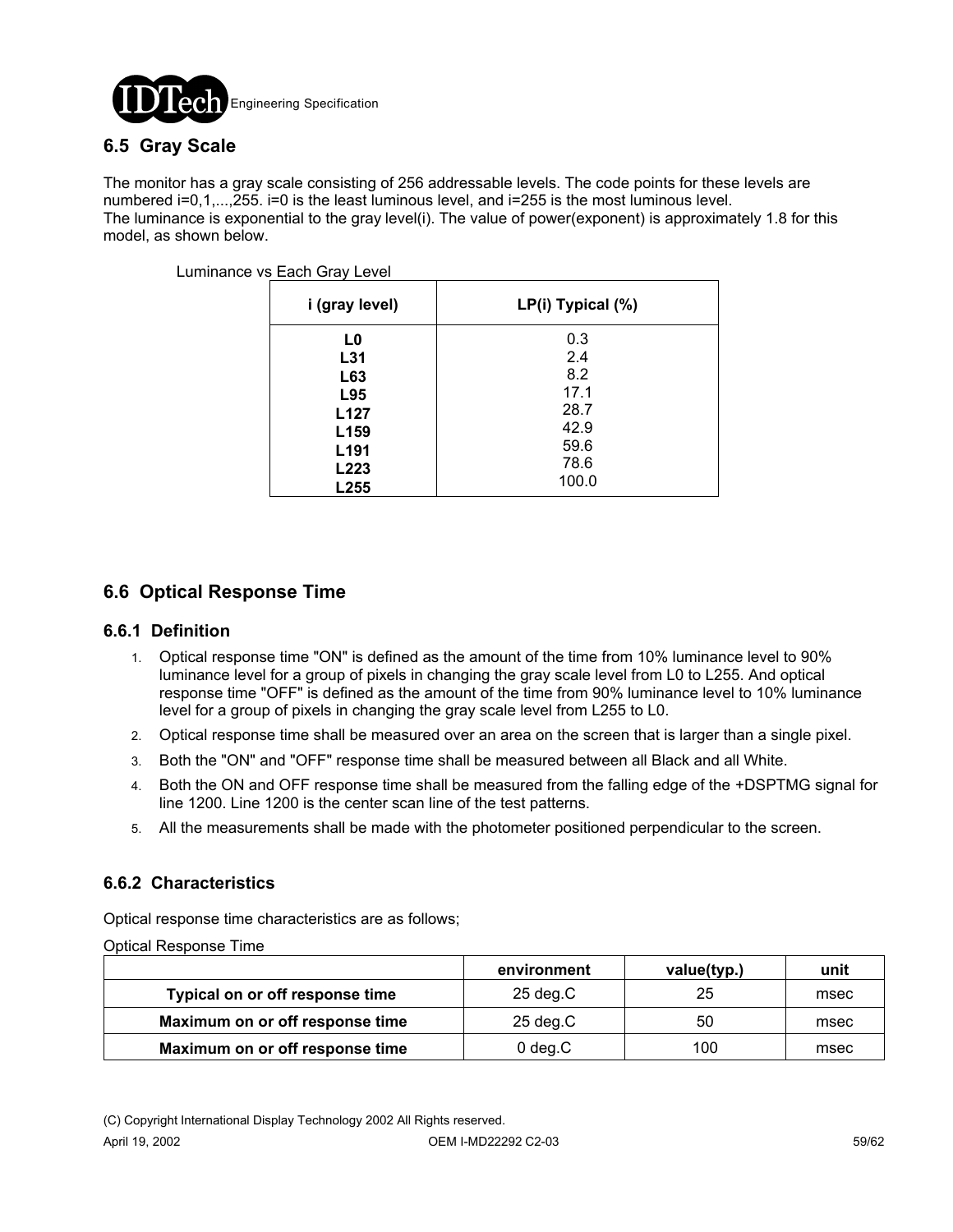

# **7.0 EMC Requirements**

The monitor shall satisfy the following electromagnetic compatibility performance,

and meet the requirement of N-B 2-0001-038 European Community Electromagnetic Compatibility Directive for CE marking.

• EN55022/24, EN61000-3, for CE Marking

# **7.1 EMI Performance**

The monitor shall meet the following EMI requirements;

- ! United States Federal Communications Commission (FCC) Rules and Regulation, Part 15 Subpart J for computing device "Class A Limits".
- VCCI Limit Class-A.
- . CISPR22 Class A.

# **7.2 Very/Extra Low Frequency Magnetic Field**

The monitor shall meet as follows;

| Frequency     | Maximum Value | unit(RMS) |
|---------------|---------------|-----------|
| 5Hz - 2kHz    | 200           |           |
| 2kHz - 400kHz | 25            | n.        |

### **7.3 Very/Extra Low Frequency Electric Field**

The monitor shall meet as follows;

| Frequency     | Maximum Value | unit(RMS) |
|---------------|---------------|-----------|
| 5Hz - 2kHz    | 10            | V/m       |
| 2kHz - 400kHz |               | V/m       |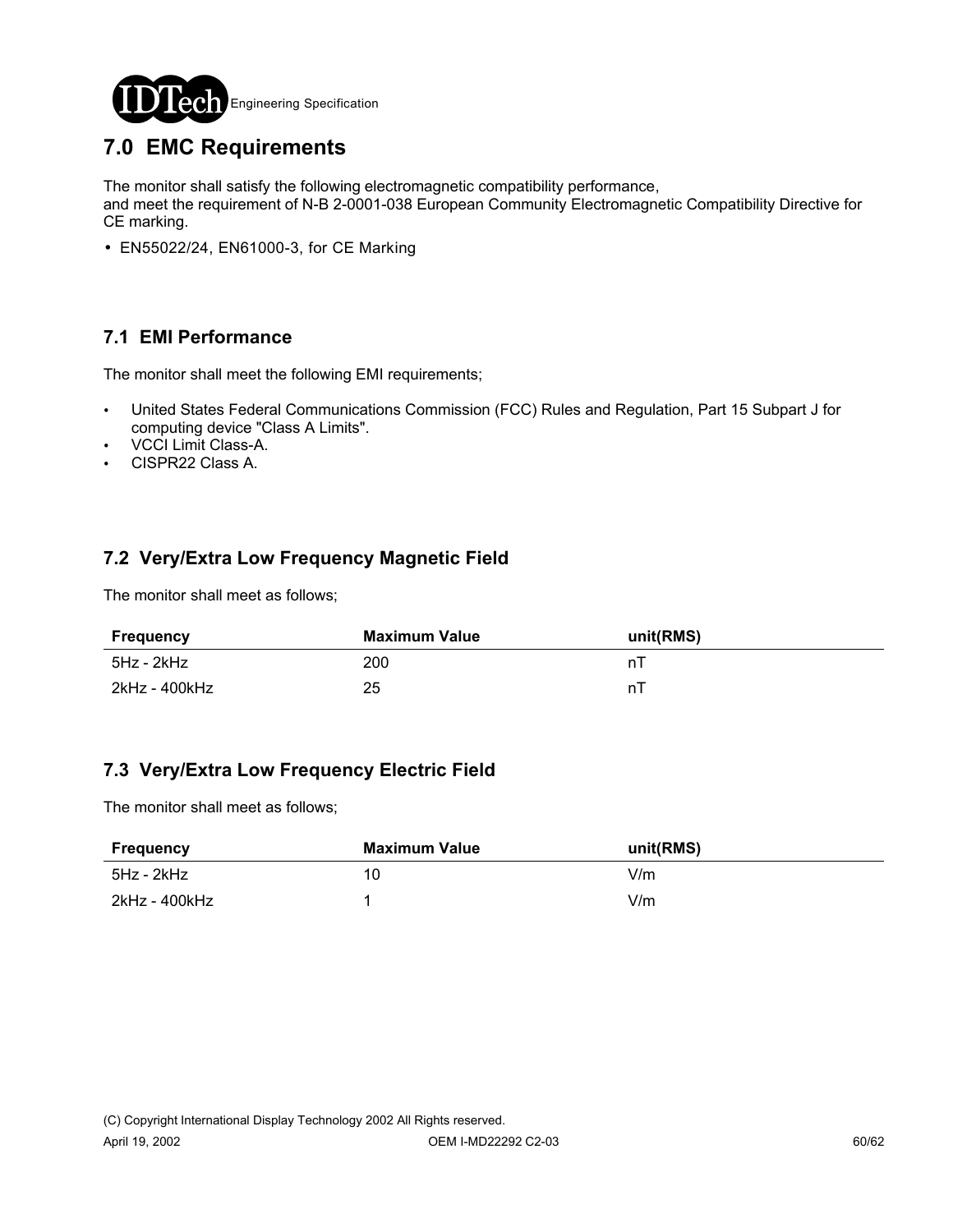

# **8.0 Environment**

The monitor shall meet the provision of this specification during operating condition or after storage or shipment condition specified below. Operation at 10% beyond the specified range will not cause physical damage to the unit.

# **8.1 Temperature and Humidity**

### **8.1.1 Operating Conditions**

The monitor shall operate error free under the following conditions;

**Temperature** 0 degree C to 35 degree C (Class B extended) **Relative Humidity** 8 % to 80% **Wet Bulb Temperature** 23.0 degree C (and No condensation)

### **8.1.2 Shipping Conditions**

The monitor shall operate error free after the following conditions;

**Temperature** -20 degree C to 60 degree C **Relative Humidity** 5 % to 95% **Wet Bulb Temperature** 39.0 degree C (and No condensation)

# **8.2 Atmospheric Pressure**

The monitor shall be capable of being operated without affecting its operations over the pressure range specified as below;

Atmospheric Pressure

|                  | <b>Pressure</b> | note                |
|------------------|-----------------|---------------------|
| Maximum Pressure | 104.0 kPa       | (Sea level)         |
| Minimum Pressure | 67.4 kPa        | $(3,048 \text{ m})$ |